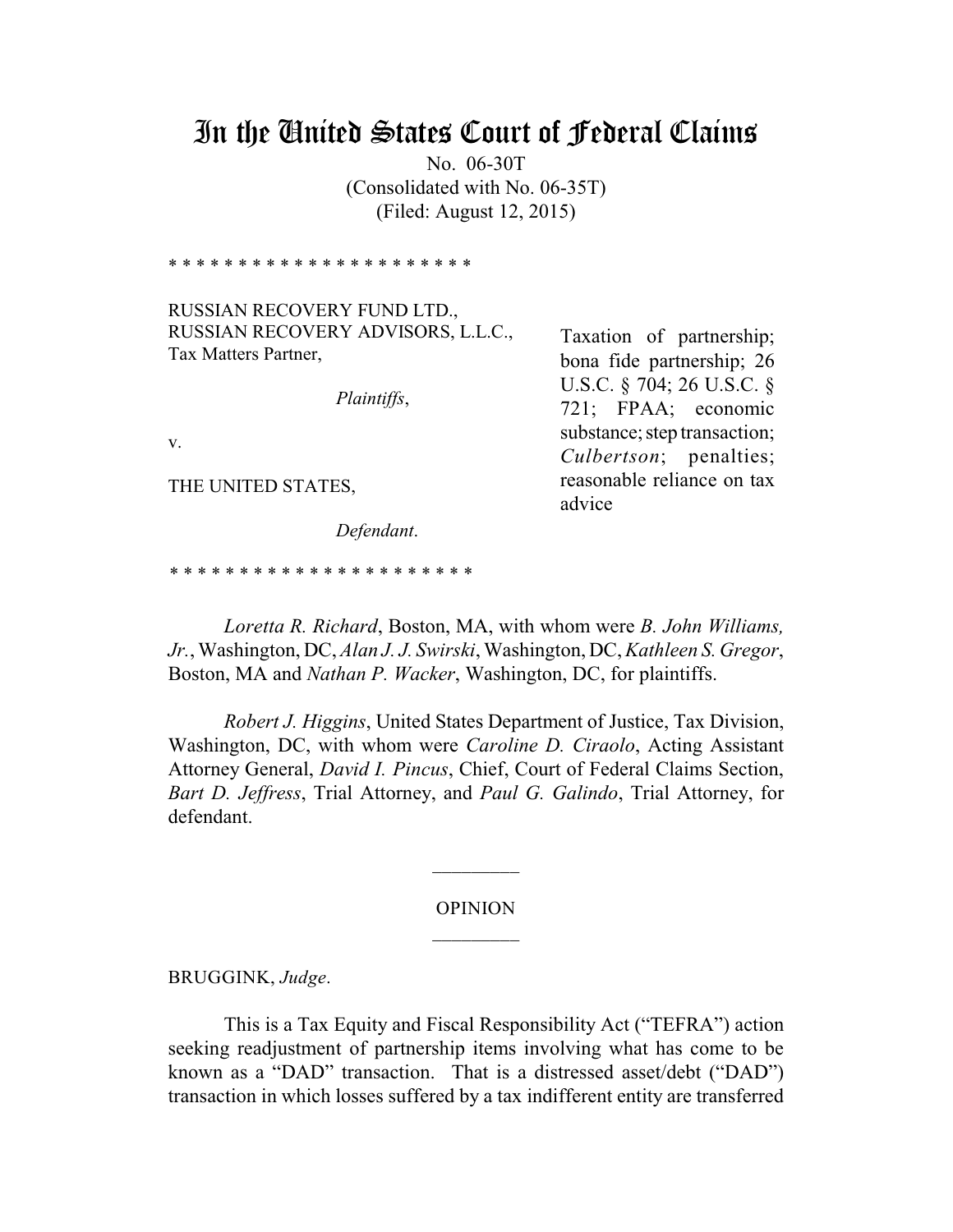to a partnership in exchange for an interest in that partnership, followed by the sale of that partnership interest to a tax interested entity that subsequently claims the loss. The present action is brought under  $26 \text{ U.S.C.}$   $\frac{6226(a)}{a}$  $(2006)^1$  by Russian Recovery Advisors, LLC ("RRA" or "plaintiff") as the tax matters partner for Russian Recovery Fund, LTD ("RRF"). Plaintiff alleges that the Internal Revenue Service ("IRS") erred in its October 14, 2005 Notice of Final Partnership Administrative Adjustment for the tax year ending December 31, 2000 ("2000 FPAA") when it disallowed approximately \$50 million of the losses RRF claimed on its 2000 partnership return. Plaintiff also has pending before the Tax Court a challenge to the FPAA disallowing RRF's partnership return for 2004, which claimed losses of \$170 million from the same type of assets at issue here.

We have had occasion earlier in this proceeding to rule on a number of procedural and substantive issues. *See Russian Recovery Fund Ltd. v. United States*, 90 Fed. Cl. 698 (2009) (holding that satisfying jurisdictional deposit requirement of IRC § 6226(e) requires inclusion of all potential increased tax liability for tax years affected by the FPAA); 81 Fed. Cl. 793 (2008) (holding it improper for a 2000 FPAA to adjust an individual partner's amount at risk in its distributive share of non-recourse partnership liabilities). In our most recent opinion we held that the FPAA suspended the statute of limitations for adjustment of Nancy Zimmerman's 2001 individual tax return, or for any partners she represents, while an extension agreement did not apply to James ("Jim") DiBiase's return, which was filed beyond the FPAA's three-year window. 101 Fed. Cl. 498 (2011).

Trial was held in Washington, DC, from March 30 until April 16, 2015, on the merits of plaintiff's challenge to the FPAA. The trial addressed the merits of the FPAA, namely, whether RRF was entitled to claim built-in losses on disposition of securities derived from Russian sovereign debt. At the time those assets were placed into the partnership, they had built-in losses of approximately \$223 million. RRF claimed those losses for itself,relying, *inter alia,* on IRC § 721. The FPAA asserts, in general, that the exchange of partnership shares for those assets was not bona fide. Also at issue in the trial was whether, assuming the FPAA is upheld, the IRS's imposition of penalties

<sup>&</sup>lt;sup>1</sup> Unless otherwise indicated, all code section references will be to the version of 26 U.S.C. in effect for the relevant time period.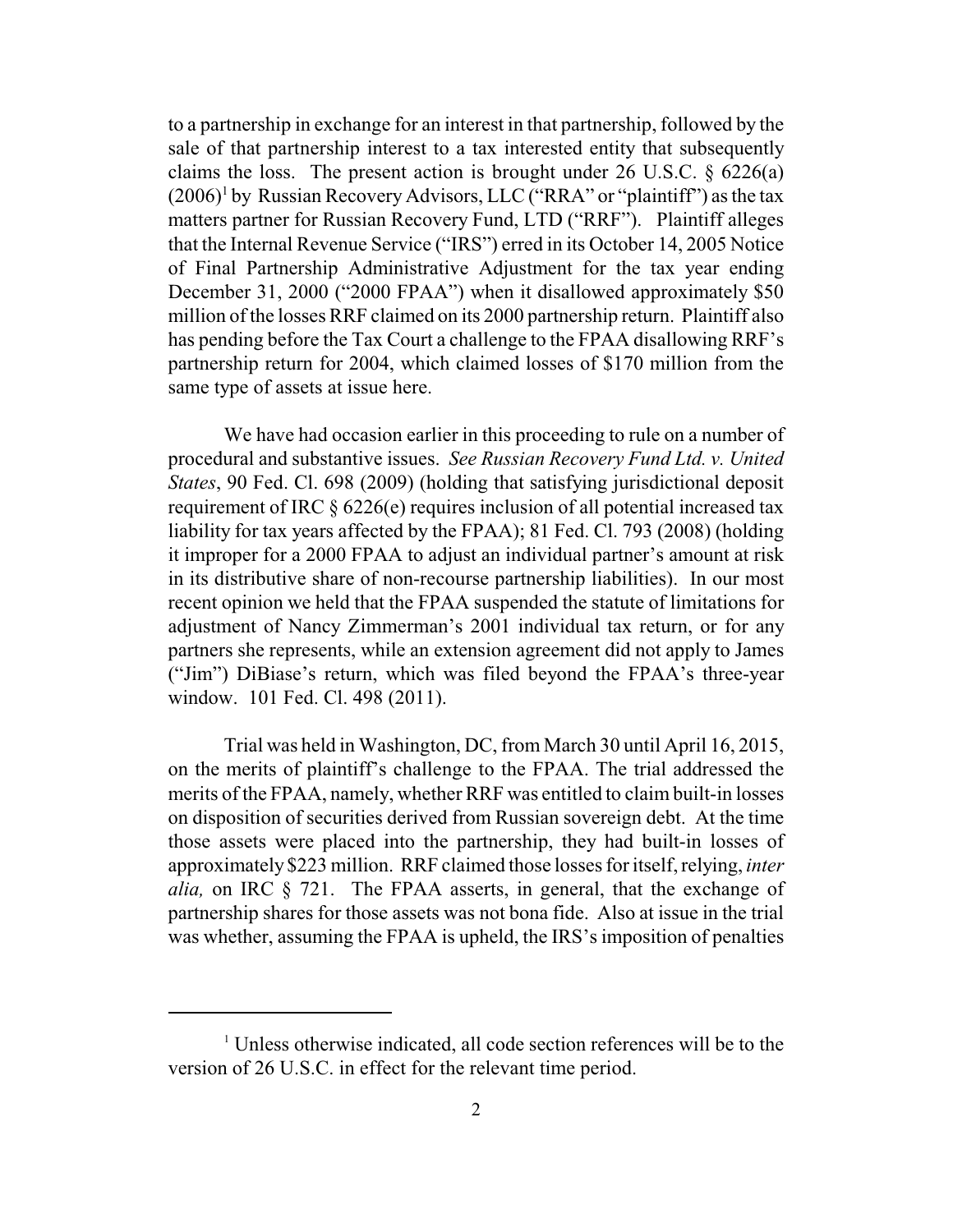was correct. For the reasons set out below, we sustain the FPAA, both as to the merits of the claimed loss and as to the imposition of a penalty.

# BACKGROUND

This case affords a fascinating window into the world of private hedge funds, more particularly those operated to invest in non-equity instruments, and even more particularly, one fund, RRF, established by Ms. Nancy Zimmerman to capitalize on opportunities created byRussia's 1998 default on its sovereign debt. The court heard from nine fact witnesses and five experts who made up an interesting array of individuals gifted in terms of insight into finance and investments.

# I. The Transactions

The star of the drama was Ms. Zimmerman, who made a name for herself and a great deal of money for her employers or clients, while still at a relatively tender age. She impressed the court, just as she must have impressed investors, with the breadth of her knowledge about the operation of international financial markets, the instruments for creating and transferring obligations, and the opportunities afforded for making money on pricing differentials. Just out of college, she worked for three years in Chicago for O'Connor & Associates, an options trading company, where she made prices on currency options on the floor of the Chicago Mercantile Exchange. From there she went to New York City and took a position at Goldman Sachs. There she priced and traded in Treasury bonds and options on U.S. debt instruments as well as mortgages. She supervised a small staff of employees in New York and overseas. She was later a vice president as well as an executive director at Goldman Sachs International in London. Her immediate supervisor was Jon Corzine. She developed an expertise in finding market opportunities and exploiting them by constructing risk systems, basically exploiting pricing inefficiencies in global fixed income markets. Eventually Ms. Zimmerman decided to venture out on her own.

Initially she partnered with an existing investment company called Farallon Capital Partners, which provided seed funding in return for a minority stake in a new management company, Farallon Fixed Income Associates, for which Farallon did the accounting, legal work, and marketing. Ms. Zimmerman was responsible for the investment program and for the investment staff.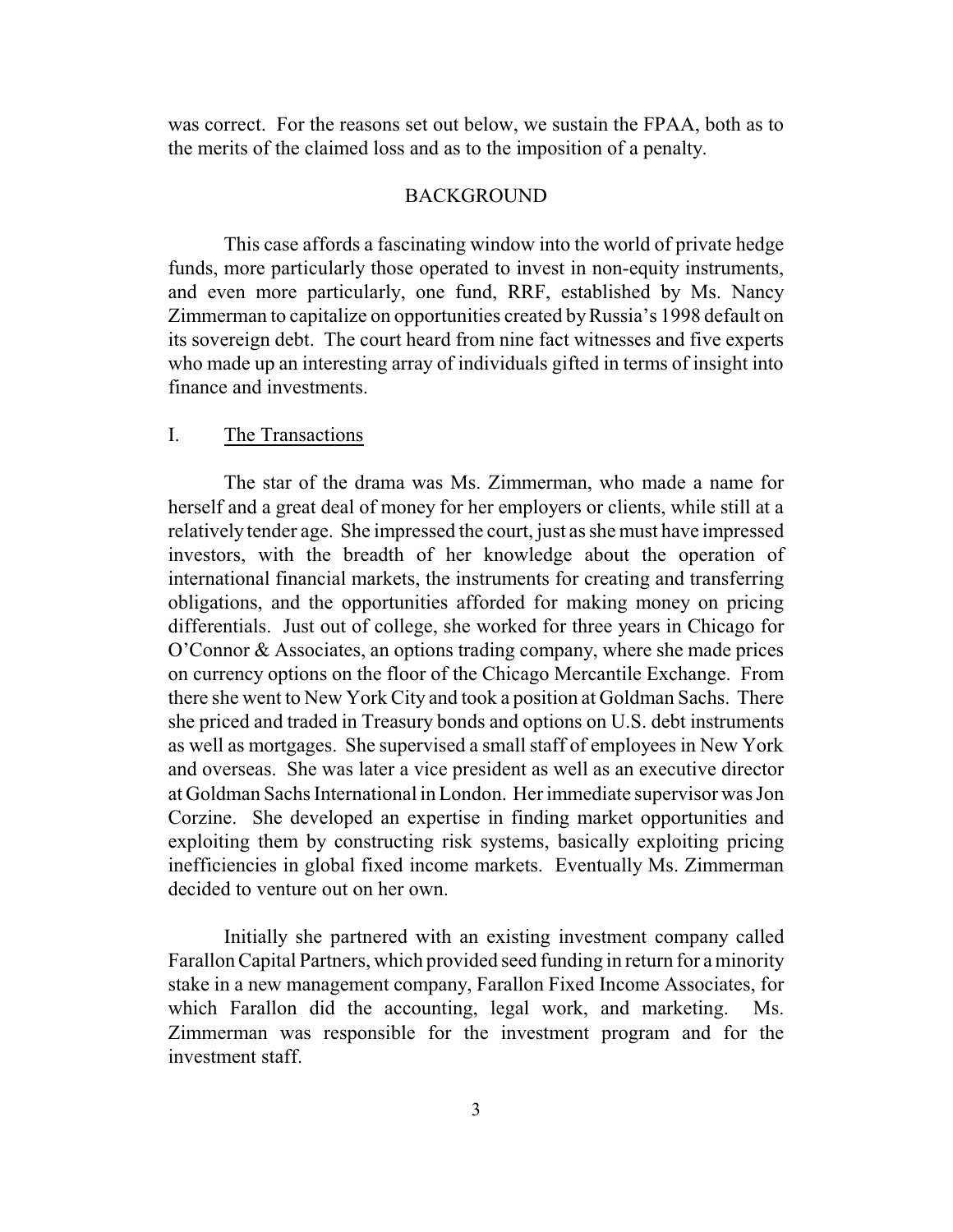In 1998, Ms. Zimmerman and a partner, Gabriel Sunshine, decided to buy out Farallon's interest in Farallon Fixed Income Associates and distributed that interest to Farallon Fixed Income Partners. On January 1, 1999, Ms. Zimmerman and Mr. Sunshine parted ways with Farallon Capital Partners and renamed their management company as Bracebridge Capital ("Bracebridge"), $^2$ which eventually would become the management company for  $\text{FFIP}^3$  (a fund), which in turn is one of a number of interconnected hedge funds. RRA was later formed as a management group for the Russian Recovery Fund. Bracebridge and its associated funds had approximately \$600 million under management at the end of its first year of operation and has approximately \$10 billion under management today.

One of Bracebridge's key employees and someone who testified at length on behalf of RRF was James DiBiase. He was hired by Bracebridge in 1998 to run all of the non-investment aspects of the firm. He became a partner and ran the "back office" and held the title of CFO until 2007, when he ceased being a partner and became an employee, which he remains to the present.

In 1998, Bracebridge created several funds, one of which was RRF. RRF was established as a Cayman Islands limited liability corporation, but it elected to be taxed in the United States as a partnership. The purpose of RRF was to extract value from distressed Russian assets.

When the government of the Russian Federation defaulted on all of its sovereign debt obligations in 1998, instruments issued byRussia, or derivative of such instruments, lost virtually all of their value. The ruble also collapsed and was no longer freely traded due to currency exchange limitations imposed by the Russian Central Bank. Further complicating matters for holders of Russian debt was that the Russian government only recognized a limited number of large international banks, so-called "S account holders," as intermediaries to access the debt or to trade in rubles. In the wreckage, Ms.

<sup>&</sup>lt;sup>2</sup> Although Bracebridge technically did not exist prior to 1999, the witnesses at trial referred to Ms. Zimmerman's management company as Bracebridge instead of Farallon Fixed Income Associates in the period after she and Mr. Sunshine bought out Farallon's interest.

<sup>&</sup>lt;sup>3</sup> FFIP was originally an acronym rooted in the naming scheme developed by Farallon Capital Partners. However, in this context, FFIP is not an acronym but the name of a Bracebridge fund.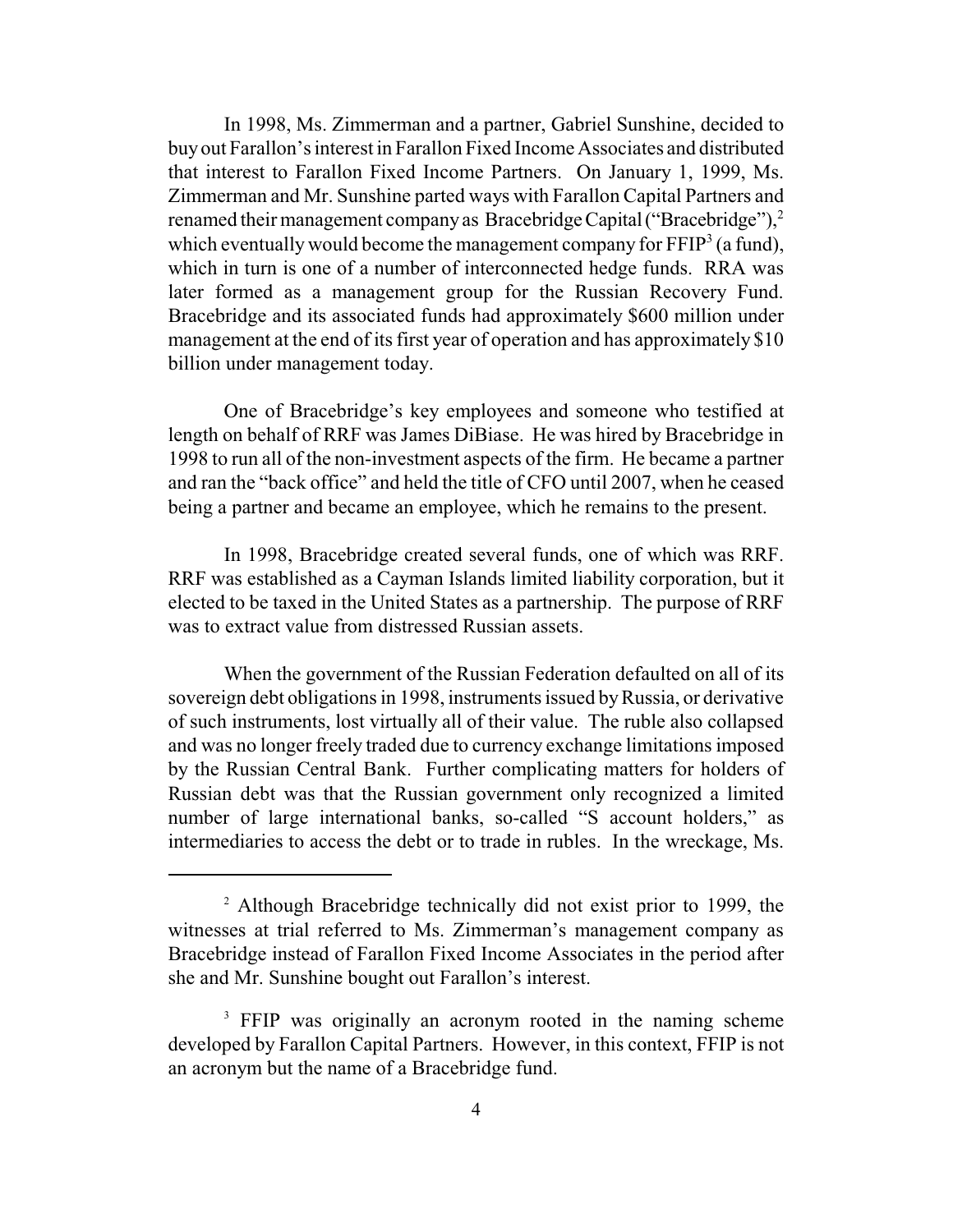Zimmerman, who had experience with foreign currencyinstruments, including Russian debt, saw an opportunity. As she explained:

So all we were left with were these unhedged, completely crushed assets. And . . . it seemed best if we could give -- take all of the stock that was just a bet on will Russia recover, will you get more than four cents for these, and put them off to the one side and let investors, institutional investors, when we talked to them decide, you know, do you want these or not because, you know, maybe somebody could stand in your shoes and take these Russian assets because they're not all in the RRF . . . .

And we also thought that we'd have to -- there would be these Russian -- there would be ways to create value to get out of the S-accounts and that we probably could make some money doing that. We thought there was a lot of value there and that if we could -- you know, we were going to pay attention. Maybe we could get some people to give us cash and try and buy things or, better yet, to get people to just contribute in kind, to give us their problem assets, and then we would have scale, we'd have some economies of scale, in administrating and following the day in, day out developments around how to get out of the S-accounts and to come up with some techniques to leave the S-accounts.

And you know, right at that moment, my best recollection is that a restricted ruble traded at about someplace around 25 percent of a fully trade -- a fully convertible ruble, so, you know, it seemed like that was a dislocation in that even if you could exploit that piece of it without the ruble being worth a lot more in the future that you could have a very handsome return.

#### Tr. 642-44.

In sum, Ms. Zimmerman, who controlled Bracebridge, believed that she could make money for herself and investors by obtaining devalued Russian debt at pennies on the dollar in anticipation of a recovery of the ruble and hence something approaching face value of debt instruments. Given the depressed nature of the debt (most had lost over 90% of their value), even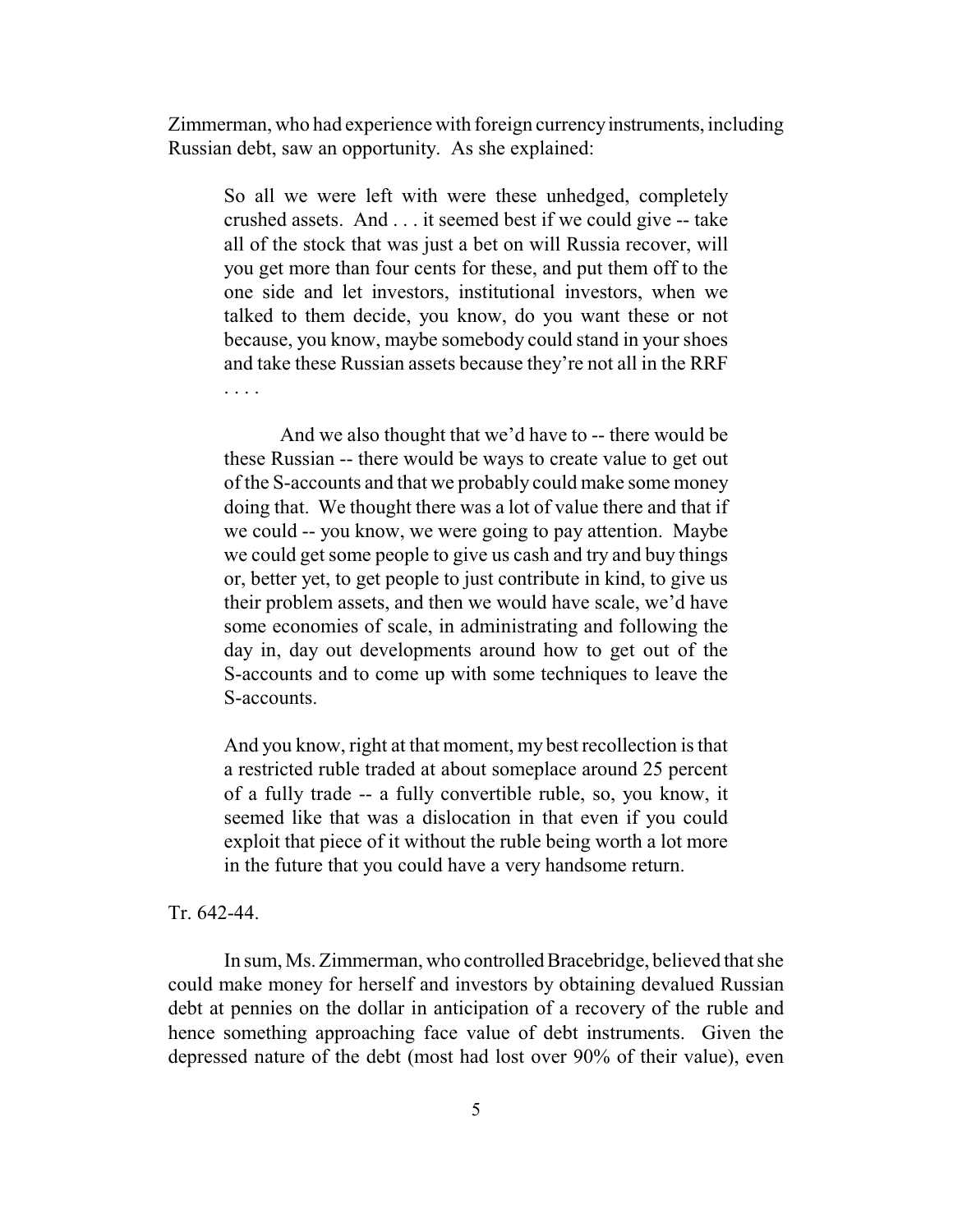small increases would be highly leveraged. Bracebridge therefore created RRF in late 1998 as a Cayman Islands limited liability company. Bracebridge also created Russian Recovery Advisors as a separate management company to guide RRF, through which Ms. Zimmerman also hoped to make money through management fees.

Most relevant to this litigation was a financial instrument known as a "credit-linked note" or "CLN." These instruments were derivative of Russian sovereign debt and could only be issued by S account holders. Because non-Russian hedge funds, such as RRF, were not eligible to own rubledenominated Russian Federation obligations directly, they could gain economic exposure to Russian Federation debt instruments onlythrough credit derivative swap transactions memorialized in these credit-linked notes. The authorized bank retained legal title to the bonds but would swap all of the economic risk and benefit to a third party, such as a hedge fund, for cash or some other form of consideration. DX 193 at 1-2 n.1 (letter summarizing Christopher C. Lucas's expert opinion).<sup>4</sup>

Transactions in Russian debt and derivatives were handled by an organized exchange known as the Moscow Interbank Currency Exchange, or MICEX. Two of the types of instruments traded on the MICEX, and which figured in the trial, were  $GKOs<sub>2</sub>$ <sup>5</sup> discounted debt instruments issued by the Russian Federation, and  $OFZs<sub>s</sub><sup>6</sup>$  which are floating rate, coupon-bearing bonds, also issued by the Russian government.

Bracebridge began marketing efforts at the end on 1998 to try to obtain investors that were willing to contribute either assets in kind or cash in exchange for an interest in the RRF partnership. The person primarily responsible at Bracebridge for doing this marketing was Jonathan Grenzke,

<sup>4</sup> "DX" refers to defendant's trial exhibits. "PX" stands for plaintiff's trial exhibits. "JX" refers to those exhibits offered by the parties jointly. The page citations follow the internal pagination scheme for each exhibit, most of which are Bates numbers.

<sup>&</sup>lt;sup>5</sup> An acronym for the transliterated Russian, "Gosudarstvennoye Kratkosrochnoye Obyazatyelstvo."

<sup>6</sup> An acronym for the transliterated Russian, "Obligatsyi Federal'novo Zaima."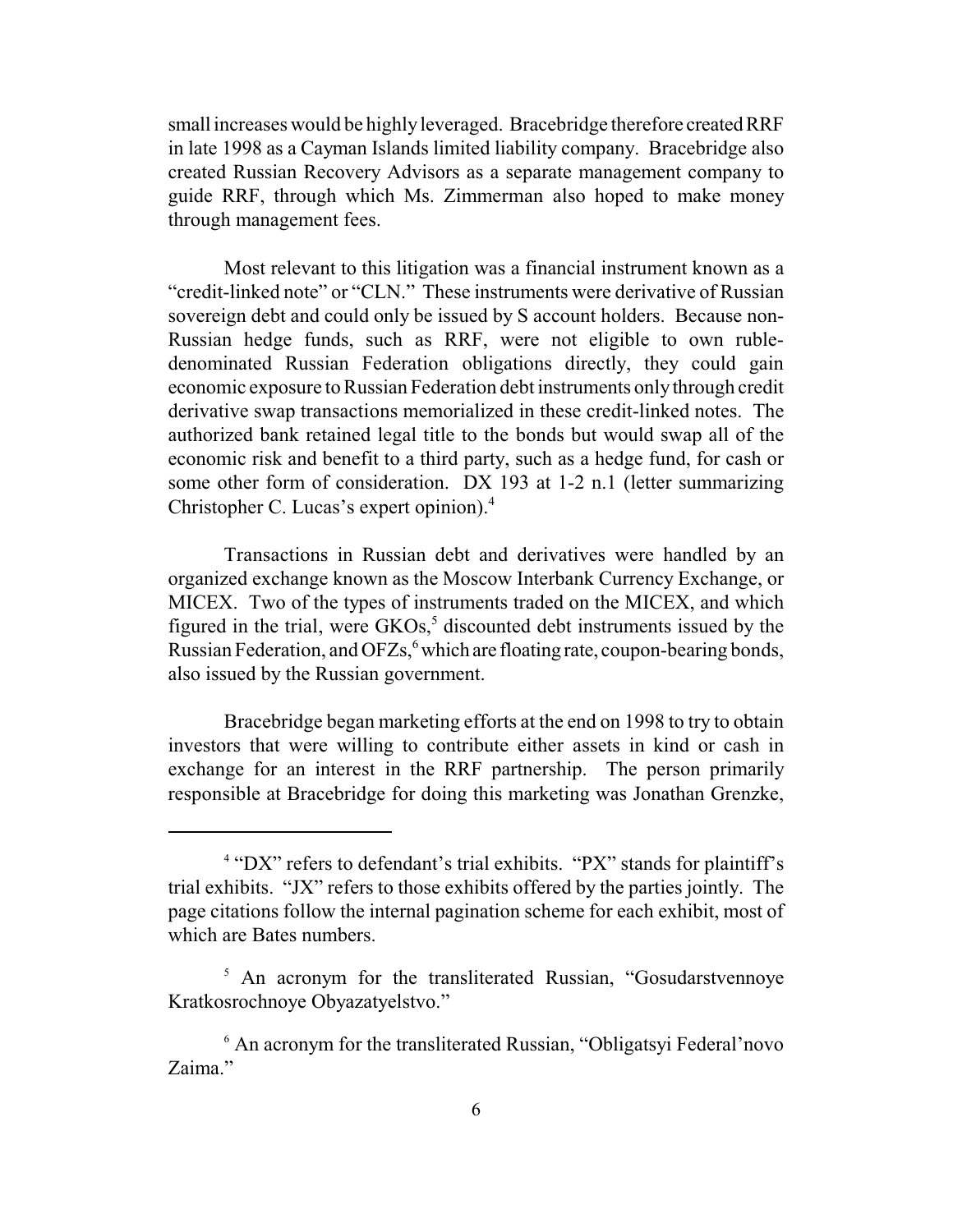who testified at trial. Although the government seeks to cast doubt on the bona fides of the marketing effort, we are persuaded that Mr. Grenzke did in fact undertake a serious campaign, at least initially, to bring in investors. The marketing campaign, was not much of a success, however. With the exception of the Tiger transaction which we will examine shortly, there were only a relatively small number of investments into RRF, and those were principally by Bracebridge-controlled entities and a few colleges.<sup>7</sup>

The offering memorandum RRF used to solicit potential investors required participants to agree to stay in the fund for at least three years unless the fund appreciated over 100%, in which case a partial redemption was possible. Investors were warned that the fund was only suitable for those "who have no need for liquidity with respect to their investment." JX 32 at 219. They were also warned that shares could not be transferred without approval of the Board of Directors, which could be withheld for any reason.

The serious marketing efforts lasted about six months, from the end of 1998 until June 1999. At that point, although RRF continued to exist, proactive marketing seems to have come to an end. Defendant argues that what happened in May and June 1999, events we explore below, account for the loss of interest in marketing.

Two other actors must be introduced. Tiger Management, LLC ("Tiger"), was one of the world's largest managers of hedge funds in 1998- 1999, with over \$20 billion under management. It was run by Julian Robertson. Two of the funds that Tiger managed, Jaguar and Ocelot, figure in this action. Both were hedge funds organized as foreign partnerships that did not pay taxes in the United States (Cayman Islands and Netherlands Antilles, respectively). Before the Russian collapse, Jaguar and Ocelot had purchased CLN's which were derivatives of  $OFZs<sup>8</sup>$  for the combined sum of over \$230 million. Collectively, we refer to these two funds as "Tiger" or the

<sup>7</sup> The court is left with the distinct impression that these smaller investors were window-dressing in the sense that the large target investors would have been reluctant to be the first to invest.

<sup>8</sup> At this time, Jaguar and Ocelot also purchased other Russian-based securities, which do not feature in the issues of this case. Likewise, the Tiger fund itself, as well as other Tiger-controlled hedge funds also invested in Russian securities during this period.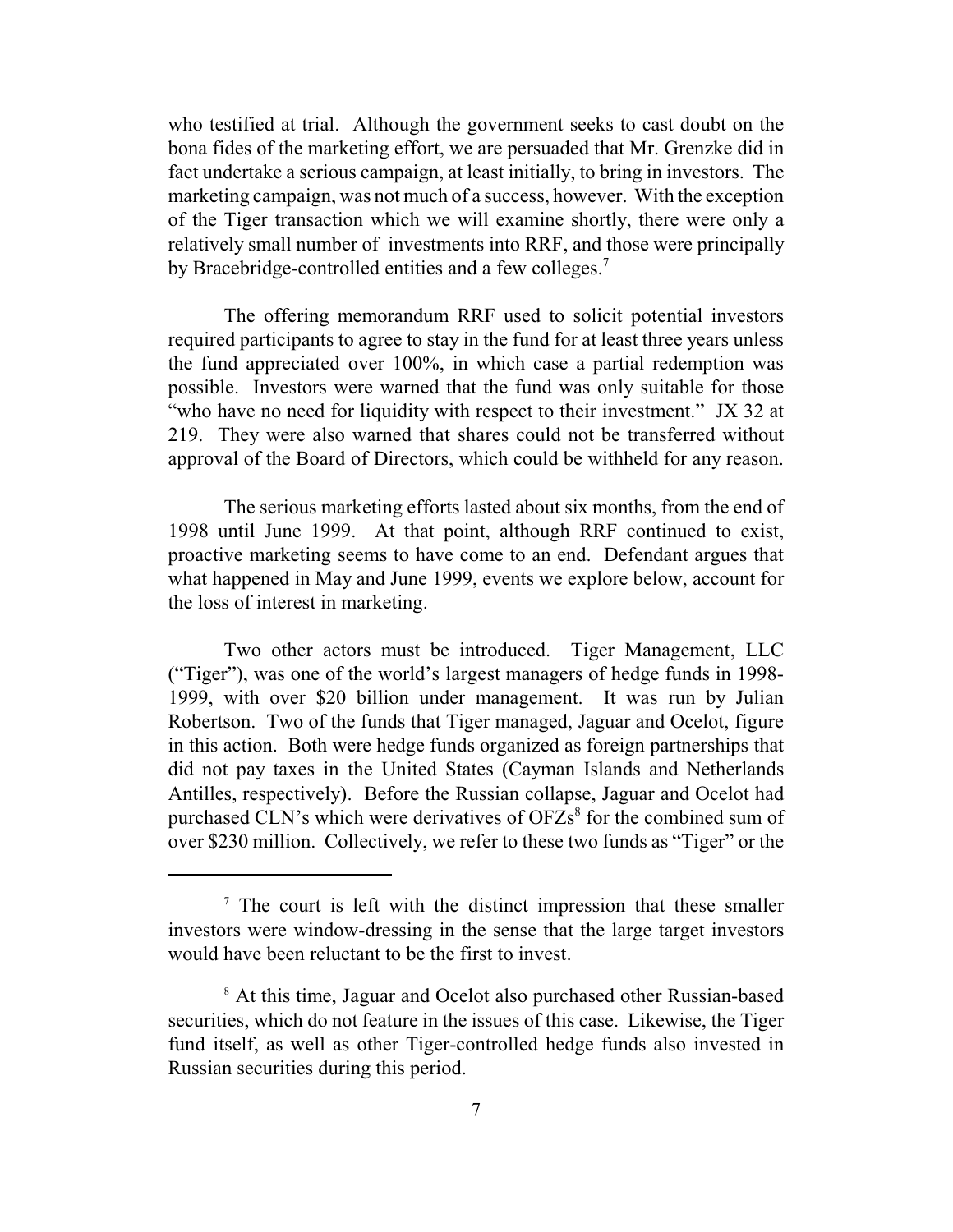"Tiger funds," and the securities as the "Tiger securities." As an S account holder authorized to do business on the MICEX, Deutsche Bank brokered those purchases as Tiger's counter-party. <sup>9</sup> Among the particular series of OFZs that plaintiff ultimately obtained from Tiger were the series OFZ 25023 ("25023s"), which had a maturity date of September 12, 2001. After the collapse, these assets were worth less than 10% of what Tiger had originally invested. Because Tiger was a foreign company, however, it could not take advantage of United States tax laws that permit a deduction against income in the amount of claimed losses on the 25023s.

Two Deutsche Bank employees who figure in the transactions relevant to this suit are Jay Johnston, a salesman for Deutsche Bank with respect to "emerging market" instruments, and Laurence Schreiber, who at the time was managing director of Deutsche Bank's emerging markets derivatives structuring business. Deutsche Bank put RRF in touch with Tiger, and later served as the liaison between RRF and Tiger to consummate the transfer of the OFZ 25023s and to secure issuance of RRF partnership shares.

An email string between Messrs. DiBiase and Grenzke dated March 9, 1999, relates to a potential contribution of assets to RRF. JX 15. This was at a time when the fund had no assets. Interest was expressed in the views of Citco, RRF's Cayman Islands transfer agent, and Ernst & Young ("E & Y"), RRF's accountants, about the fund. At one point Mr. Grenzke makes reference to Deutsche Bank contributing shares of unspecified securities in kind to RRF. The question raised was whether the contributor would be concerned about the absence of other partners. Mr. Grenzke proposed that it would be easy to have FFIP become a partner, along with, perhaps, one other Bracebridge-controlled entity. This email foreshadowed events to come because FFIP did in fact contribute the first assets to RRF in April 1999.

Mr. DiBiase professed no recall about the subject of this series of emails. We find this lack of recall implausible. The concerns expressed in these emails plainly relate to the transactions culminating in Tiger's later contribution of Russian assets to RRF, facilitated by Deutsche Bank, and his recall on later elements of the transaction was extensive. Mr. DiBiase was

<sup>9</sup> Only certain entities licensed by the Russian government were permitted to transact business in ruble-denominated instruments in their own name. Deutsche Bank was such an entity. The Tiger funds were not.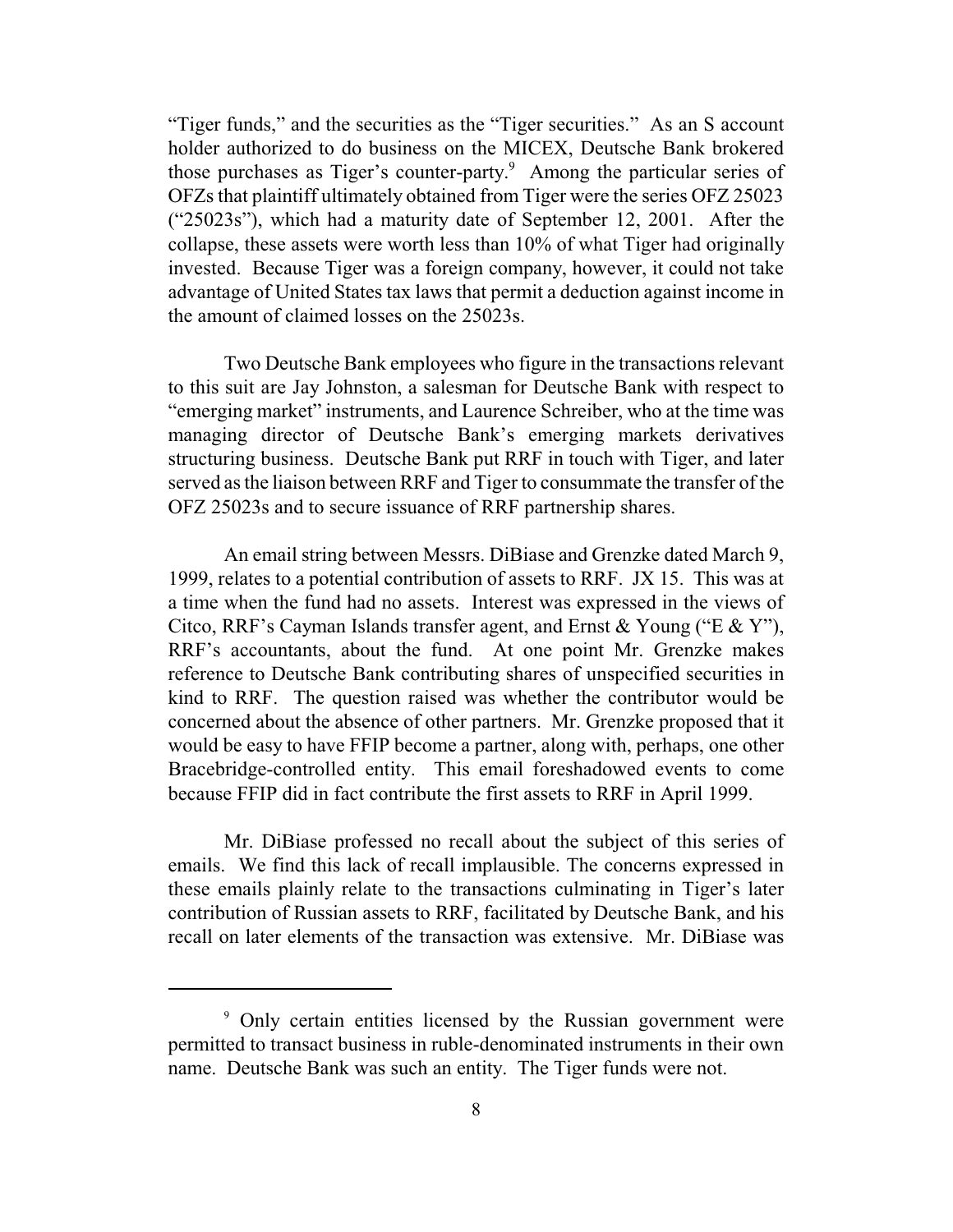prepped over 16 hours for his trial testimony. He has been a certified public accountant, and began his career working in the tax division of Price Waterhouse, where he eventually became a senior accountant and later a manager. Throughout his seven years at the firm, he was responsible for preparing corporate and individual income tax returns. After leaving Price Waterhouse, he spent eight years at Scudder Stevens, an investment firm, beginning as a tax manager and ending as a director. Throughout his time there, he worked on tax-related matters. He plainlywas well-versed in the taxrelated interests of partners in hedge funds, and he had good recall about events on direct examination. In short, we are persuaded he was familiar with the subject of these emails.

Mr. DiBiase denied knowledge of any involvement between Tiger and Bracebridge in March of 1999. He was then shown DX 9, a telephone list defendant obtained from plaintiff during discovery. It was circulated on March 10, 1999, and contains the names of fourteen individuals, all of whom figure in a series of transactions that unfolded in May and June between Tiger, RRF, and General Cigar Corporation ("General Cigar"). DX 9. The list contained contact information for three key Bracebridge players (Ms. Zimmerman, Mr. Grenzke, and Mr. DiBiase); two Deutsche Bank representatives (Mr. Schreiber and Francesco Piovanetti); the lawyers representing RRF, Citco (RRF's Cayman Island transfer agent), and Tiger Funds; along with the name of Anu Murgai, a trade executor for Tiger. Once again we are not persuaded by Mr. DiBiase's disavowal of knowledge.

In a March 11, 1999 instant message to Mr. Piovanetti of Deutsche Bank, Laurence Schreiber asked Mr. Piovanetti to inquire of Jim DiBiase when RRF would be launched. JX 19. As Mr. DiBiase testified, Mr. Piovanetti would call periodically during this time frame to see if RRF had launched.

In March of 1999, Deutsche Bank prepared a tax shelter registration under its own name for an entity to be called "Preferred Stock Financing Transaction," a generic name place holder. DX 11 at 43. The source of the assets for the transaction was to be a company in the Cayman Islands. *Id*. at 45-46. The assets would be heavily depreciated and would be acquired in exchange for common or preferred shares of stock. The transaction was anticipated to occur before the end of May 1999.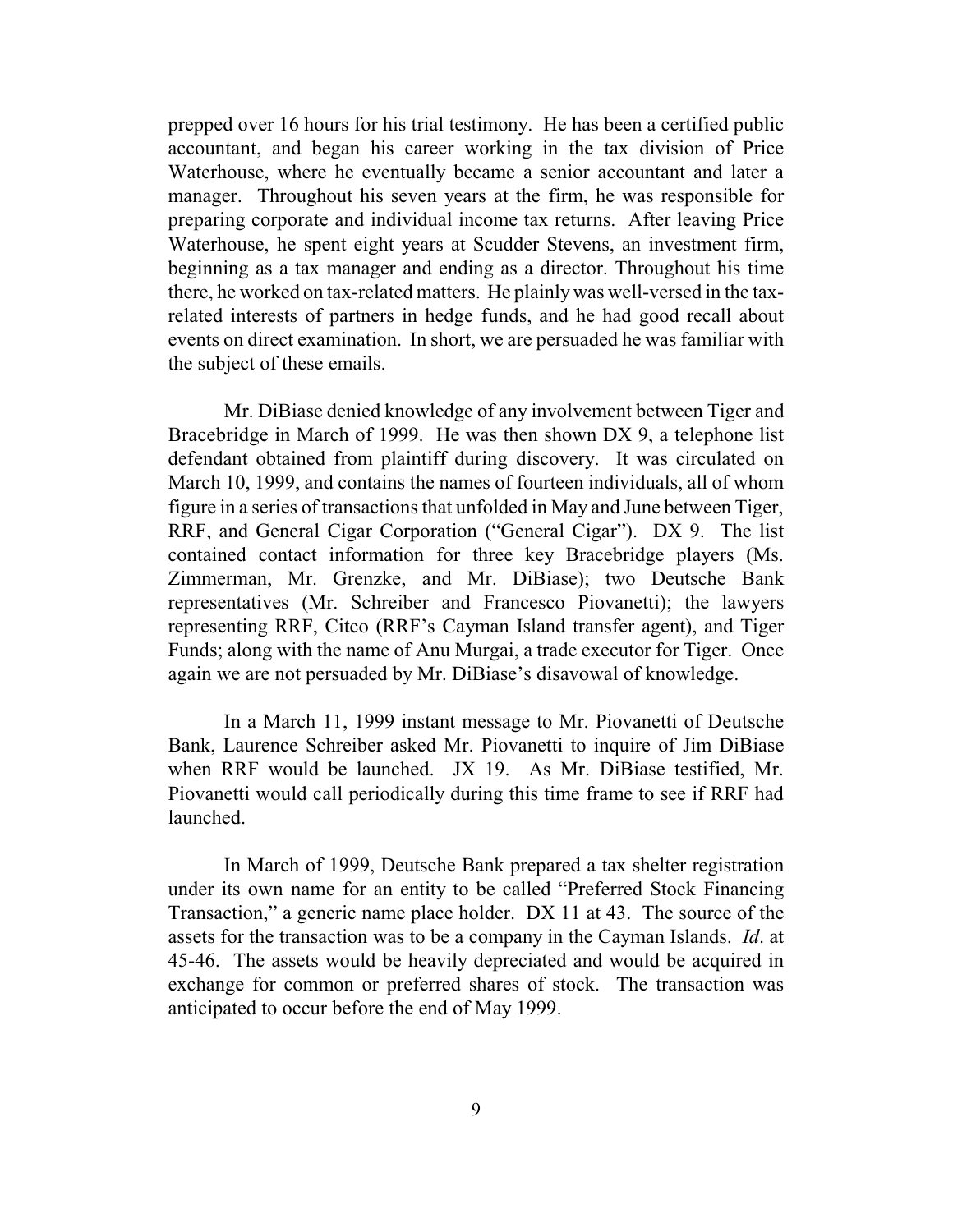Shortly thereafter, on April 4th, Mr. Piovanetti sent a message to Ms. Zimmerman, indicating that he would be sending details shortly about an unspecified transaction. Mr. Piovanetti did not testify at trial, and Ms. Zimmerman testified she did not recall what the subject was of the message. On April 7th, Mr. Piovanetti sent an email message to his Deutsche Bank colleague, Jay Johnson, mentioning an upcoming conference call, after which representatives of General Cigar would be visiting the Deutsche Bank offices to discuss "the Russian trade." DX 15.

We know that General Cigar was in the market as early as April 1999 for investments in depreciated Russian assets and that it had been approached that month by both Deutsche Bank representatives and by Ms. Zimmerman.<sup>10</sup> Moreover, the minutes of the Board of Directors of General Cigar, dated April 20, 1999, DX 20, reflect a decision to invest up to \$25 million in deeply discounted, high-yield instruments and show that the company was looking at strategies to generate tax benefits for the company through these investments. During this time period, Mr. Schreiber began sending Janet Krajewski, the Vice President of Taxes at General Cigar, periodic updates on the MICEX price for the OFZ 25023s. DX 23. It is undisputed that the company shortly thereafter invested approximately \$3 million in other Russian securities and later, in June, spent approximately \$21 million to acquire RRF's Tiger securities (the OFZ 25023s).

On April 30, 1999, an email from Mr. DiBiase to Ms. Zimmerman inquired whether RRF was planning to take its typical 2% up-front management fee in connection with the assets that Deutsche Bank or its client was planning to invest. Apparently, Deutsche Bank was under the impression that no up-front fee would be charged, although Ms. Zimmerman had quoted a figure of \$1 million. Deutsche Bank was willing to pay \$300,000, which would be 2% of \$15 million. When asked about the email, Mr. DiBiase once again said the email did not 'ring a bell,' and that he had no recollection that Deutsche Bank was going to put assets into RRF.

Later that same day, in an email to Ms. Zimmerman, Mr. DiBiase reflects concern about the composition of investors in RRF: "We will need to

<sup>&</sup>lt;sup>10</sup> An email dated April 21, 1999, from Ms. Zimmerman to Mr. Grenzke seeks contact information for General Cigar: "Did the Cigar guys give you cards[?] I only have tax ladies." JX 28.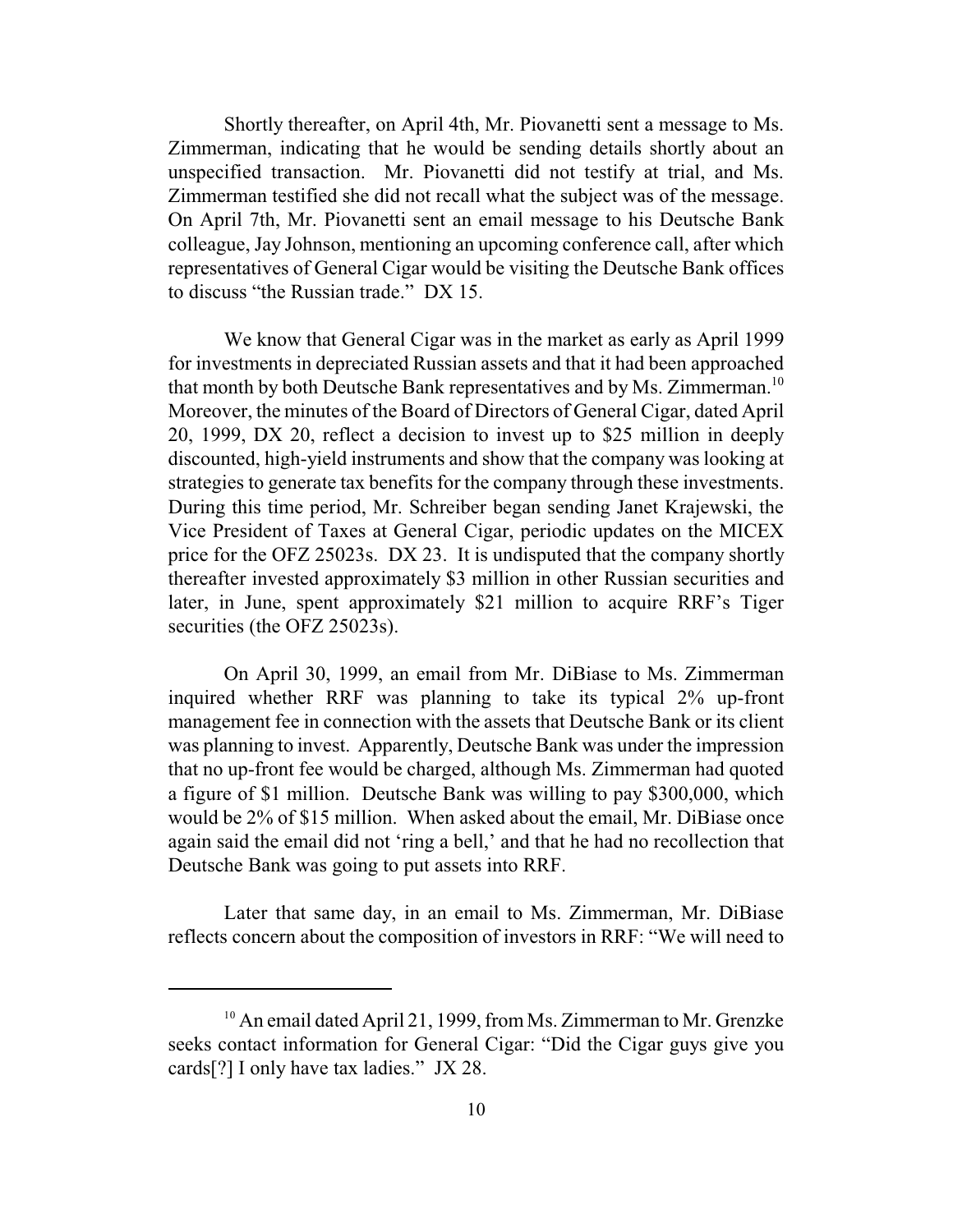[represent] as to what % of RRF (i.e., FFIP) is owned by individuals. Needs to be a high number, like 70-80%. This means we cannot put FYI or S assets into RRF until after the db [Deutsche Bank] deal." DX 25. Mr. DiBiase's purported ignorance of the import of "the db deal" in this and other emails from this period is unconvincing.

DX 29 is an email dated May 14, 1999, from Mr. DiBiase to Ms. Zimmerman concerning the composition of partners in RRF. The question addressed is whether corporations could join. Apparently Deutsche Bank wanted some assurances that corporations would not be included in RRF out of a concern for preserving the tax characteristics of assets contributed to the fund. Mr. DiBiase writes, "Nothing in the docs prevents us from putting in corps [sic] but it could possibly impair one of our most valuable assets." DX 29. Mr. DiBiase testified that the "most valuable asset" referred to was the built-in losses in Russian depreciated assets that might end up in RRF. Even before the transfer by Tiger, in other words, Mr. DiBiase was aware that acquiring the Tiger assets would produce value in excess of the nominal pricing of the transaction because of the tax benefits of the imbedded losses. There can be no mystery about RRF's intentions at this point, which was to obtain Tiger's depreciated assets for their tax value.

The May 14 email, as well as Mr. DiBiase's somewhat reluctant explanation of its meaning, suggests that RRF principals were keenly aware of the need to structure the Tiger acquisition in such a way that it did not impair the ability of downstream buyers to obtain the built-in losses. The presence of corporations, according to Mr. DiBiase, might preclude later resale to tax-interested buyers. This is made crystal clear in an email dated July 23, 1999. In recapping events for Jon Grenzke, Mr. DiBiase writes that "we didn't want rrf to have significant level of corporate ownership since people interested in buying tax losses don't want to transact with corporations." DX 111. Mr. DiBiase was thus less than candid when asked during cross examination what the structural reasons were for the statement in JX 73; "[Deutsche Bank's] clients would only sell to a domestic partnership such as FFIP, or one similarly structured." His answer, "I don't recall," is not credible. Tr. 463. In other words, at the time Tiger joined the fund, RRF was already planning to use the built-in tax losses it stood to gain from the Tiger assets.

Three transactions occurred within quick succession in May and June of 1999. The first occurred some time between May 20 and May 25, 1999. This was the transfer by Tiger of OFZ 25203's to RRF in exchange for shares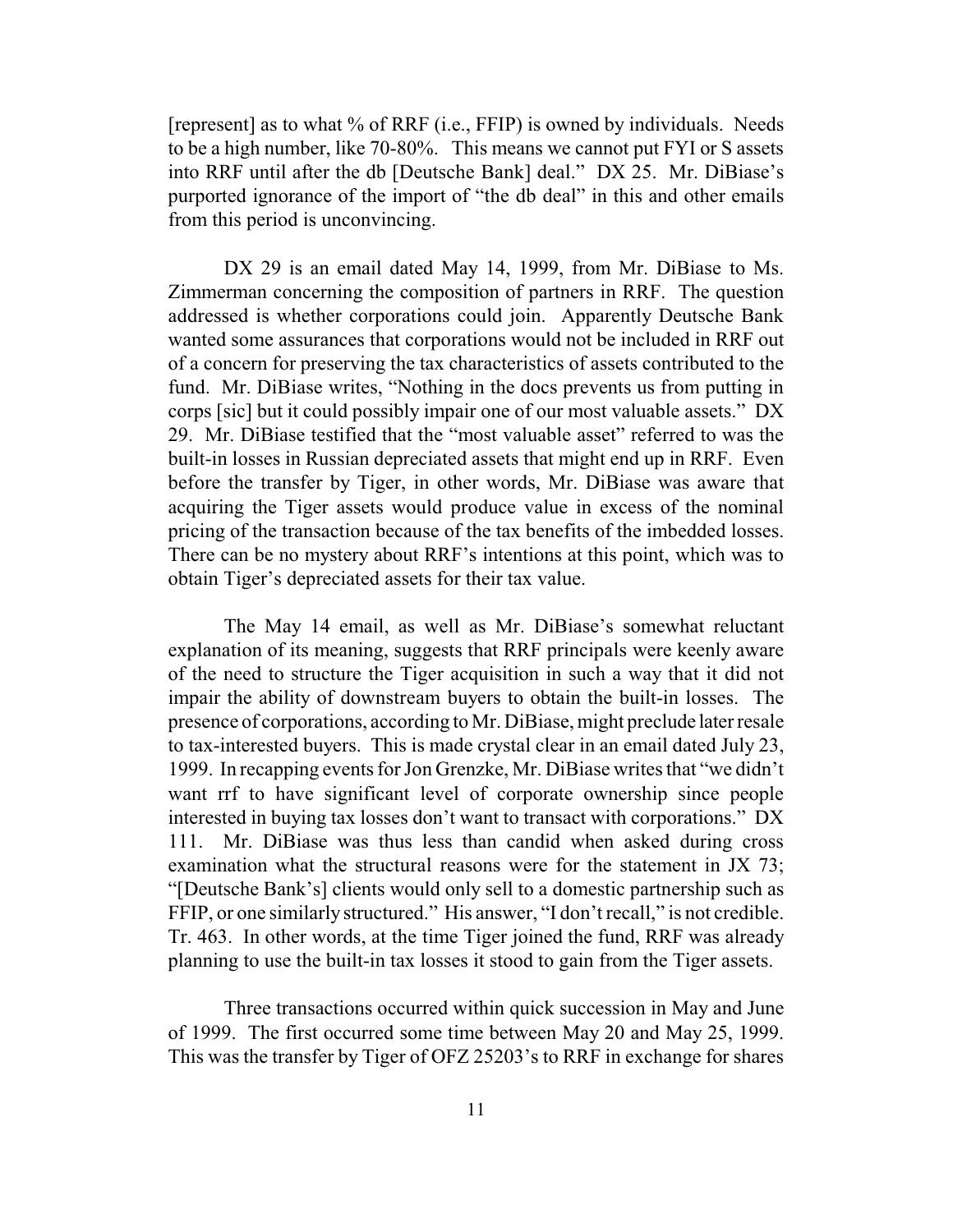in the hedge fund worth approximately \$14.9 million. At trial, there was conflicting evidence about the precise date of the transaction. Plaintiff takes the position that it was May 20, 1999; defendant argues that the transaction was not consummated until May 25. Nothing of formal legal consequence turns on this issue, but the optics for plaintiff are even less attractive if Tiger was only a partner for ten days instead of fourteen, $<sup>11</sup>$  particularly when one</sup>

<sup>&</sup>lt;sup>11</sup> Jaguar and Ocelot each submitted to RRF a signed subscription agreement that bore the date of May 20, 1999. JX 65 at 522; JX 66 at 581. Also on May 20, 1999, Tiger and RRF executed the assignment and assumption agreement that transferred ownership of the Russian securities from Tiger to RRF. JX 52; JX 53; JX 54; JX 55; JX 56. A Bloomberg message and RRF's internal documents show that Tiger contributed the assets on May 20, 1999, and from that date RRF viewed itself as the owner. JX 121; PX 33 at 2530. The Tiger funds' internal documentation reflects a contribution date of May 24.

While the documents show that Jaguar and Ocelot executed the assignment and assumption agreement, transferred their ownership in the Russian assets, and signed the subscription agreement on May 20, 1999, these actions alone did not fulfill the conditions of becoming a partner as described in the subscription agreement. By the terms of that agreement, "This subscription may be rejected by [RRF] in whole or in part in the sole discretion of the Board of Directors . . . at any time prior to acceptance. . . . The undersigned understands that for [RRF] to consider its subscription, the undersigned must complete fully this Subscription Agreement and . . . promptly return them  $\dots$ ." JX 65 at 506; JX 66 at 565. Although Jaguar and Ocelot each signed its subscription agreement on May 20, those subscription agreements were not completed by Jaguar or Ocelot until May 21, 1999, which is the date that both entities initialed a previously missing certification. DX 38; *compare* JX 58 at 109 *with* JX 65 at 517 (Ocelot); *compare* JX 59 at 156 *with* JX 66 at 576 (Jaguar). Although plaintiff takes the view that May 20 is the proper date for treating the Tiger funds as members of the partnership, a May 21 email from Margery Neale, an attorney for Swidler Berlin, who represented RRF, to Mr. DiBiase indicates that a vote of all the partners had not yet been taken on accepting the Tiger Fund entities as new partners. Further delaying the execution of the subscription agreement, RRF and its Administrator did not sign and accept the subscription agreement or side letters until May 25, 1999. *See* JX 63; JX 64. Thus, although Tiger began the (continued...)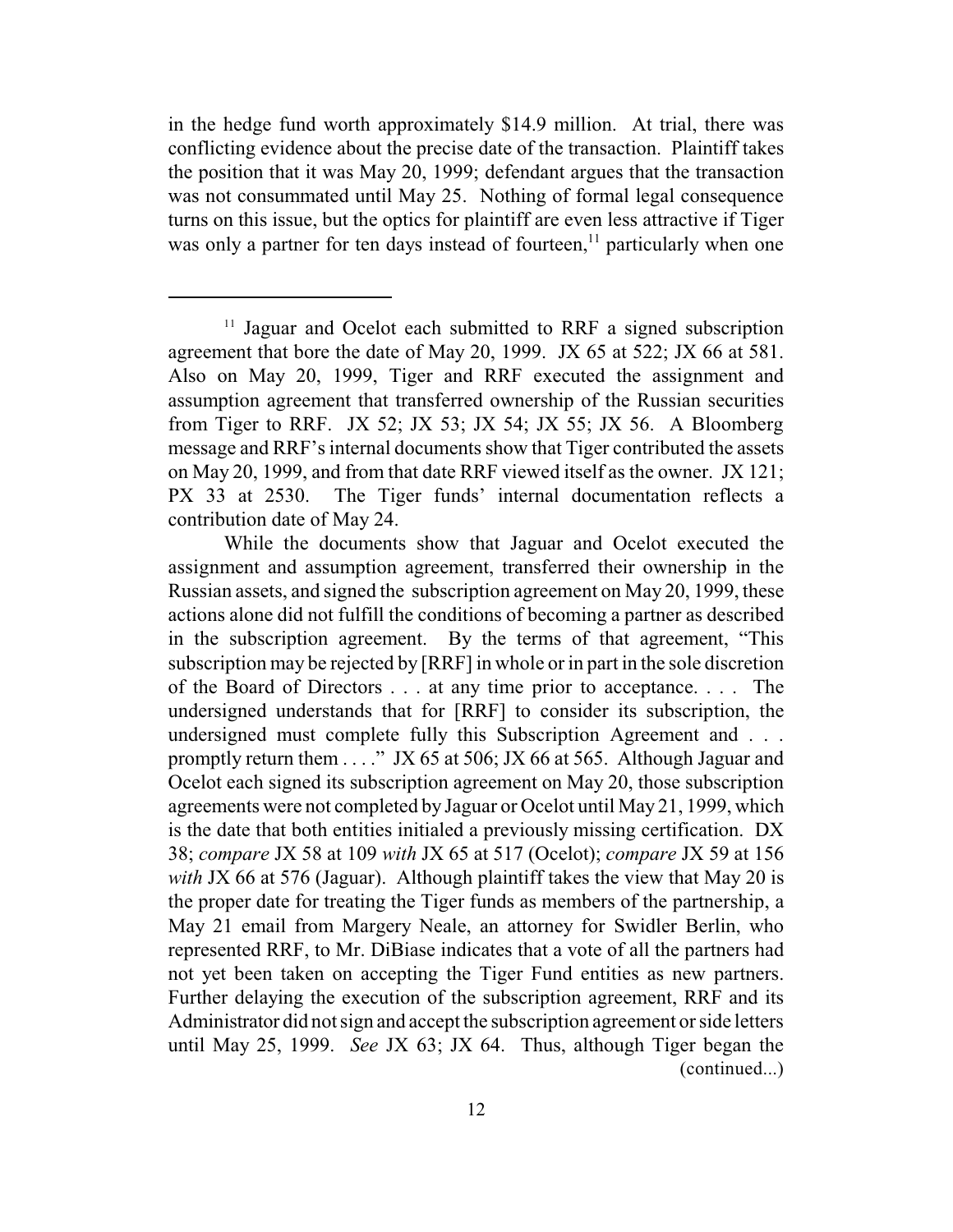considers that the process of selling its interests—the next step in the series of transactions—had begun, as we shall see below, no later than June 1.

Tiger had been sent a standard RRF offering memorandum spelling out the terms under which RRF invited an entity like Tiger to become a partner. This included the three year limitation on redemption mentioned above along with restrictions on transferability of shares. It also received a subscription agreement by which Tiger and RRF would agree to entry into the partnership byTiger, subject to those same limitations. The testimony of WilliamGoodell, counsel for Tiger, makes it clear that Tiger would not sign the subscription agreement unless it received a dispensation from the three year waiting period. To solve that problem, Tiger and RRF executed a "side letter" on May 25, 1999, by which Tiger was given unique redemption rights. Instead of having to wait three years, the side letter allowed Tiger to redeem its shares on or after July 1, 1999, in exchange for cash or assets "in kind." This change had been the subject of back and forth negotiations, during which Tiger specifically rejected RRF's proposed compromise date of April 15, 2000.

Tiger also refused to certify, as required in the subscription agreement, that its purpose for entering into the fund was "investment." Accordingly, with RRF's agreement, the final subscription agreement omits the standard language: "the Shares subscribed for hereby are being acquired by the undersigned for investment purposes only, . . . and not with the view to any resale or distribution thereof . . . ." JX 24 at 469 (standard subscription agreement). Tiger signed the modified subscription agreement<sup>12</sup> on May 20, 1999, and RRF approved its entry some time on or before May 25, 1999.

The subscription agreement required Tiger to represent its basis in the Russian assets it transferred. These were shown to be approximately \$230 million. The final subscription agreements also contained a representation by RRF that it would not make a section 754 election, which would have resulted in a change of basis to fair market value.

 $11$ (...continued)

process of joining the RRF partnership on May 20, 1999, it was not accepted into the partnership until May 25, 1999.

 $12$ <sup>12</sup> There were actually two versions of all the entry documents, one for the Jaguar Fund and another set for the Ocelot Fund. Both were controlled by Tiger Fund and we refer to them both as "Tiger."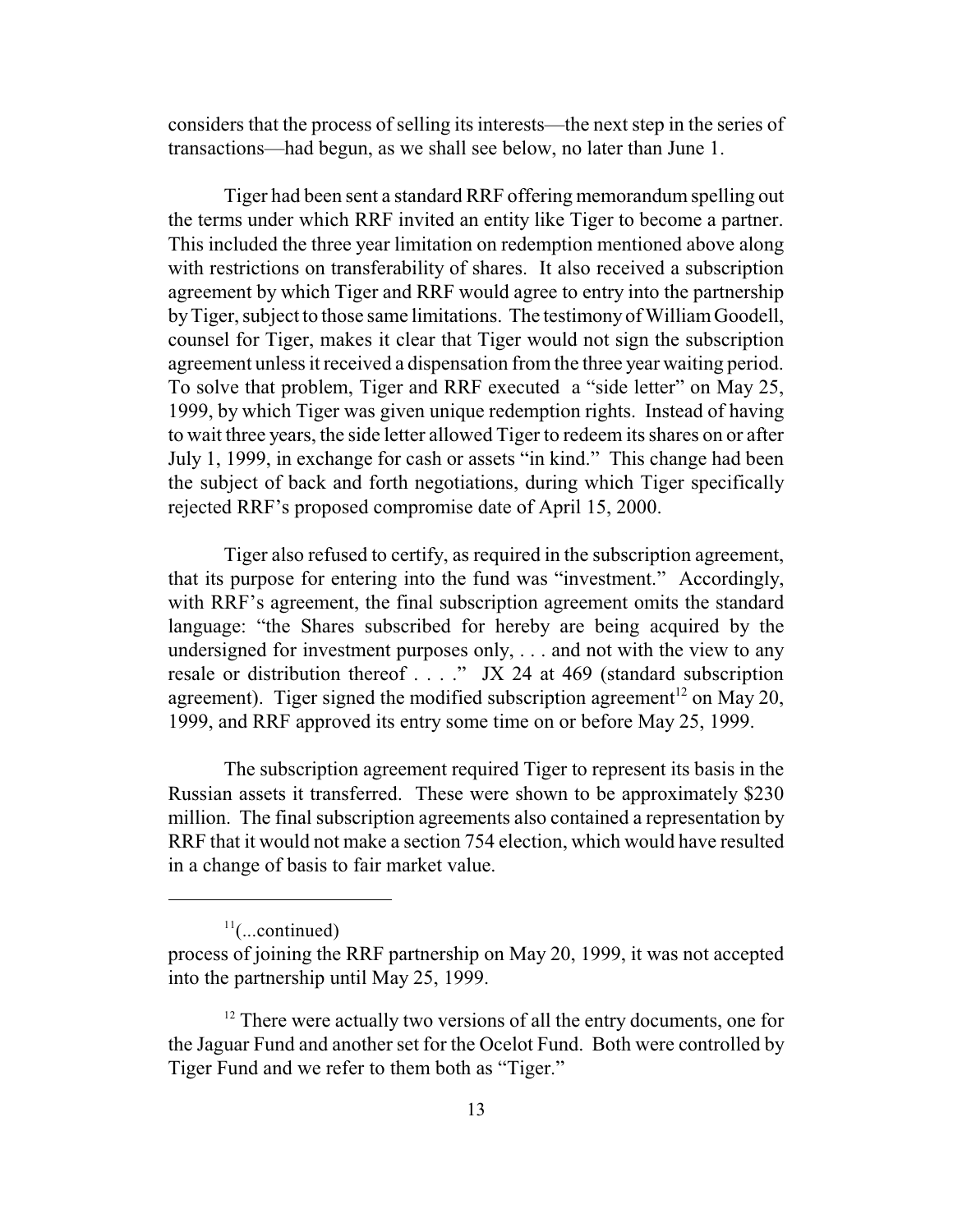The second transaction was Tiger's sale of its RRF shares to FFIP. As early as May 24, 1999, Tiger had made it clear, at least internally, that it planned to sell its RRF shares for cash:

[W]e sold all of our sep 2001 bonds (that we had . . . with deutsche bank) in return for equity in the russian recovery fund. [T]he value of the equity at the time we received it was 14mm dollars. [H]owever, we plan to sell in equity in 2 weeks to hopefully receive cahs [sic].

DX 43. There is no question that this email from Ms. Murgai, dated May 24 (arguably before the day the transaction was complete) was referring to the OFZ 25023s. In another internal communication the next day, Robert Bastone of Tiger records that:

Jaguar and Ocelot Cayman have assigned their interests in Russian 9/12/01 OFZ's (held with Deutsche Bank) to a private fund called the Russian Recovery Fund. . . . The current value of the fund is approximately \$14 million dollars. We hope to have private fund shares sold, vs. cash, in approximately two weeks. Update to follow.

## DX 46.

Tiger's efforts to dispose of its new partnership shares began almost immediately. On June 1, 1999, Jim DiBiase sent a memo to RRF's files documenting a conversation with Laurence Schreiber, in which he reports that Mr. Schreiber informed him that the Tiger funds were "offering their shares of RRF at a slight discount to their original subscription price (roughly \$14.09 million versus \$14.81 million). He asked if FFIP, L.P. ("FFIP"), one of the current shareholders of RRF, would be interested in purchasing these shares at this price level." JX 73. Mr. DiBiase testified that he assumed this contact must have been preceded by a conversation between Ms. Zimmerman and Mr. Schreiber. The memo goes on to ascribe to Deutsche Bank the instruction that, "for certain structural reasons, his clients would only sell to a domestic partnership such as FFIP, or one similarly structured . . . ." *Id*.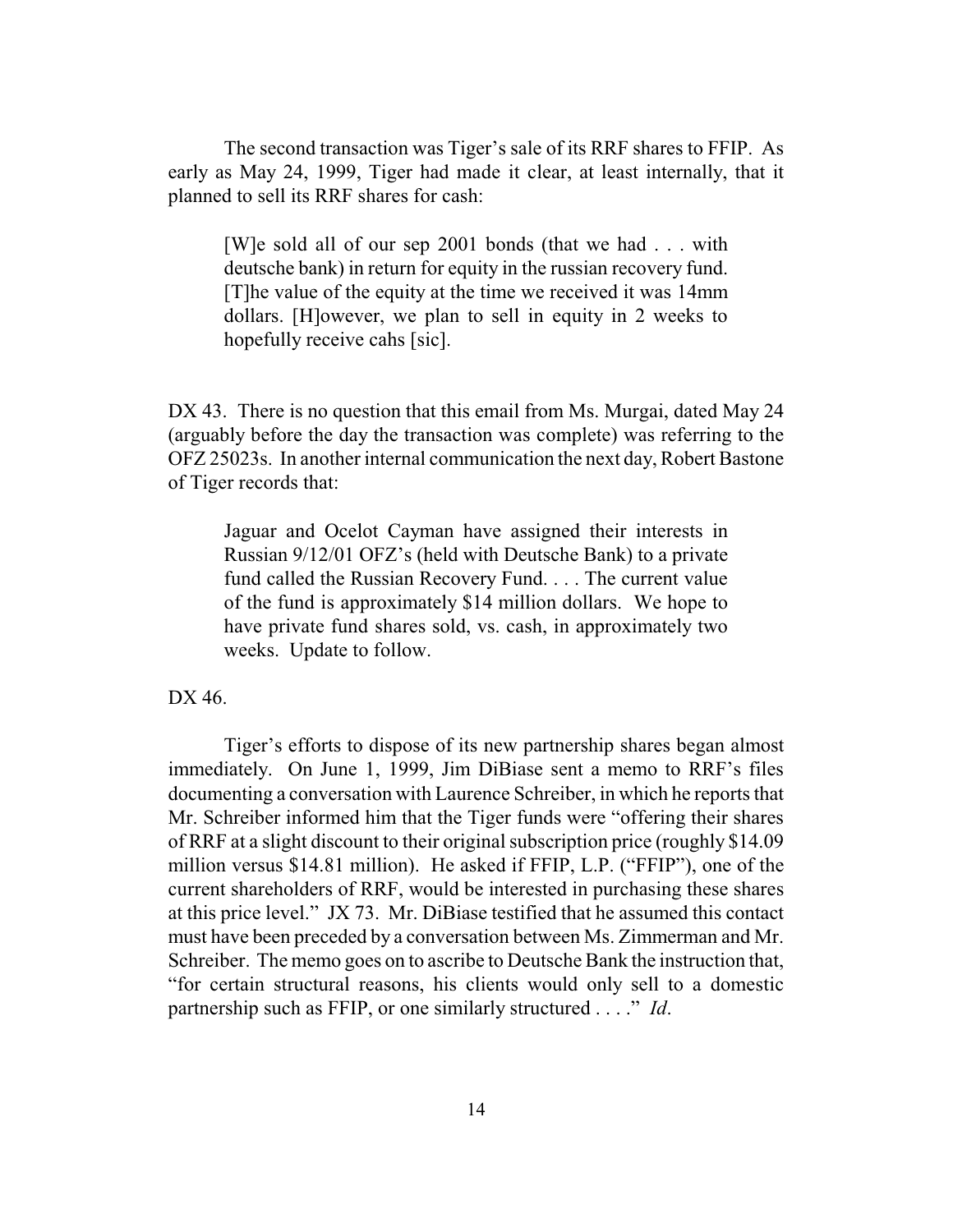Even a cursory review of a fax dated June 1, 1999, from Laurence Schreiber of Deutsche Bank to Jim DiBiase shows that Mr. DiBiase's characterization of Mr. Schreiber's instruction in the memo, JX 73, is false. *See* DX 54. Mr. Schreiber makes clear in this fax that it was RRF, not Tiger, that would have had an interest in an entity like FFIP purchasing the shares. Mr. Schreiber states, with no other explanation, that "for structural reasons it is important that FFIP (or a similarly structured partnership) acquire at least \$12.50 mm of the outstanding shares of Russian Recovery Fund LLC ("RRF"). *This ownership structure will facilitate future transactions that the RRF may wish to do.*" DX 54 (emphasis supplied). In light of RRF's interest in muting its own involvement in the subsequent sale to FFIP by Tiger, we do not think this mischaracterization is inadvertent.

Not only does Mr. DiBiase's mischaracterization call into question his candor, but Mr. Schreiber's solicitude to facilitate RRF's future transaction is equally odd, as his client was Tiger. The logical inference is that he was guiding the parties through a structured transaction, begun earlier, which had as its goal the preservation to FFIP, a tax-interested entity, of Tiger's losses, and we can assume this is the future transaction to which Mr. Schreiber was referring. In other words, to preserve the tax benefits of the Tiger transaction, a Bracebridge controlled entity interested in acquiring losses should buy out Tiger's interest in RRF. This is precisely what happened, of course, on June 3, 1999.<sup>13</sup>

On June 3, 1999, Tiger sold all of its RRF partnership shares to FFIP, a Bracebridge-controlled fund and partner within RRF, for a net amount of \$14,088,196, which is approximately \$800,000 less than the sales price of the shares roughly one to two weeks earlier.<sup>14</sup> It is undisputed, but we think noteworthy, that the market for derivative Russian securities like the OFZs had

<sup>&</sup>lt;sup>13</sup> We do not ascribe any sinister intent to Mr. Schreiber in this regard, although we also suspect that his interest was in preserving the losses at a later date for General Cigar, with whom he had been in contact beginning at least in April, 1999. General Cigar had recorded a gain of over \$200 million in 1998 and was looking forinvestment opportunities, including ways of "having capital losses to offset the gain." Tr. 954 (Ms. Krajewski).

<sup>&</sup>lt;sup>14</sup> This represents a price per share in RRF of \$47,555. Internally, RRF valued its shares shortly before the sale date at \$58,868. JX 94; Tr. 486 (Mr. DiBiase).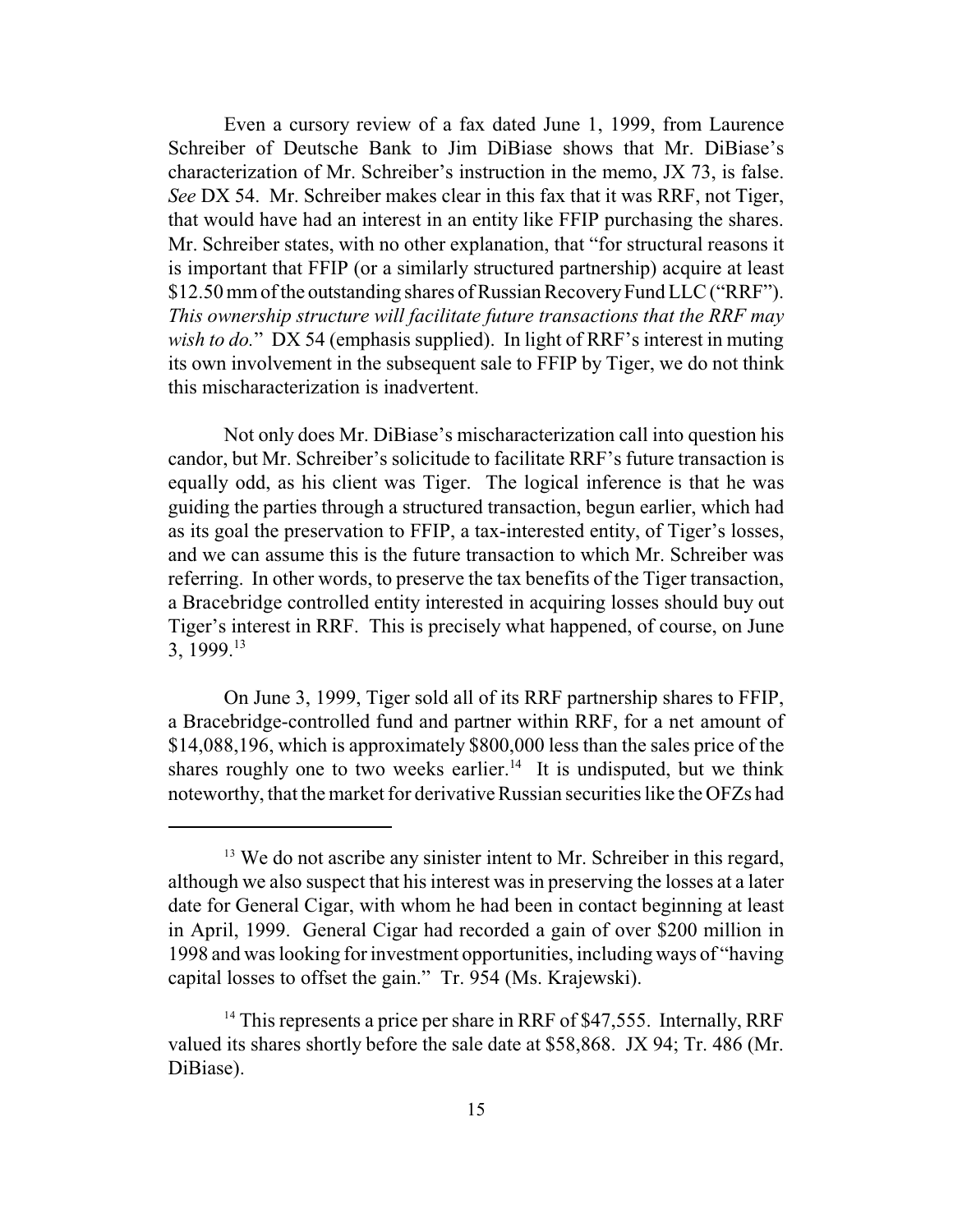gone up in that interim period. The effect of this sale was that, pursuant to IRC § 721, FFIP could move into Tiger's shoes with respect to its contribution of Russian securities to RRF. Whatever basis was attributable to Tiger at the time of the initial exchange in May was now traceable to FFIP upon the sale of the Tiger securities.

A letter agreement between RRF and Deutsche Bank concerning this sale was signed on June 24, 1999. DX 88. By the terms of that letter, Deutsche Bank agreed not to register the sale with the IRS as a tax shelter and in exchange, RRF agreed not to do anything to jeopardize the rights of future buyers from FFIP to step into its shoes for purposes of claiming FFIP's tax basis. If RRF did anything to jeopardize the tax status of the transaction, it agreed to hold Deutsche Bank harmless for the consequences.

The third transaction concerns the purchase of the majority of the Tiger securities, now held by RRF, by General Cigar. That sale occurred on June 22, 1999. Once again, it was preceded by activities orchestrated by Laurence Schreiber. An option executed on June 8th by RRF gave a fifteen day period to Deutsche Bank to sell up to 80% of RRF's OFZ 25023s at a strike price equal to a pro rata share of \$14.5 million. JX 87. Deutsche Bank paid \$50,000 for the option.<sup>15</sup> On June 8th, Mr. Schreiber wrote to Ms. Krajewski and Joseph Aird, the CFO of General Cigar, that Deutsche Bank understood that "you are interested in acquiring a position in local Russian instruments for your investment portfolio. . . . We have received a mandate from a holder of such assets to find buyers for their position." DX 62 at 64.

DX 68 is a fax from Mr. Schreiber to Ms. Krajewski certifying that the Russian securities that General Cigar was about to buy from RRF (80% of the Tiger securities RRF held) for approximately \$21 million through the good

<sup>&</sup>lt;sup>15</sup> Defendant's experts devoted significant time trying to undercut the bona fides of this price. Mr. Lucas argues that it was worth closer to \$5 million, given the significant increase in the value of the assets, which in turn triggered the counter testimony of rebuttal expert, Nathalie Moyen. We need not resolve whether Ms. Zimmerman was genuinely surprised and snookered by Deutsche Bank in the transaction, as she suggests, or was aware of the mispricing, as defendant suggests. The balance of the evidence of RRF's knowledge of what was really happening is so overwhelming that it is immaterial to the outcome.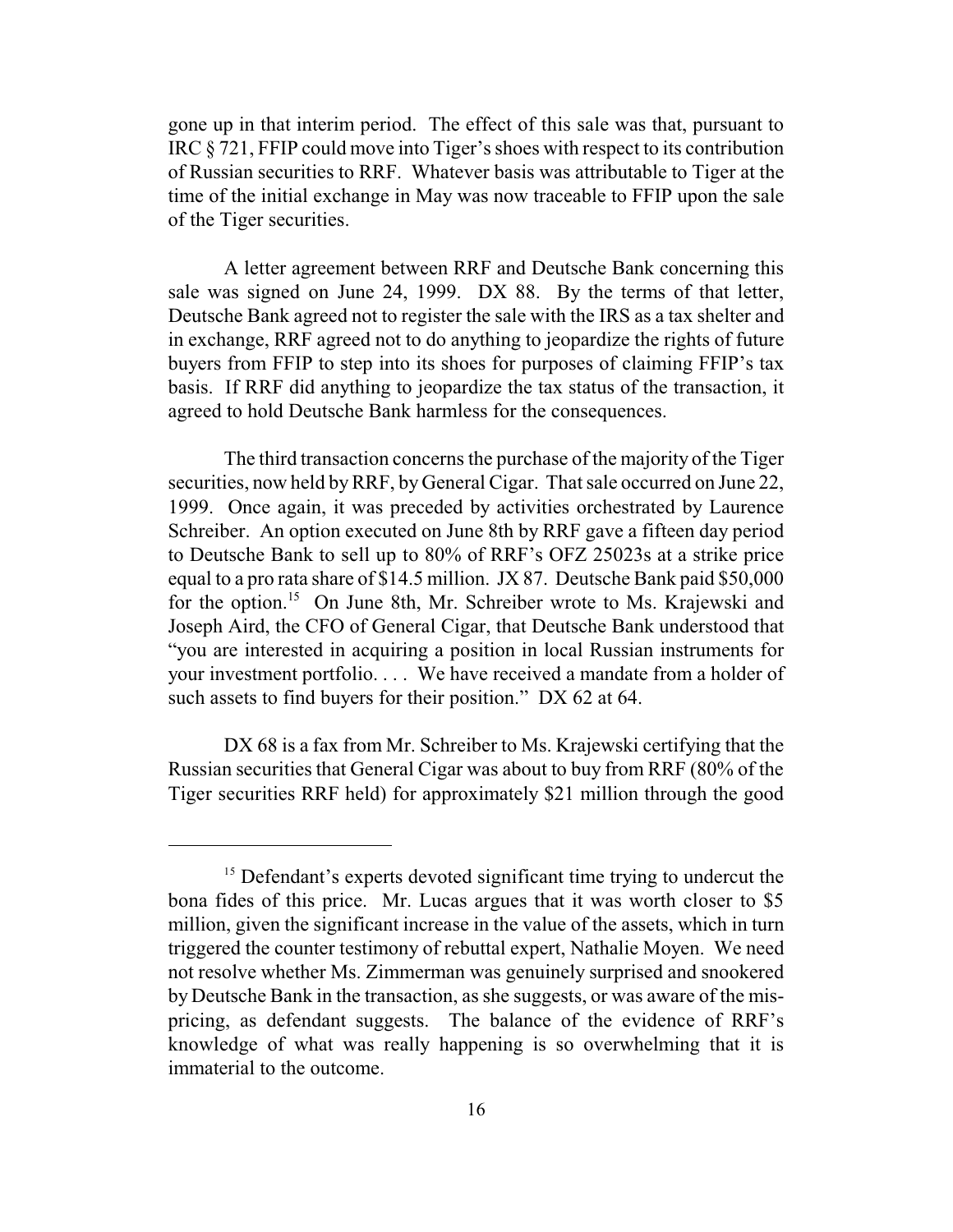offices of Deutsche Bank would come with a built in tax loss of approximately \$178 million.

The transaction between RRF and General Cigar was consummated on June 23-24, 1999, when Deutsche Bank exercised the option. In abbreviated form, it resulted in the sale of approximately 77% of RRF's holdings of OFZ 25023s to General Cigar for over \$21 million. Ms. Krajewski testified that General Cigar was willing to pay all cash for the OFZs. Instead, Deutsche Bank made it clear that part of the purchase price should be paid in stock. The cost to General Cigar of \$21.18 million thus consisted of cash in the amount of \$17.950 million and preferred stock in General Cigar valued at \$3.234 million. From this, Deutsche Bank ended up receiving a fee of \$9,993,000, and RRF received the balance, \$11.191 million, plus stock. As we shall see, the use of stock for part of the purchase price was used by RRF much later to assert additional losses on the transaction.

RRF sold its remaining 22.8% of the Tiger securities on the open market over four sales in 2000. Although it showed a profit of over \$7,470,000 in appreciation in value from the acquisition in 1999, it claimed a loss on its 2000 partnership return on the sales of the securities in the amount of \$49,786,826, reflecting 22.8% of the loss built into the exchange with Tiger. Later, in 2004, it claimed the balance of the loss (\$170,909,000) on its redemption of its preferred stock in General Cigar.

In the fall of 1999, after the sale to General Cigar had concluded, Mr. Dibiase began working with Ernst & Young to prepare the 1999 tax forms for RRF. Two accountants, Henry("Hank") Connelly and Joseph Bianco, worked closelywith Mr. DiBiase. JX 118 is a February 1, 2000 fax from Mr. Connelly to Steve Shay, a tax attorneywith Ropes and Gray, forwarding notes generated by Mr. DiBiase and Mr. Connelly during their conversations concerning DiBiase's "challenge" to get the losses to FFIP. In his notes of a conversation between himself, Mr. DiBiase, and Jim Nix, an attorney with Swidler & Berlin, who represented Bracebridge and RRF, Mr. Connelly records that the "Play to Tiger was that it got some cash whereas it would not have been able to receive any value." JX 118 at 17. We think a fair inference from this comment is that Tiger had been induced to do something. A "play" suggests an effort to attract someone. We also think that a fair inference is that the "something" was not the sale of RRF shares to FFIP, but the initial contribution of assets to RRF. The evidence regarding Tiger's sale of RRF shares, on the other hand, is that Tiger initiated the sale, and, according to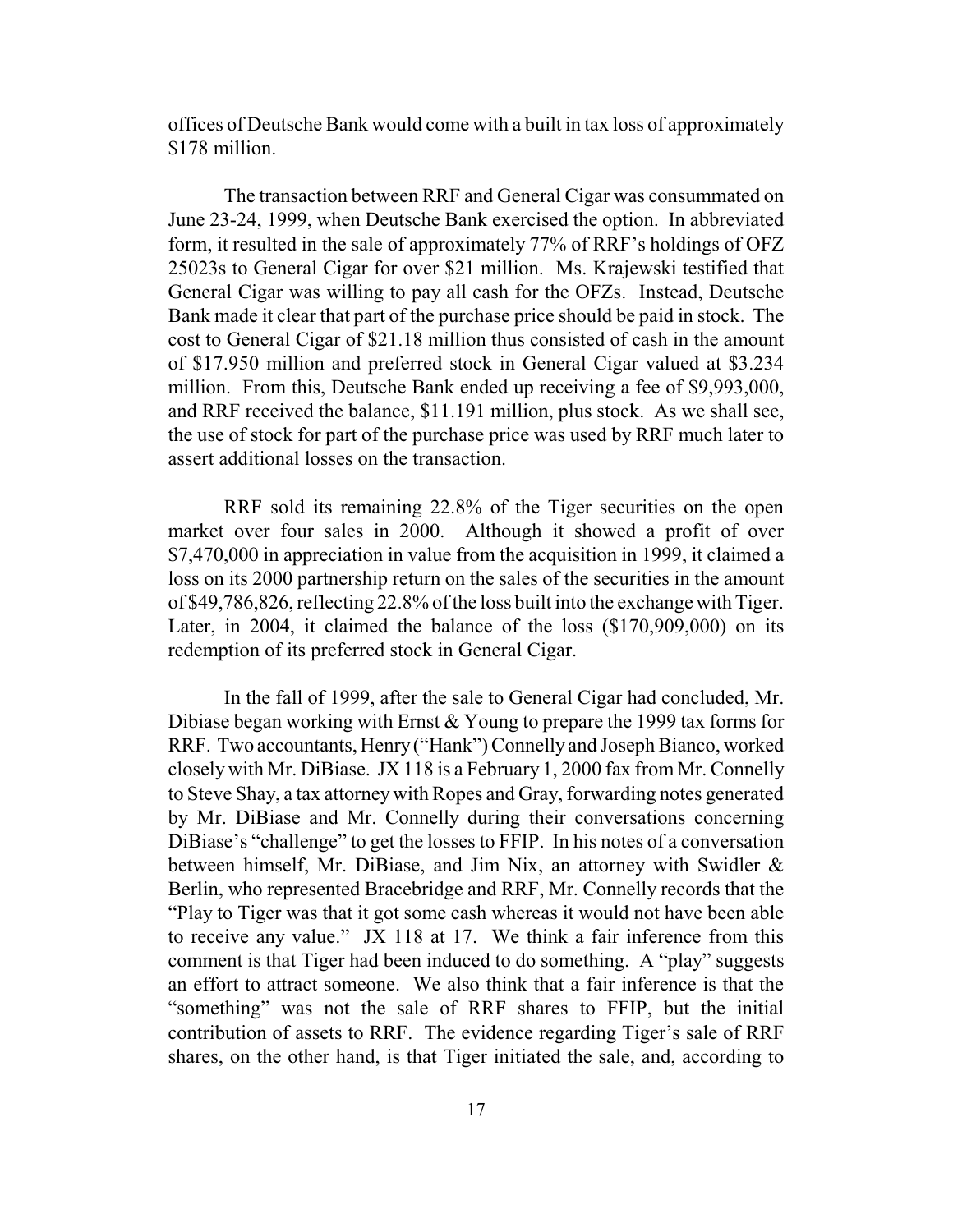Nancy Zimmerman, this was an unwelcome surprise.<sup>16</sup> If this was a surprise, then the "play" can only refer to the initial effort to line up Tiger's in-kind contribution. Mr. Connelly's explanation of the play was that his "understanding was that Tiger had distressed assets that were very low in value, and Bracebridge has an expertise in dealing with distressed Russian assets. Tiger contributed those assets to a Bracebridge fund so that Bracebridge could manage those assets and extract the most value from them." Tr. 1293. This makes no sense and bears no correspondence to the short statement, "play to Tiger was that it got cash, whereas it would not have been able to receive any value."<sup>17</sup>

We are entitled to presume that Mr. Connelly's contemporaneous notes are a more candid statement than Mr. DiBiase's about what it took to involve Tiger in the swap. There is absolutely no evidence that Tiger was looking to RRF to help "manage" its Russian assets. As explained by some of defendant's experts, quite the contrary was the case.

# II. The Expert Witnesses

Five expert witnesses offered opinion testimony at trial, three for plaintiff and two for defendant.<sup>18</sup> These individuals were uniformly highly

<sup>17</sup> In his deposition, Mr. Connelly was repeatedly asked if he was able to recollect what he meant by his note. He was not able.

<sup>&</sup>lt;sup>16</sup> As discussed earlier, not long after contributing assets to RRF, Tiger approached Bracebridge about possibly selling its interest in RRF to a third party. Ms. Zimmerman testified that on the Tuesday following Memorial Day weekend, she "was told that Tiger was prepared to offer their shares in our fund at a discount in the market or to us. . . . [Tiger] intimated they had a buyer." Tr. 735-36. We believe that the evidence clearly establishes that Ms. Zimmerman's state of surprise and displeasure was not due to Tiger's plan to exit the fund, but how quickly it wanted to execute that plan.

<sup>&</sup>lt;sup>18</sup> Defendant also offered the testimony of Dr. John M. Lacey, a professor of accountancy at California State University at Long Beach. We did not allow him to testify. Our concern had nothing to do with his qualifications as an expert. He is obviously highly qualified as an accountant and in evaluating financial statements, particularly of hedge funds. We were (continued...)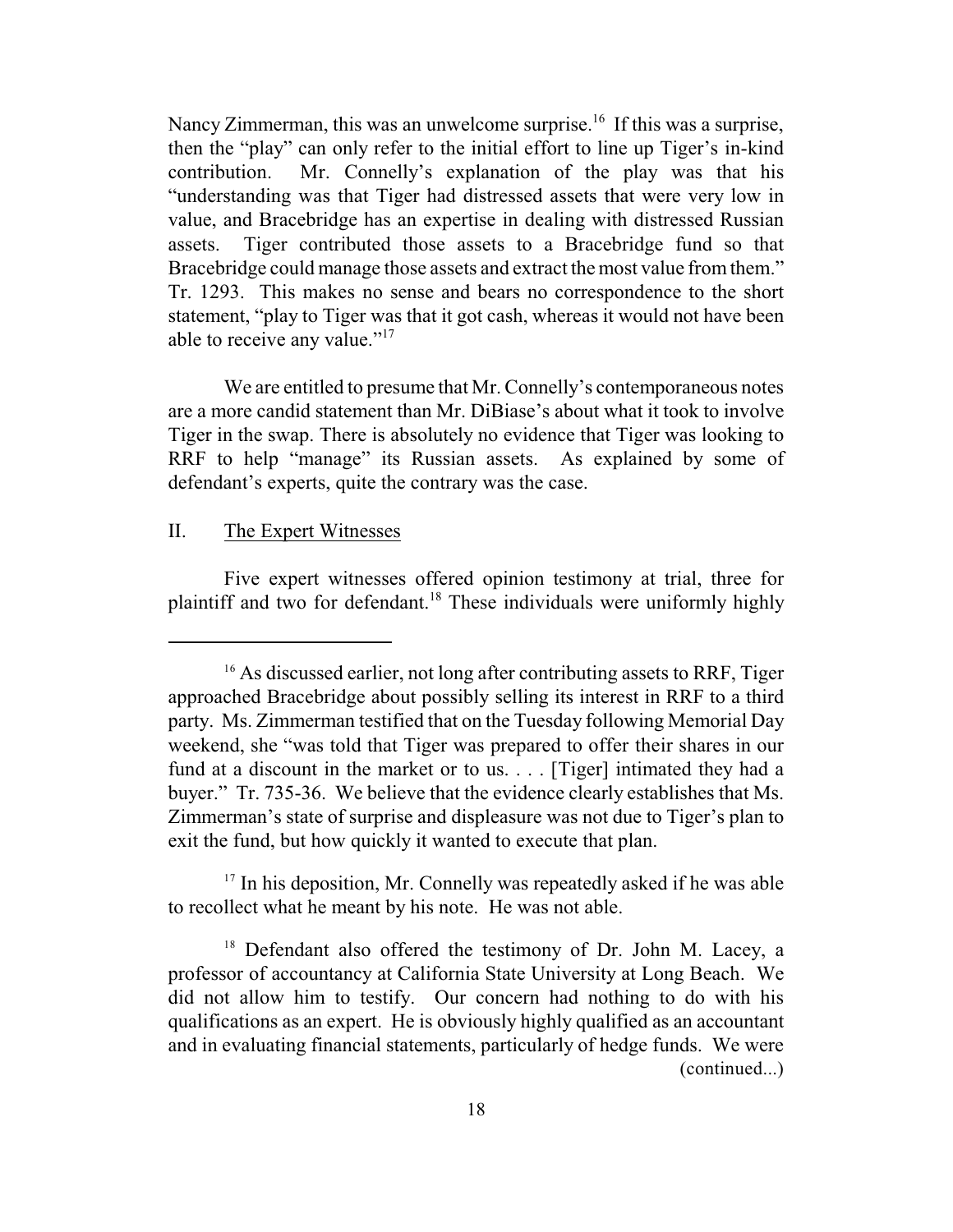qualified. Much of their testimony, however, while not irrelevant, we find is ultimately not helpful in resolving the issues presented. We summarize the key portions below.

Dr. Steve Hanke has a PhD in economics and currently teaches at Johns Hopkins University. He is specialized in commodity and currency markets, and equity markets. In addition to teaching, he has been involved in managing hedge funds and advising foreign governments, including Russia, on managing their currencies. He was very knowledgeable, in particular, about the Russian currency collapse. He served on the President's Council of Economic Advisors in 1981 and 1982 as a senior economist. There is no question that he is a brilliant economist and well-placed to discuss the markets in sovereign debt in the late 1990's.

Dr. Hanke was called by plaintiff to explain the background to and effects of the 1998 Russian debt default and currency collapse. On August 15, 1998, the Russian banking systemwas suspended and payments were not made on outstanding sovereign debt. Capital controls were imposed on holders of S accounts (foreign debt owners). Their deposits were frozen initially so that rubles were not freely exchangeable for dollars. In March of 1999, rules were announced by the Russian central bank with respect to how debt holders could, using cumbersome means, eventually liquidate their Russian holdings. It was not until the end of 1999, after the government began to make arrangements for rescheduling the payment of sovereign debt, that markets began to normalize. In the interim, holders of Russian debt, or instruments derivative of Russian debt, such as the OFZ 25023 series at issue here, found it very difficult to convert their holdings into dollars.

Dr. Hanke endorsed RRF's strategy for trying to marshal Russian debt derivatives and manage them long-term with the hope of buying low and selling high. Although neither RRF nor any Bracebridge affiliate was itself an S account holder, he felt that Ms. Zimmerman's contacts with financial entities like Deutsche Bank, Credit Suisse, and others that did have access to the Russian exchanges enabled her to follow the market intelligently and perhaps

 $18$ (...continued)

simply never given a satisfactory explanation as to what he was being offered to opine about of relevance here, except perhaps as to the ultimate legal issue of economic substance, on which we are content to omit his evidence.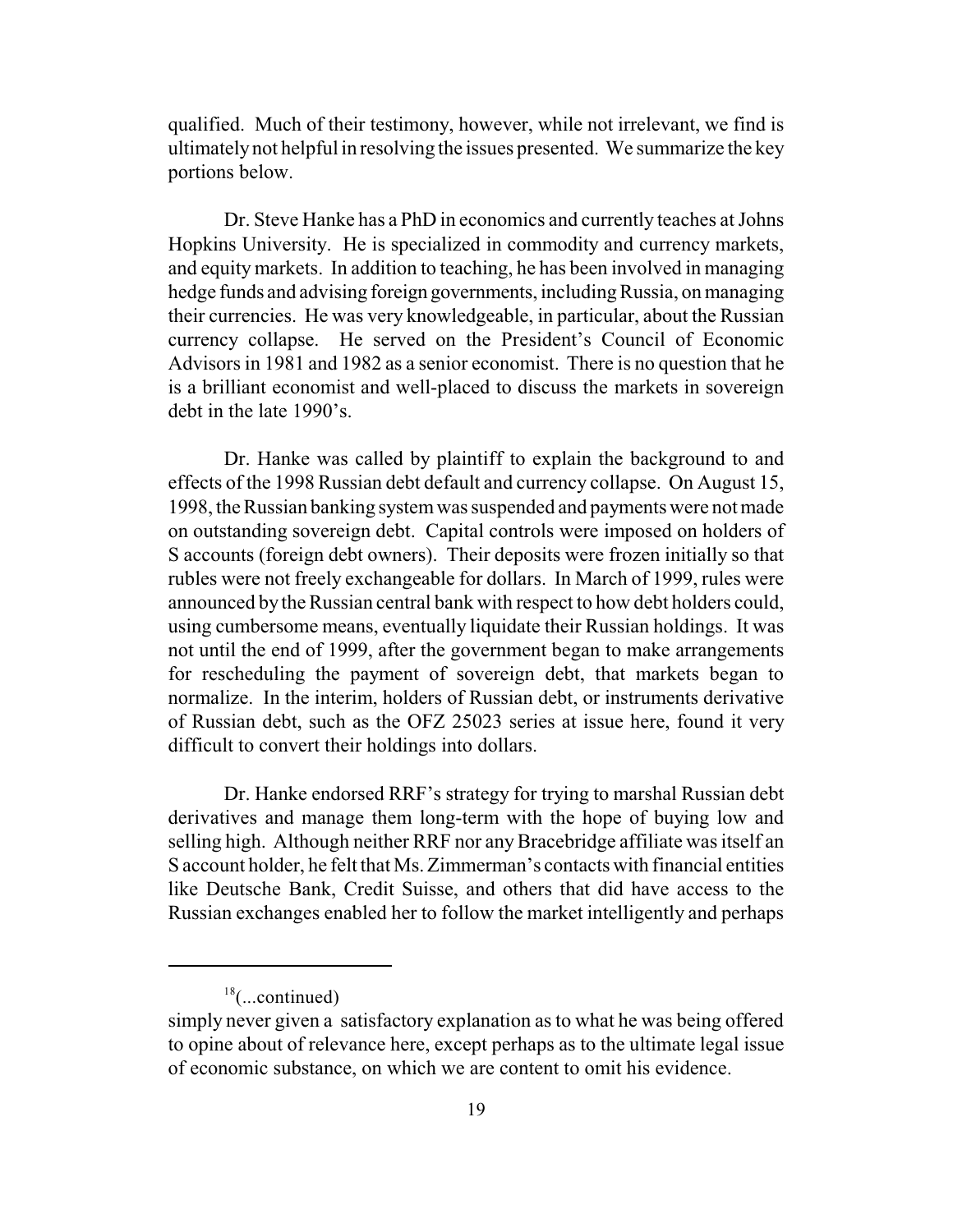take advantage of mis-pricing. He also thought that accumulating assets inkind made sense for RRF, rather than buying them with contributed cash.

Dr. Hanke testified on a number of other subjects, including the difficulty of pricing the OFZs and rubles, but in essence his contribution to plaintiff's presentation was that RRF had a legitimate business model. We do not accept, however, his suggestion that Tiger was a logical customer for RRF's services. As numerous witnesses testified, Tiger was one of the largest, if not the largest, operator of hedge funds during this time. Its assets were over \$20 billion. It had no need of RRF's services.

In addition, the suggestion that Tiger needed to invest in RRF to diversify its Russian debt holdings also makes no sense. At the time Tiger invested in RRF, there were only a handful of small investors. When Tiger put its securities into RRF, they dwarfed RRF's other holdings. RRF was left then with a portfolio composed almost entirely of OFZs of a single maturity date, September 12, 2001.

Dr. Hanke also did a "Monte Carlo" mathematical analysis to answer the question of whether Tiger's investment in RRF was "at risk." This addresses the legal question of whether Tiger truly was a partner within RRF. The result of Dr. Hanke's analysis suggests that Tiger stood to gain or lose, even in the brief period of time it was invested in the fund. We have no reason to doubt the correctness of Dr. Hanke's calculations, but they have a highly artificial ring. No one suggests that Tiger actually went through such an analysis to decide whether to invest. Rather, the facts on the ground establish that Tiger was looking to get rid of its exposure to Russian debt by getting cash for its deflated asset as quickly as it could. In addition, as Dr. David F. DeRosa, one of defendant's experts, points out, Tiger would have faced the possibility of gain or loss without turning over the Russian securities to RRF. In fact, Tiger would have had a higher rate of return and lower loss by not incurring the fees attendant on joining RRF.

Dr. Hanke did not disagree with the major premise behind the testimony of defendant's experts, who, as we consider below, were of the view that Tiger would have been much better off simply holding on to the OFZs and riding them up in value. This is exactly the way the market began moving right before Tiger contributed the OFZ 25023s to RRF. This is not merely post hoc reasoning. Tiger's actions were counterintuitive *at the time it received its RRF shares*. If it made sense for Tiger to invest in RRF (something we reject),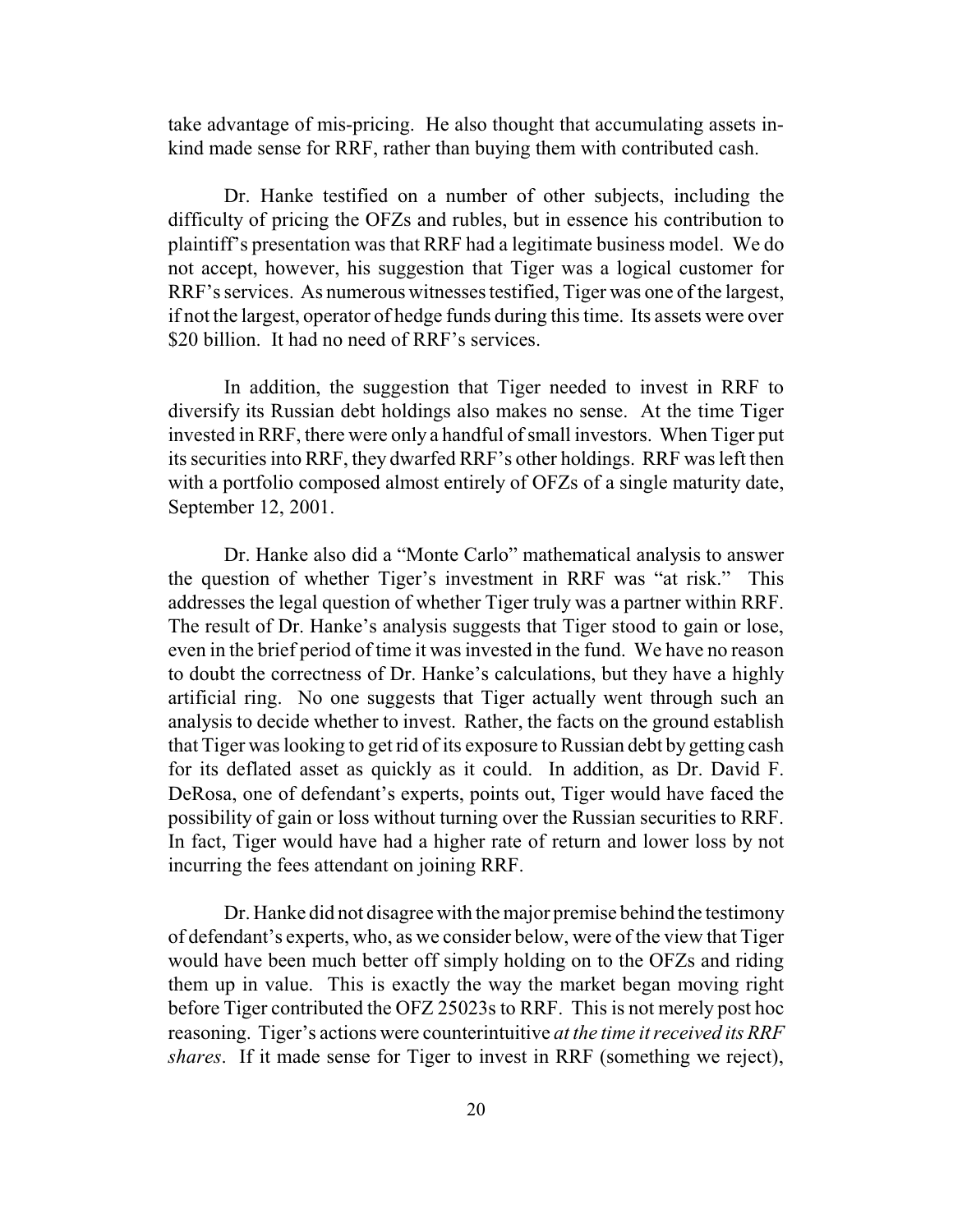then, when Russian sovereign debt began to recover in value, Tiger should not have bailed out, particularly when it settled unnecessarily for cashing out at a loss.

It is no answer to suggest, as Dr. Hanke does, that Tiger's "revealed intent" merely changed. We are entitled to ask whether any economic rationale suggests itself for the sudden shift in investment intent. We see none, other than a preconceived interest in cashing out its Russian assets.

Mr. Leon Metzger also testified on behalf of plaintiff. Mr. Metzger has an undergraduate degree from the University of Pennsylvania in economics and an MBA from Harvard University. His area of expertise is management of hedge funds. He has taught the subject and has been Vice President of a large hedge fund. We have no reservations about his qualifications to speak about the management of hedge funds. He began his testimony by endorsing the structure of RRF as a legitimate hedge fund. According to Mr. Metzger, nothing that RRF did in its organic documents was out of the ordinary, including its formation as a Cayman Islands partnership and its election to be treated for US tax purposes as a partnership. This allowed it to create opportunities for non-US entities as well as both tax indifferent and taxinterested US entities. He also endorsed RRF's scheme to compensate RRA for management services and the idea that a desire for receiving in-kind contributions was not unusual. Mr. Metzger also calculated RRF's rate of return at a very respectable 225% for 1999 and 105% for 2000.

In rebuttal to Mr. Christopher Lucas' testimony, which we discuss below, that Tiger merely wanted to cash out of its Russian position, Mr. Metzger testified that, if Tiger wanted cash, it simply would have kept its Russian debt instruments and tried to sell them itself.

The balance of Mr. Metzger's testimony amounted to a response to the testimony of Mr. Lucas or Dr. David DeRosa, two expert witnesses for defendant. Without questioning their qualifications, we do not rely on most of the points they made concerning RRF, except as considered below. Thus, it is unnecessary to lay out Mr. Metzger's responses.

The same can be said for virtually all of the testimony of Dr. Nathalie Moyen, a professor of finance at the University of Colorado. She is well acquainted with the world of derivatives and, like all of the other experts and a few of the fact witnesses, was able to explain the world of hedge funds,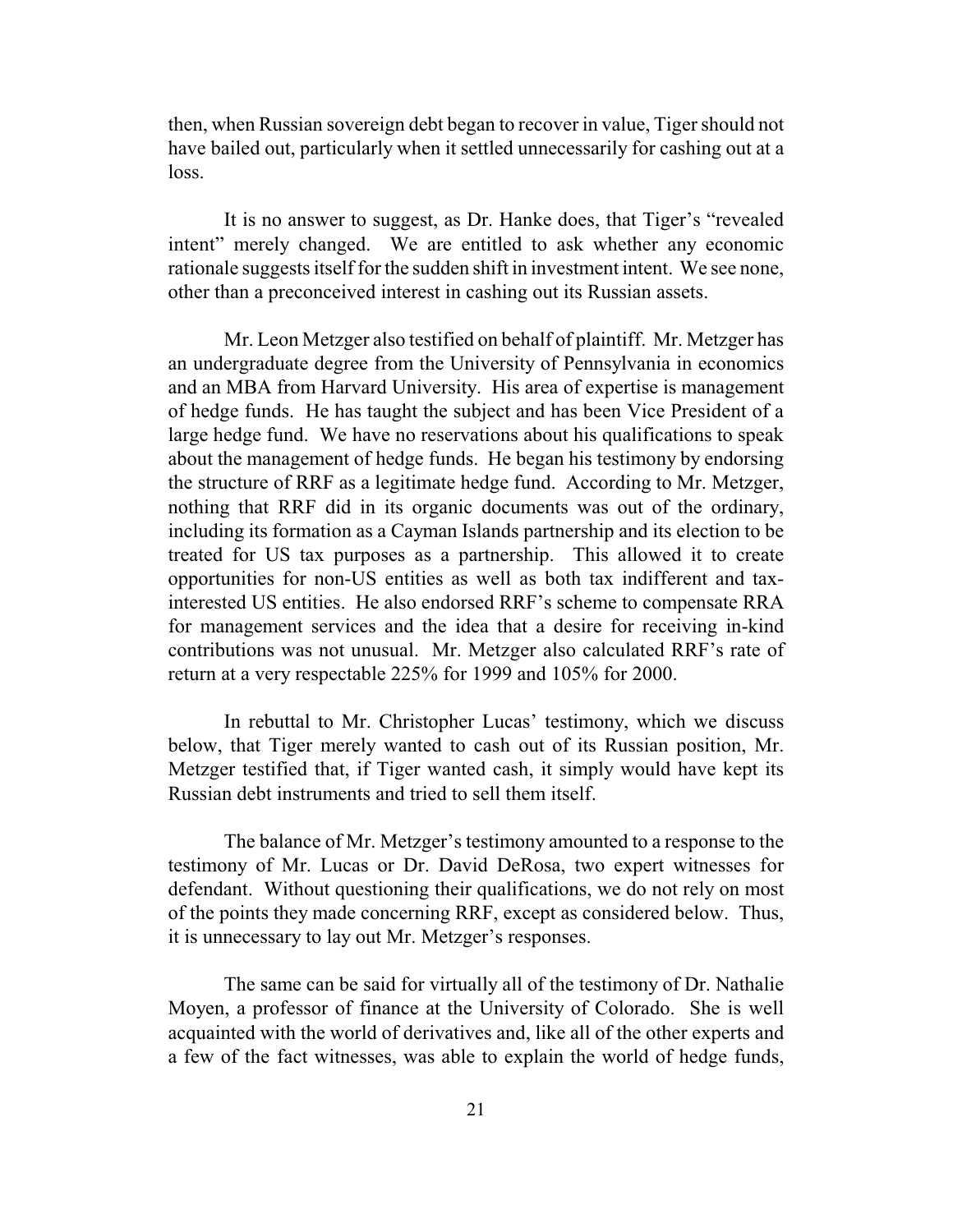derivatives, and sovereign debt. Indeed, an edited compilation of their testimony would make a fascinating textbook. Nevertheless, she was responding to testimony from Mr. Lucas and Dr. DeRosa that \$50,000 was an artificially low price for the option purchased by Deutsche Bank to sell up to 80% of RRF's Tiger assets. Without questioning the quality of the points each made in their academic debate over using the Black-Scholes or Binomial Tree method of pricing options, it is unnecessary to resolve their disagreements in order to decide that Tiger was not a partner in RRF. In any event, their disagreements over option pricing must have amused Laurence Schreiber, who seems to be able to make lots of money without resort to such precise pricing methodologies.

Mr. Lucas testified for defendant. His primary opinion was that RRF was structured more as a tax shelter than as a legitimate hedge fund. He also was of the view that the option sale to Deutsche Bank was, in effect, bogus and not driven by real business considerations on the part of RRF. His third opinion was that RRF's marketing plan was too anemic to be credible. His fourth opinion was that the losses claimed by RRF (\$223 million in total) are so disproportionate to its investment in Tiger assets (roughly \$14 million) as to be unreasonable. We found Mr. Lucas to be a persuasive and knowledgeable witness. Even though he was not an academic—his business expertise is in hedge funds—he knew what he was testifying about. Nevertheless, to be clear, we find it unnecessary to accept any of these opinions in order to reach our findings below. The background he sets out for his opinions goes further into the transactions involved than we feel is necessary. The events here, including the formation of RRF, the transfer of Tiger's assets into RRF, the sale of RRF shares to FFIP, the option agreement, and finally the partial sale to General Cigar, may indeed have been orchestrated from beginning to end. However, we are prepared to assume that RRF was formed and marketed for legitimate business purposes, and we are prepared to ignore the details of the sale to General Cigar because we think that consideration of the Tiger-RRF portion of the transaction is sufficient to conclude that the loss cannot be recognized.

Mr. Lucas did, however, offer an opinion on a matter we believe to be highly relevant: Tiger's real interest in purchasing shares of RRF. Mr. Lucas testified that, in his view, this was a disguised sale. He explained that Tiger had sustained heavy losses in 1998, not just in Russian debt, but on an investment in US Airways and in Asian debt. Tiger shrank from a high of \$22 billion in 1998 to approximately \$6 billion in 2000, when it ceased operating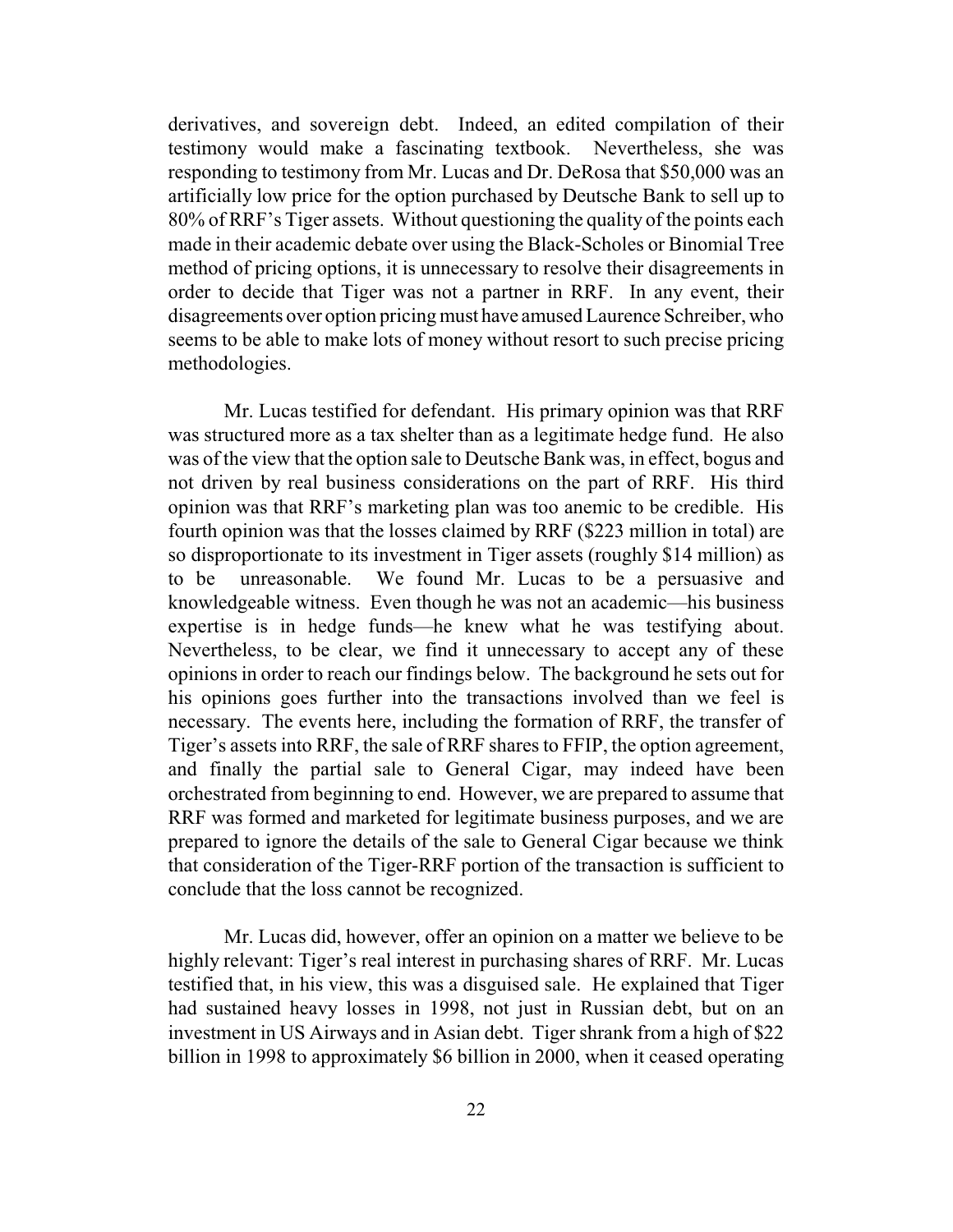as a hedge fund. Tiger needed cash to redeem investors who wanted to exit the fund. Beyond that, the evidence he relied on to conclude that all Tiger wanted in mid-1999 was cash for its Russian debt is the evidence he heard at trial, which is evidence that the court is in the same position to evaluate, and which is evidence itemized above and summarized below. In short, although Mr. Lucas is much better informed about business matters than the court, the evidence here, including Tiger's financial circumstances, is fully accessible by the court. It is some comfort to have him on the same page as our ultimate conclusion, but we are reluctant to defer to an expert conclusion when we would not credit Mr. Lucas's conclusion without understanding and agreeing with the discrete elements of his inductive reasoning.

We also recognize one significant exception to our reluctance to rely on Mr. Lucas, however. Mr. Lucas opined that RRF should have known, given its almost certain knowledge about Tiger's financial situation, that Tiger needed cash. The uncertainty generated by this circumstance meant that Tiger's presence would make investment decisions more difficult. Ms. Zimmerman should have been put on guard as well by Tiger's failure to do its due diligence about RRF. She had reason to know, in other words, that the transfer for partnership shares, along with insistence on earlyredemption rights and a disavowal of investment intent, was a disguised sale. None of plaintiff's experts responded directly to this testimony.

Finally, we have Dr. David DeRosa, who has a PhD in economics and finance from the University of Chicago, where he studied under Milton Friedman. He has taught, written, and consulted in the fields of hedge funds, derivatives, and currency exchanges. Dr. DeRosa has also been involved in setting up and running hedge funds himself. He is highly qualified in these fields and well acquainted with Dr. Hanke, whose expert report he was hired to rebut, but who endorsed one of Dr. DeRosa's books, "In Defense of Free Capital Markets." Dr. DeRosa offered two primary opinions: first, that the Tiger entities did not enter into the RRF transaction with the intention of holding the RRF interest as a long-term investment; and second, that a direct sale of the Russian securities would have been more desirable for the Tiger entities. In addition, he offered associated opinions on more focused issues, such as the valuation of Tiger's contribution to the partnership and the valuation of the option obtained by Deutsche Bank.

Dr. DeRosa made plain his deep skepticism of the bona fides of the transaction, and we have no reason to question his skepticism. We can agree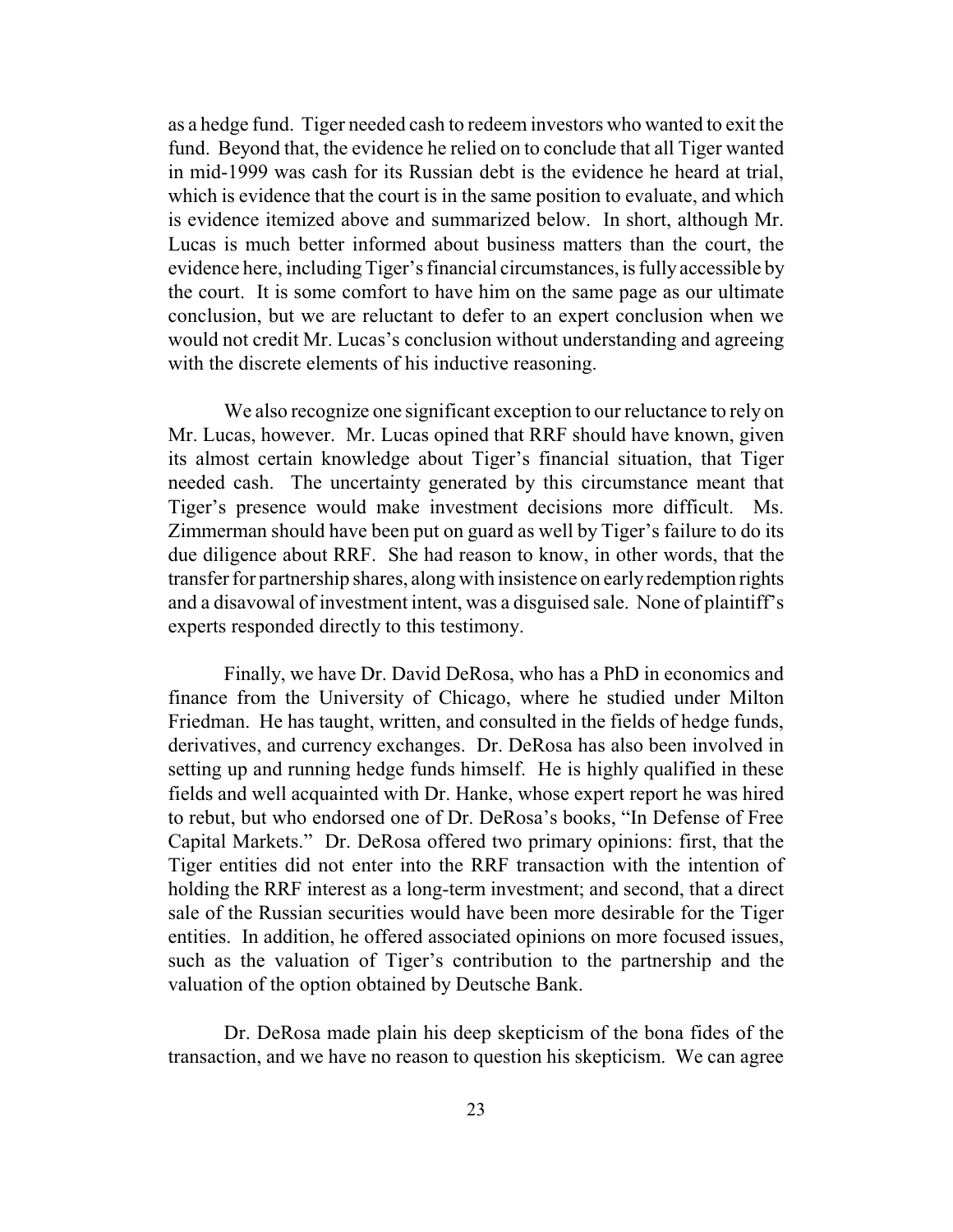with him that Tiger did not enter into RRF with the intent of making a longterminvestment. Also, Tiger would have been better off keeping the securities and trying to sell them independently. Dr. DeRosa may also be correct that the valuation of the assets was questionable and that Tiger did not do a meaningful due diligence prior to the trade. We are reluctant to place much reliance on these opinions, however. Ultimately, they only amount to skepticism. They are not sufficiently pointed, and they all generated responses from plaintiff's experts. In the end, Dr. DeRosa's points amount to circumstantial evidence that Tiger and RRF had another agenda.

Where we are more attuned to Dr. DeRosa's testimony, however, is with respect to his observation that Tiger gained nothing from the swap for RRF shares. If that is true, and we believe that it is, then the facade falls off the transaction. Dr. DeRosa explained, as did Mr. Lucas, that Tiger would have been better off if it had kept the shares because it had the ability to do its own market and asset analysis. In addition, Tiger would have known up front that it would be paying fees to RRA to manage the assets, plus it would have shared with RRA any increase in value. These would have been unnecessary expenses because Dr. DeRosa persuades us that RRF did not offer any management skills that Tiger itself did not already possess.

# DISCUSSION

Normally, when an asset is sold or otherwise disposed of, loss or gain is determined at the time of disposition as the difference between the adjusted basis and the amount recovered. *See* 26 U.S.C. § 1001 (a), (c) (2012). Unstated but obvious is the assumption that the loss is claimed by the owner of the asset at the time of disposition.

An exception to this approach to claiming a loss, however, arises when assets are exchanged in-kind for an interest in a partnership. The statutory and regulatory<sup>19</sup> means by which the loss on an in-kind contribution is preserved

<sup>&</sup>lt;sup>19</sup> In 2004, Congress changed the legal landscape somewhat in order to put a halt to perceived abuse of distressed asset transfers by amending section 704 to limit the basis of the property contributed to its fair market value at the time of contribution. *See Superior Trading, LLC v. Comm'r*, 137 T.C. 70, 79 (2011) (citing American Jobs Creation Act of 2004, Pub. L. No. 108-357, § (continued...)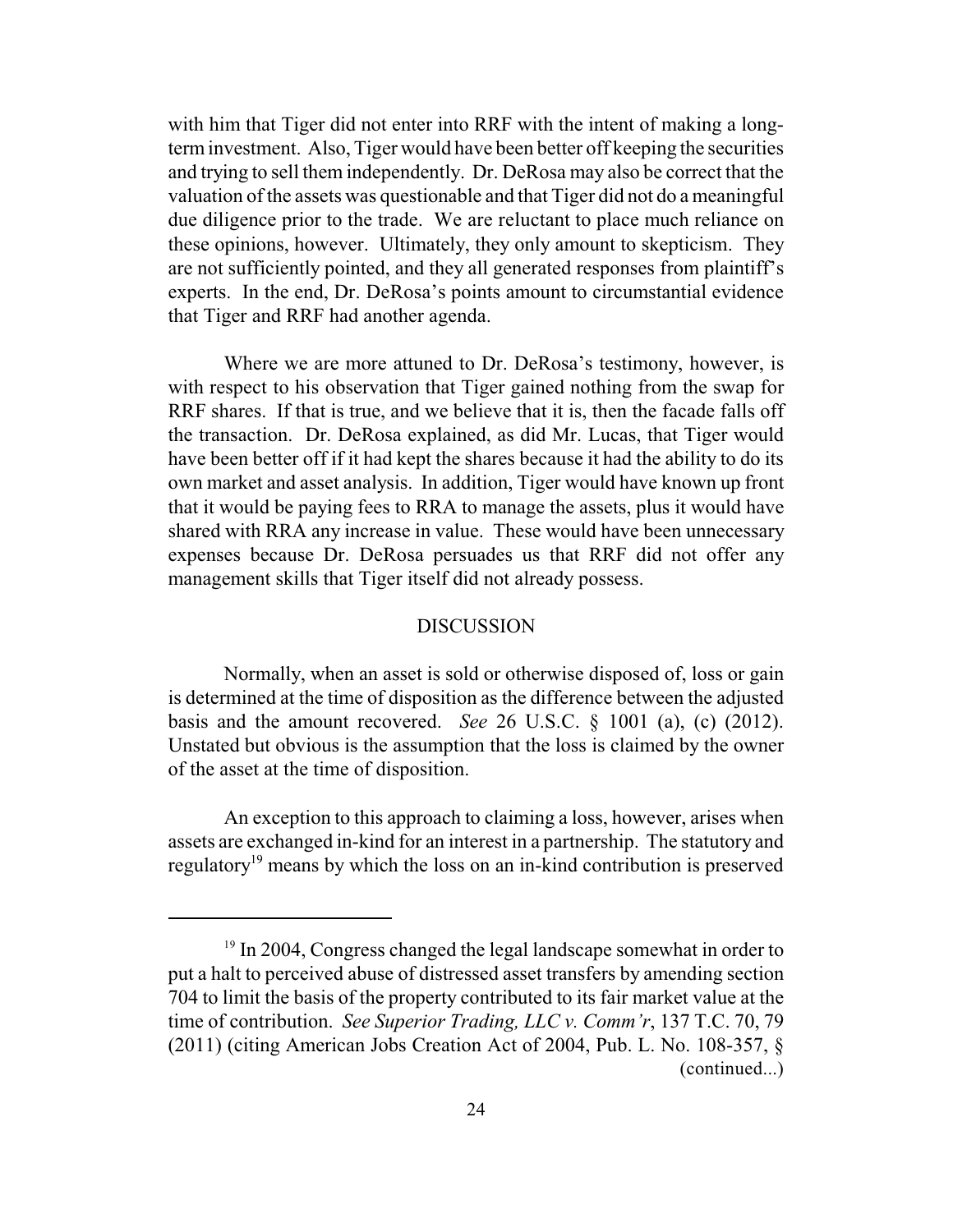to the contributing partner is succinctly laid out by Judge Posner in *Superior Trading, LLC v. Commissioner,* 728 F.3d 676 (7th Cir. 2013):

When an asset is contributed to a partnership, the contributor receives in exchange a partnership interest. The partnership formally owns the contributed asset, but the contributor owns a slice of the partnership in recognition of his contribution, and so hasn't really parted with the asset. In the hands of the partnership the asset's basis is the contributor's original basis, which (with adjustments that we can ignore) is the asset's original cost. 26 U.S.C. §§ 723, 1012. Recognition for tax purposes of gain or loss attributable to any change in the asset's value *before* the asset was contributed to the partnership is deferred until the partnership sells the asset. See 26 U.S.C. § 721(a). So if the asset is worth less than the contributor paid for it, that loss in value (what is termed "built-in loss") will be recognized, and thus usable to reduce taxable income, only when the partnership sells the asset. See 26 U.S.C. §  $704(c)(1)(A)$ .... If the contributing partner sells his partnership interest before the partnership sells the contributed asset, the buyer of the partnership interest steps into his shoes and so recognizes built-in loss or gain if and when the partnership sells the asset. Treas. Reg.  $\S 1.704 - 3(a)(7)$ .

# *Id*. at 679.

Plaintiff contends that the transactions at issue here properly followed this legal format. In other words, Jaguar and Ocelot sustained massive unrealized losses on their Russian assets and transferred those assets, along with their negative bases, in exchange for partnership interests in RRF. The losses did not need to be recognized on that exchange and became associated with the assets then acquired by RRF. Even then, only Tiger could have benefitted from those losses, as the contributing partner, but for the fact that its partnership interests were acquired by FFIP. FFIP then stood in Tiger's shoes when those losses were later dispersed when the assets were sold, in part

 $19$ (...continued)

<sup>833, 118</sup> Stat. 1418, 1589 (codified as amended at 26 U.S.C. § 704 (2006))).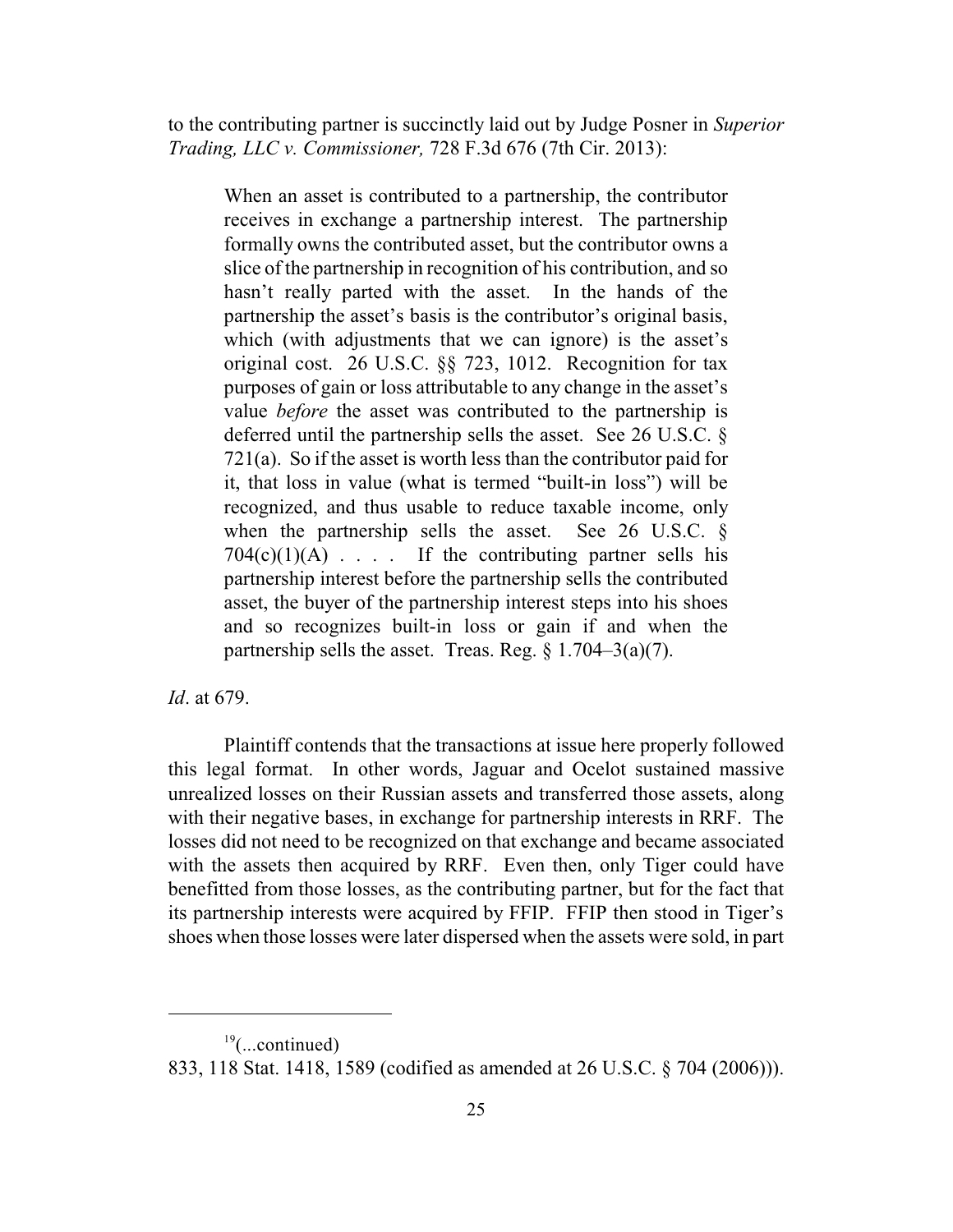to General Cigar and in part on the open market. The validity of each step in this process, according to plaintiff, can be traced to provisions of the code.

The parties agree, however, that strict adherence to the procedural steps necessary to trigger the exception to immediate recognition of losses will not necessarily achieve the desired result of shifting the loss away from the taxindifferent entity. Courts have developed analytical filters to test whether a taxpayer should really benefit from certain statutory provisions. Those inquiries or filters have evolved or have been applied in connection with many code provisions, including the sections involved here. Because these inquiries are judicially-created overlays to the code, they are somewhat amorphous and in some respects overlap. The FPAA and the government's argument here summon three of them: sham partnership under the *Culbertson* test; lack of economic substance; and step transaction.

Judge Posner has neatly summarized how the shampartnership inquiry, for example, has been applied in DAD transactions:

A genuine partnership is a business jointly owned by two or more persons (or firms) and created for the purpose of earning money through business activities. If the only aim and effect are to beat taxes, the partnership is disregarded for tax purposes. . . . "[T]he absence of a nontax business purpose is fatal." *ASA Investerings Partnership v. Commissioner*, 201 F.3d 505, 512 (D.C. Cir. 2000).

. . . .

A transaction that would make no commercial sense were it not for the opportunity it created to beat taxes doesn't beat them. Substance prevails over form. . . . . The question is "whether the partners really and truly intended to join together for the purpose of carrying on business and sharing in the profits or losses or both." *Commissioner v. Tower*, 327 U.S. 280, 287  $(1946) \ldots$ 

728 F.3d at 680 (citations omitted). The sham partnership inquiry is also frequently cited to *Commissioner v. Culbertson*, 337 U.S. 733 (1949). The Court there held that it can be appropriate to ask whether what appears to be a partnership was really just a matter of convenience for tax purposes: The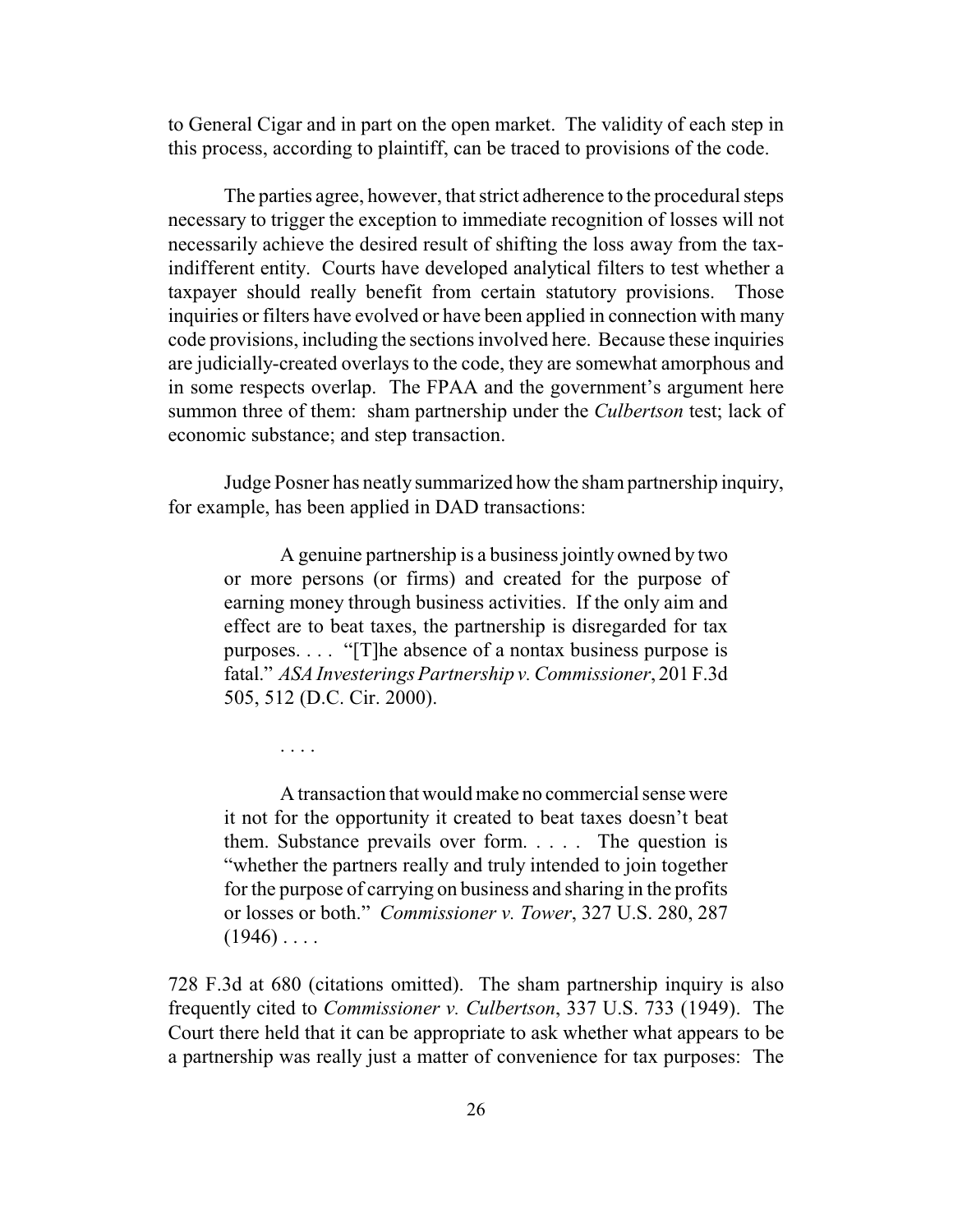court should inquire into whether "the parties in good faith and acting with a business purpose intended to join together in the present conduct of the enterprise." *Id.* at 742. If not, then the partnership is ignored. What is noteworthy about the *Culbertson* facts is that the Court remanded for a determination on a partner-by-partner basis whether the enterprise was bona fide. The question, in other words, is not exclusively focused on the legitimacy of the partnership when it was formed; the entry of particular partners can also be questioned.

The Court of Appeals for the Federal Circuit in *Coltec Industries, Inc. v. United States*, explained the rationale behind the economic substance test:

The economic substance doctrine represents a judicial effort to enforce the statutory purpose of the tax code. From its inception, the economic substance doctrine has been used to prevent taxpayers from subverting the legislative purpose of the tax code by engaging in transactions that are fictitious or lack economic reality simply to reap a tax benefit. In this regard, the economic substance doctrine is not unlike other canons of construction that are employed in circumstances where the literal terms of a statute can undermine the ultimate purpose of the statute.

. . . .

The Supreme Court, various courts of appeals, and our predecessor court, have identified a number of different factors pertinent to the determination of whether a transaction lacks economic substance and thus should be disregarded for tax purposes. We understand the economic substance doctrine to incorporate the following principles.

First, although the taxpayer has an unquestioned right to decrease or avoid his taxes by means which the law permits, the law does not permit the taxpayer to reap tax benefits from a transaction that lacks economic reality. This principle emerged early on in *Gregory* [*v. Helvering*, 293 U.S. 465 (1935)], where the Supreme Court disregarded intermediate transfers of stocks as falling outside the tax code because the transfers had "no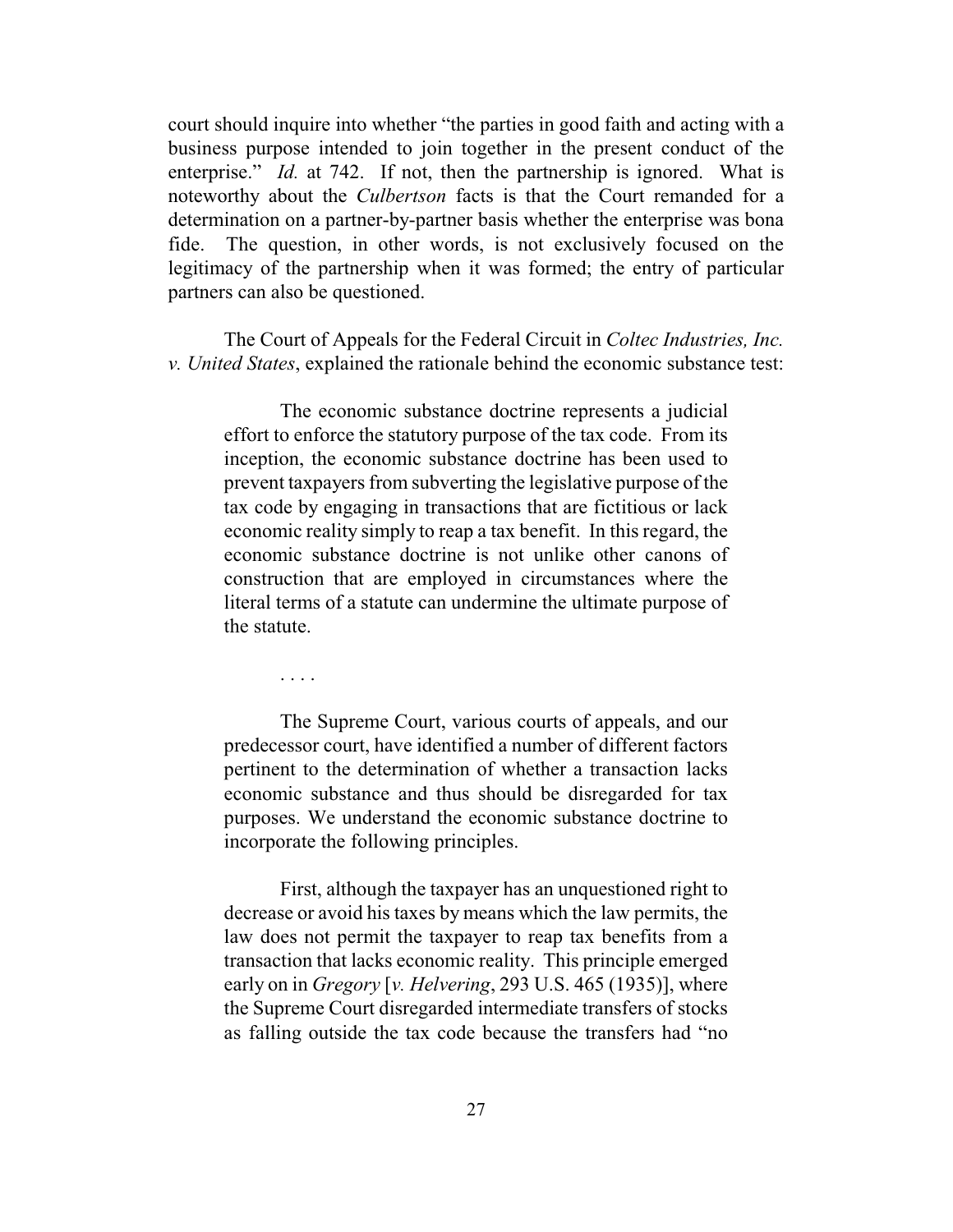business or corporate purpose" and performed no "function" other than to reduce taxes. 293 U.S. at 469. . . .

While the doctrine may well also apply if the taxpayer's sole subjective motivation is tax avoidance even if the transaction has economic substance, a lack of economic substance is sufficient to disqualifythe transaction without proof that the taxpayer's sole motive is tax avoidance.

Second, when the taxpayer claims a deduction, it is the taxpayer who bears the burden of proving that the transaction has economic substance. In describing the history of the economic substance doctrine, our predecessor court in *Rothschild* stated, "Gregoryv. Helvering requires that a taxpayer carry an unusually heavy burden when he attempts to demonstrate that Congress intended to give favorable tax treatment to the kind of transaction that would never occur absent the motive of tax avoidance." 407 F.2d at 411 (quoting *Diggs v. Comm'r of Internal Revenue*, 281 F.2d 326, 330 (2d  $Cir.1960)$ )....

Third, the economic substance of a transaction must be viewed objectivelyrather than subjectively. The Supreme Court cases and our predecessor court's cases have repeatedly looked to the objective economic reality of the transaction in applying the economic substance doctrine. While the taxpayer's subjective motivation may be pertinent to the existence of a tax avoidance purpose, all courts have looked to the objective reality of the transaction [in] assessing its economic substance. . . .

Fourth, the transaction to be analyzed is the one that gave rise to the alleged tax benefit. . . . [I]n economic substance cases, the focus is on "the specific transaction whose tax consequences are in dispute," [*Black & Decker Corp. v. United States*, 436 F.3d 431, 441 (4th Cir. 2006)], and the Second Circuit has stated that "[t]he relevant inquiry is whether the transaction that generated the claimed deductions . . . had economic substance," *Nicole Rose Corp. v. Comm'r of Internal Revenue*, 320 F.3d 282, 284 (2d Cir. 2003). . . .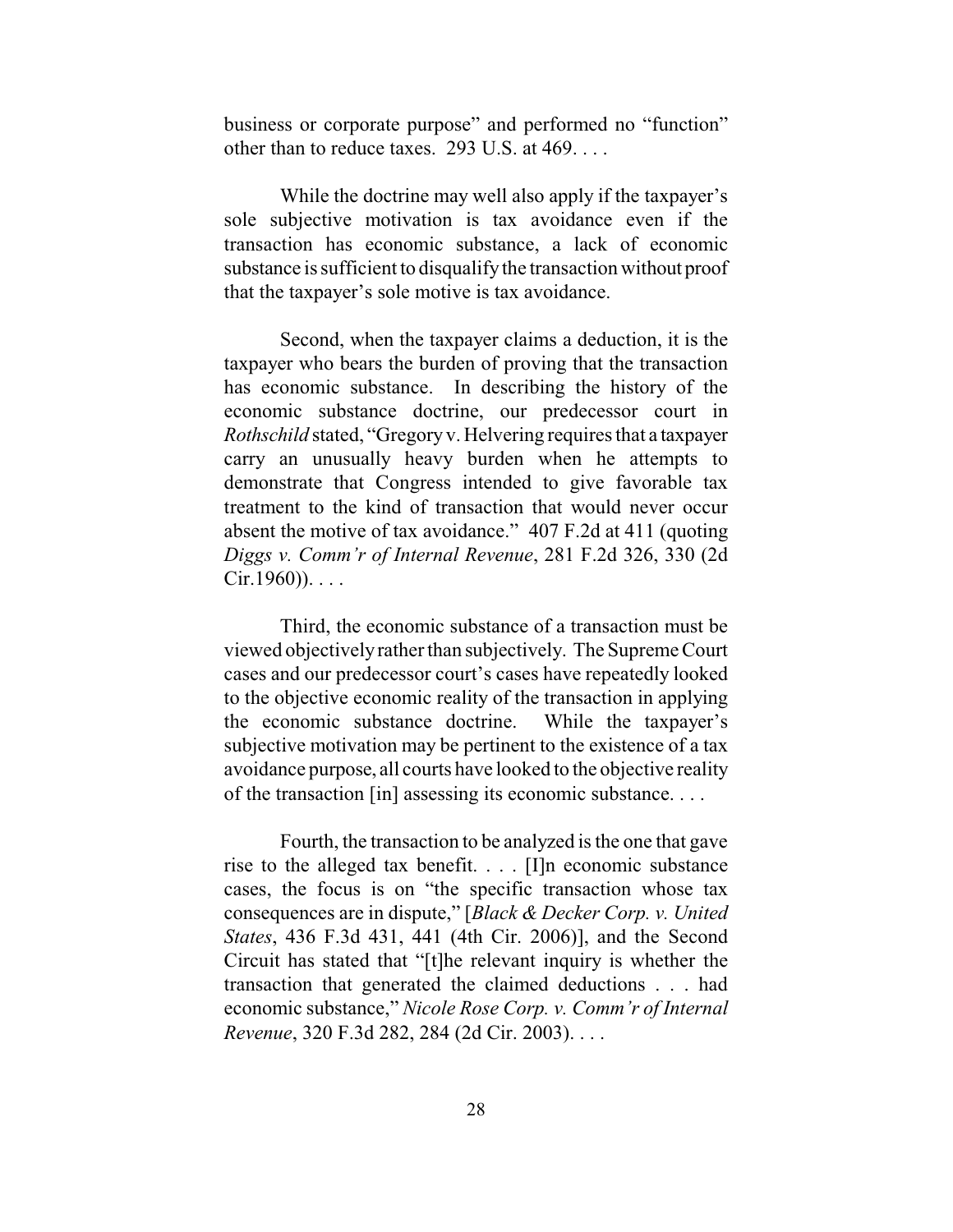Finally, arrangements with subsidiaries that do not affect the economic interest of independent third parties deserve particularly close scrutiny.

454 F.3d 1340, 1353-57 (Fed. Cir. 2006) (select citations omitted).

The third test defendant relies on to disallow the losses is the step transaction inquiry. This is laid out in *Commissioner v. Clark*, 489 U.S. 726 (1989), as follows:

Under this doctrine, interrelated yet formally distinct steps in an integrated transaction may not be considered independently of the overall transaction. By thus "linking together all interdependent steps with legal or business significance, rather than taking them in isolation," federal tax liability may be based "on a realistic view of the entire transaction."

*Id.* at 738 (citing 1 B. Bittker, Federal Taxation of Income, Estates and Gifts ¶ 4.3.5, p. 4-52 (1981)).

As is obvious, the three tests (sham partnership, economic substance, and step transaction) are closely related, and courts frequently use similar language in implementing them.

In addition to this judicial gloss on the statutes on which plaintiff must rely to claim the loss, defendant points to regulations of the Internal Revenue Service that address the same concerns. In 1994, the agency adopted the Subchapter K Anti-Abuse Rule, 60 Fed. Reg. 23 (Jan. 3, 1995) (codified at 26 C.F.R. § 1.701-2). They provide, in essence, that the partnership must be bona fide and entered into for a substantial business (i.e., not purely tax) purpose. *See* Treas. Reg. § 1.701-2. Not only must the partnership be bona fide, but each partnership transaction or series of transactions must be entered into for a substantial business purpose. *Id.*  $\oint$  1.701-2(a)(1)-(3). A series of transactional steps that independently make no economic sense do not, by a gestalt process, result in one larger legitimate transaction.

Defendant contends that Tiger had no business purpose in acquiring shares through a contribution in kind to RRF, that it was never a real partner in RRF, and that the swap of assets for partnership shares should be ignored so that what emerges is simply a sale of the OFZ 25023s by Tiger to FFIP. If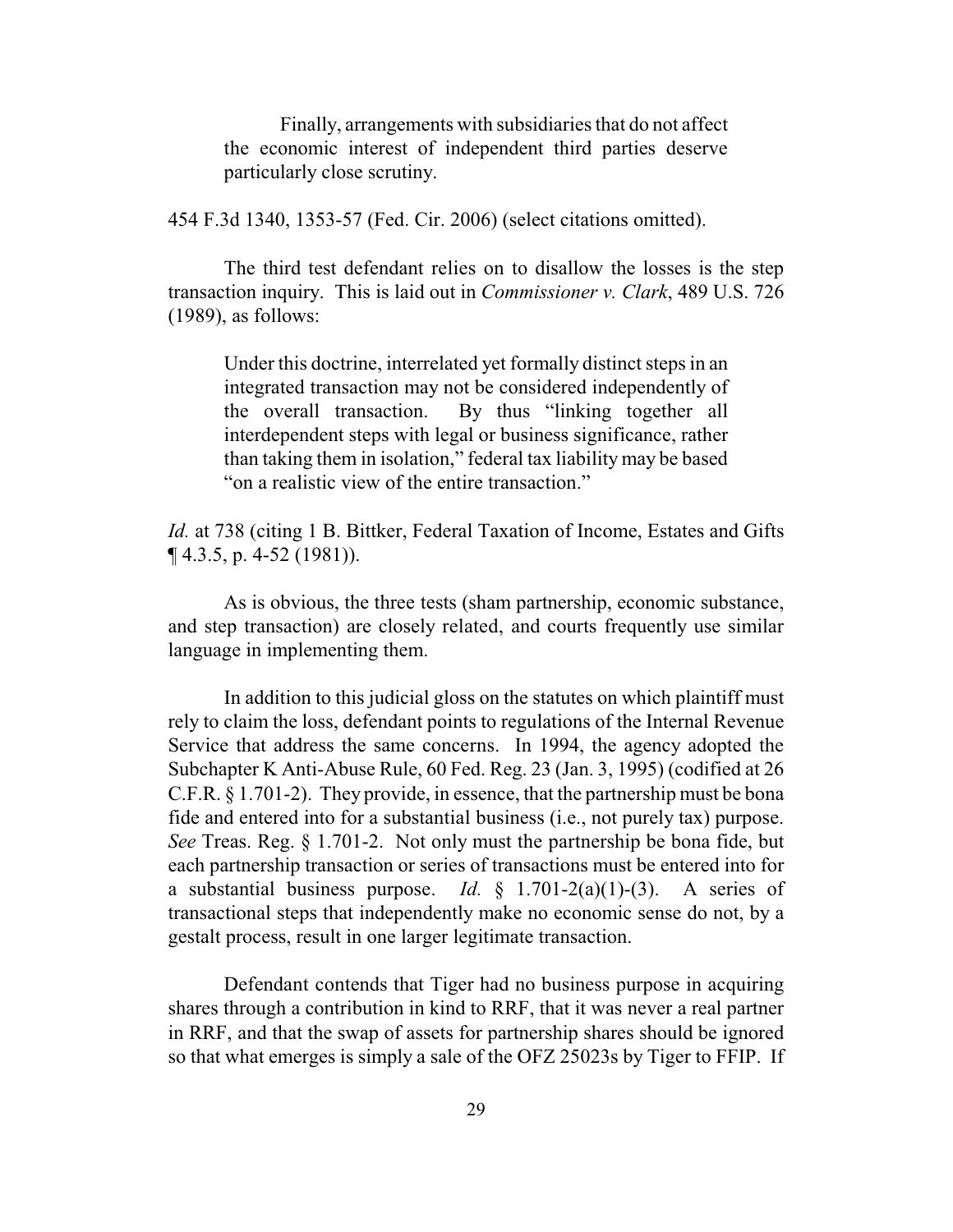any of these related criticisms are correct, then RRF could not claim Tiger's original basis in the Russian securities.

The government also questions the original formation of RRF, the bona fides of the option agreement between Deutsche Bank and RRF, and the subsequent sale to General Cigar. If it is correct in its challenge to the bona fides of the Tiger-RRF transaction, it becomes unnecessary to examine activities prior or subsequent to that transaction. If RRF did not acquire the Tiger assets through a legitimate section 721 contribution, then RRF acquired a new and lower basis in the securities and had no built in losses to use or pass along. When a horse is dead, there is no point flogging it further. In our judgment, this is a dead horse.

# I. Tiger's Contributions to RRF Were Not Valid Under Section 721

To summarize, on May 19, 1999, Tiger owned Russian securities that had lost approximately \$223 million in value.<sup>20</sup> By June 24, 1999, those assets were owned either by Russian Recovery Fund (22%) or General Cigar (78%). Those two entities later sold the Tiger assets at a gain, but claimed between them losses on disposition of approximately \$360 million. It does no injustice to plaintiff to observe that, in substance, Tiger suffered the loss but even greater losses were claimed by RRF and General Cigar, which both gained on the sales. As it turns out, sometimes things really are too good to be true.

The limited question before us is whether the FPAA adjusting RRF's partnership return for 2000 was correct in its conclusion that the claim of approximately \$49 million in losses for a portion of these Tiger assets was inappropriate. To state the question different, did Tiger's losses travel intact through the series of transactions at issue and legitimately flow to RRF's partners by way of the K-1 forms,<sup>21</sup> or, as defendant asserts, did the built-in loss vanish immediately at Tiger's transfer to RRF because this was a

<sup>&</sup>lt;sup>20</sup> If it had sold those assets in May, Tiger would have realized a loss of approximately \$223 million, but as a non-U.S. taxpaying entity, it would not have been able to utilize those losses to offset income as is permissible under the U.S. tax code.

 $21$  For completeness, we could enlarge the question to include whether the losses also passed to General Cigar, but that is not directly implicated in this RRF partnership adjustment challenged by the complaint in this case.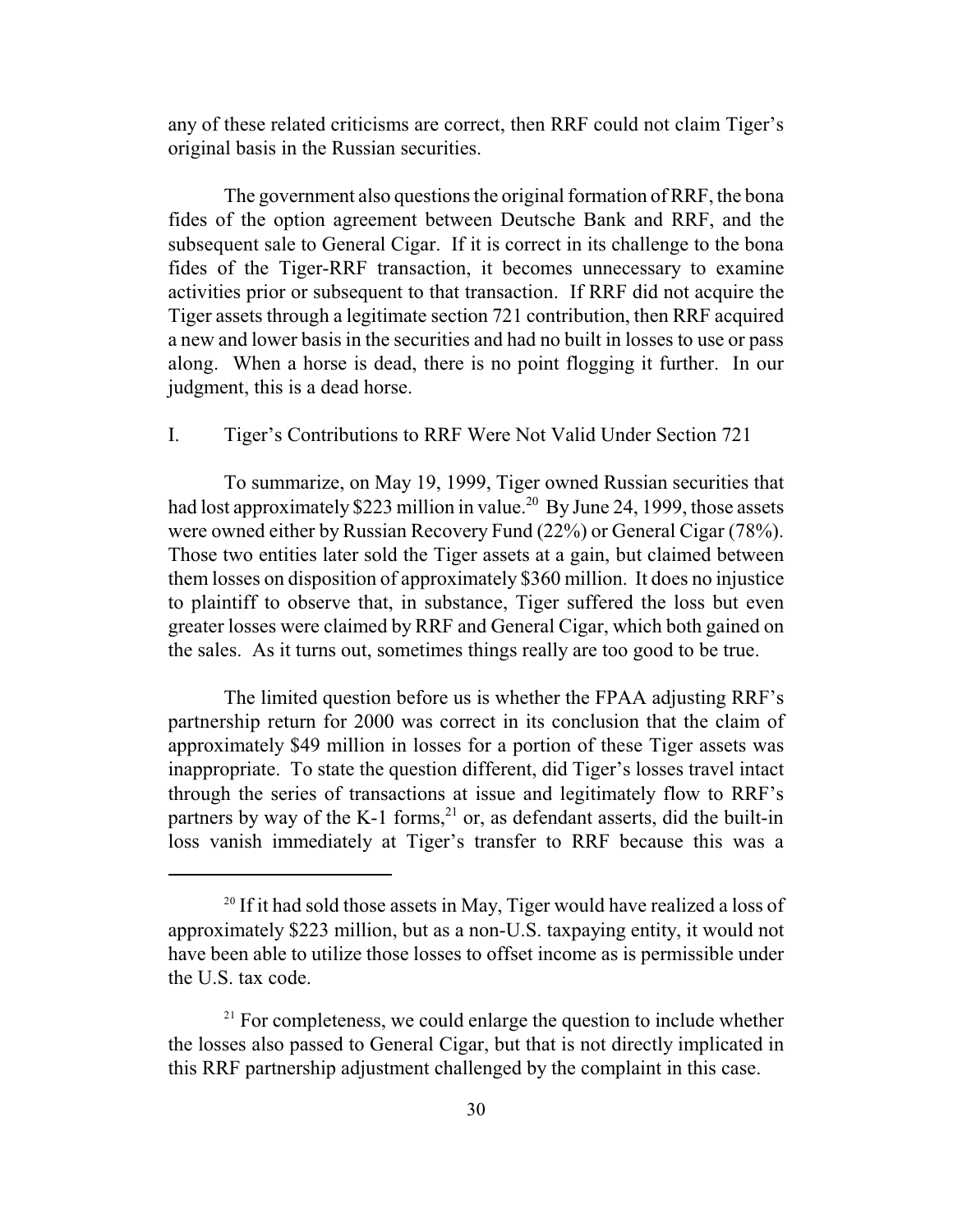disguised sale. Although section 721(a) allows non-recognition of gain or loss at the time of an in-kind contribution "in exchange for an interest in the partnership," we agree with the government that Tiger had no real intention of becoming a partner in RRF, and that RRF had reason to know that. A review of the evidence demonstrates that Tiger and RRF were not partners and their transaction was a sham, that the transaction lacked economic substance, that the contribution can be ignored, and that the transaction should be characterized as a sale.

The Supreme Court in *Culbertson* held that the test for whether a genuine partnership was formed is whether "the parties in good faith and acting with a business purpose intended to join together in the present conduct of the enterprise." 337 U.S. at 742. We believe that this test applies not just to the initial formation of RRF, but to the subsequent acquisition by Tiger of a partnership interest in RRF.

This matters because Ms. Zimmerman persuaded the court that she had a legitimate business interest in creating RRF. Her explanation of her evolution as a fund manager was a tour de force, which reflected real knowledge of a wide range of investment strategies and vehicles. She has obviously been very successful in the formation of funds and in their performance. Her explanation of the opportunities she saw after the collapse of the Russian bond market and associated securities was not contrived. We find that she was genuinely interested in putting together a fund to attract investors that already owned or were interested in owning devalued Russian assets because she saw the potential for making money for Bracebridge as a fund manager.

We are prepared to accept, in other words, the bona fides of RRF as an entity and that its marketing efforts in the first half of 1999 were probably a genuine effort to find investors in the "macro play" of capitalizing on a hopedfor increase in value of distressed Russian assets. Thus far, so good. The wheels fall off, however, when we come to the Tiger transaction.

We believe the evidence is clear that Tiger was interested in the spring of 1999 in selling its position in OFZ 25023s. Anu Murgai, a Tiger employee in 1998 and 1999, testified by deposition. DX 205. Her position was that of an execution trader, which meant she executed the orders of others to buy or sell securities on Tiger's account. When asked to characterize the transactions at issue, i.e., Tiger's transfer of Russian assets to RRF, she referred to them as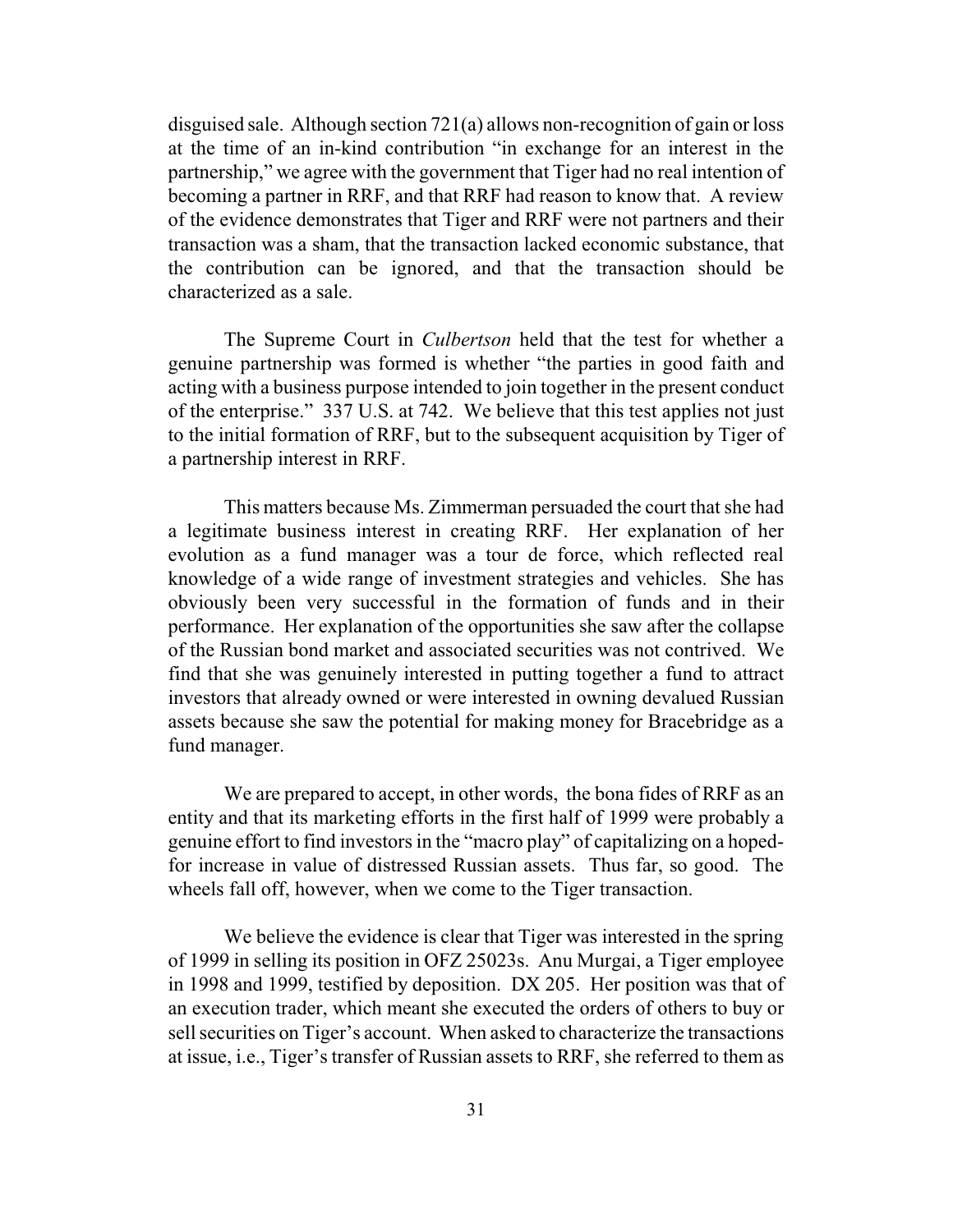sales.<sup>22</sup> We recognize that she had no independent authority to make decisions about Tiger's trades and that her recall of events in 1999 was weak. Nevertheless, we deem her testimony relevant because it is her candid characterization of what she thought she was being directed to do.

Similarly, we have the deposition testimony of Michael Treisman, current general counsel to Tiger.<sup>23</sup> PX 62. He made the following statements concerning Tiger's desire to liquidate its Russian holdings:

- 1) I think the goal of the contribution [exchange of Tiger's assets for shares in RRF] was at some point to receive cash value for the interests . . . .
- 2) Tiger was considering . . . how to as quickly as possible realize cash consideration for its investments in the Russian-linked instruments . . . . Tiger was looking to receive cash for its interests on as fast as or as in quick a possible manner as that could be provided. . . .
- 3) [I]n 1999 Jaguar and Ocelot did contribute [their] shares of interests in some of these instruments to the Russian Recovery Fund which would constitute a sale from my perspective.

PX 62 at Dep. Tr. 133, 135, 138.

<sup>22</sup> *See, e.g.*, DX 205 at Dep. Tr. 67 ("Q. Do you recall what Tiger did with its Russian bonds after the default? A. We sold them."); Dep. Tr. 86 ("Q. Do you recall what you discussed [with Nancy Zimmerman]? A. I think this is something about whether we were looking to sell Russian bonds."); Dep. Tr. 115 ("Q. After the default by Russia . . . was it Tiger's intent to liquidate their Russian holdings? [Objection omitted.] . . . . A. Yes, I think . . . we were liquidating. . . . [S]elling them.").

<sup>&</sup>lt;sup>23</sup> Mr. Treisman was not employed by Tiger during the relevant time period. He prepared himself for his deposition on behalf of Tiger by consulting various knowledgeable individuals and the parties agreed to use his deposition in lieu of live testimony. *See* Rules of the Court of Federal Claims ("RCFC"), Rule 30(b)(6).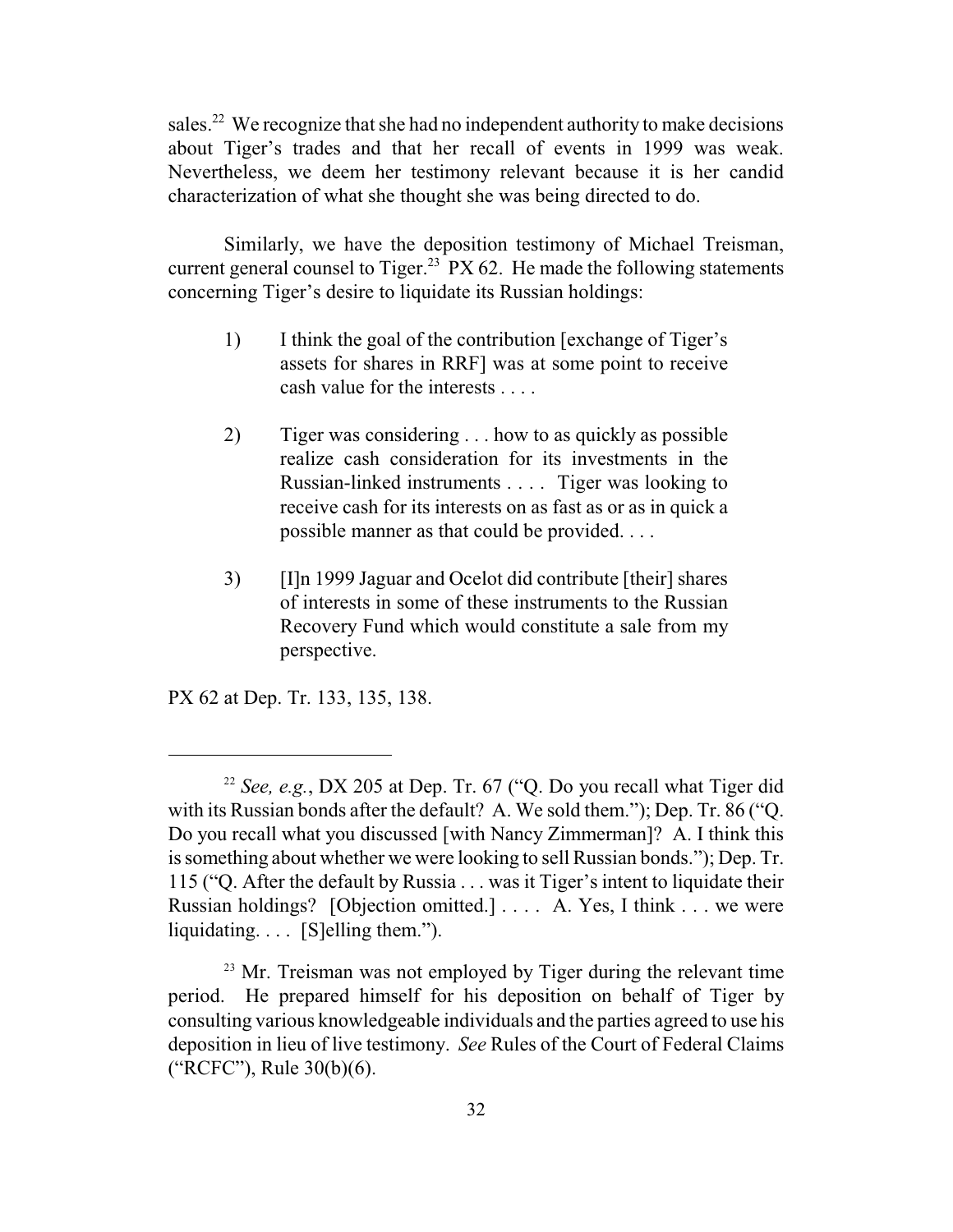Tiger's insistence on negotiating an early exit and its refusal to certify an investment intent are further proof that it had no real interest in becoming a partner in RRF. Tiger's intent was also made clear by its statements following the contribution of assets. On May 24, virtually simultaneous with getting into RRF, Tiger was planning to sell its RRF shares for cash:

[W]e sold all of our sep 2001 bonds (that we had . . . with deutsche bank) in return for equity in the russian recovery fund. [T]he value of the equity at the time we received it was 14mm dollars. [H]owever, we plan to sell in equity in 2 weeks to hopefully receive cahs [sic].

DX 43 (email from Ms. Murgai to other Tiger employees). Another internal communication written on May 25th, indicates that:

Jaguar and Ocelot Cayman have assigned their interests in Russian 9/12/01 OFZ's (held with Deutsche Bank) to a private fund called the Russian Recovery Fund. . . . The current value of the fund is approximately \$14 million dollars. We hope to have private fund shares sold, vs. cash, in approximately two weeks. Update to follow.

DX 46 (internal Tiger posting memorandum). Tiger was looking to cash out of its position in OFZ 25023s as quickly as possible, and from Mr. Treisman's perspective, the transaction amounted to a sale. $^{24}$ 

Also, defendant's experts persuade the court that Tiger's entry into RRF made no sense as an investment, and its exit made no sense in terms of timing. Both Dr. DeRosa and Mr. Lucas testified that Tiger had more in-house capability to deal with sovereign debt, including Russian debt, than RRF. Tiger had no need to buy RRF's expertise when it was already paying its own experts. As Dr. DeRosa put it, "anything that [RRF] could have done for [Julian Robertson,] he could have done in his own portfolio." Tr. 2577. It was

<sup>&</sup>lt;sup>24</sup> This is consistent with the testimony of William R. Goodell, Tiger's prior general counsel, who agreed that "the intent of Tiger was to liquidate the Russian investments and obtain cash." DX 206 at Dep. Tr. 24. It is also in line with Mr. Schreiber's testimony at trial when he agreed that "Tiger was looking to sell its Russians bonds." Tr. 3278.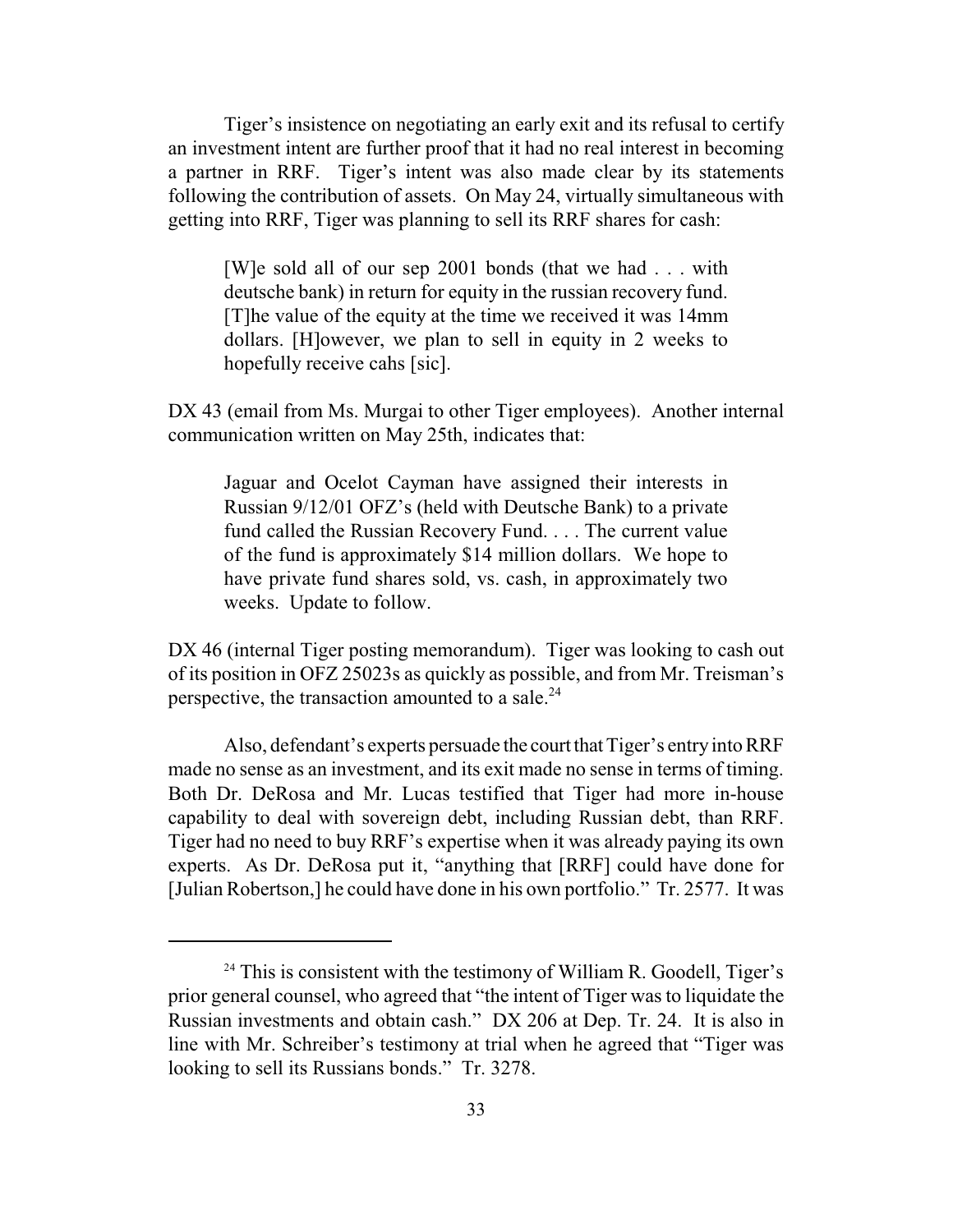paying for nothing, in other words. It was gaining nothing in terms of economies of scale or diversification because even the remotest due diligence would have disclosed that the OFZ 25203's would constitute the vast bulk of RRF's portfolio. Finally, as Dr. DeRosa pointed out, by joining RRF, whatever lockup period that Tiger was subject to, even if negotiated down from three years, was a lockup period to which it was not subject prior to joining RRF. We accept his opinion that Tiger had no practical reason to join the partnership and that, in the final analysis, "the Tiger entities' actions were consistent with those of a seller of the at-issue securities, not a long-term investor." Tr. 2586. We note, moreover, that as Mr. Lucas explained, all of the momentum with respect to Russian debt in May and June of 1999 was in the direction of recovery of value. It would have made no sense to sell the shares at that time unless it was part of a pre-arranged deal to cash out Tiger's OFZ 25023s. The only conclusion is that Tiger had no real interest in becoming a partner in RRF and that it was using the exchange as a way to dispose of its Russian assets for cash, as quickly as possible.

Plaintiff's response to this evidence amounts to a retreat to formalism: "The central question in this case is whether the Tiger Funds were partners in RRF." Pl.'s Post-Trial Mem. Law 24. It takes the position that the court is obligated to accept at face value the paperwork executed by RRF and Tiger because these documents mean that "[t]he Tiger Funds contributed the Tiger Assets in exchange for RRF Shares." *Id*. Plaintiff also asserts that "[d]uring the period they held their investment, the Tiger Funds obtained the benefits and suffered the burdens of owning a partnership interest in RRF [and] . . . . [u]nder Federal Circuit law, that makes the Tiger Funds the owners of RRF partnership interests for U.S. federal income tax purposes." *Id.* Essentially, plaintiff argues that Tiger and RRF were partners because they observed the formalities. If Tiger was a partner, then no matter how long it stayed in RRF, its investment was at risk because its investment could have dropped in value, or alternatively, it could have gone up.

Plaintiff makes no real effort to address the large body of case law which requires a look beyond these formalities. Instead, it relies heavily on IRC § 704(e)(1):

e) Family partnerships.--

(1) Recognition of interest created by purchase or gift.--A person shall be recognized as a partner for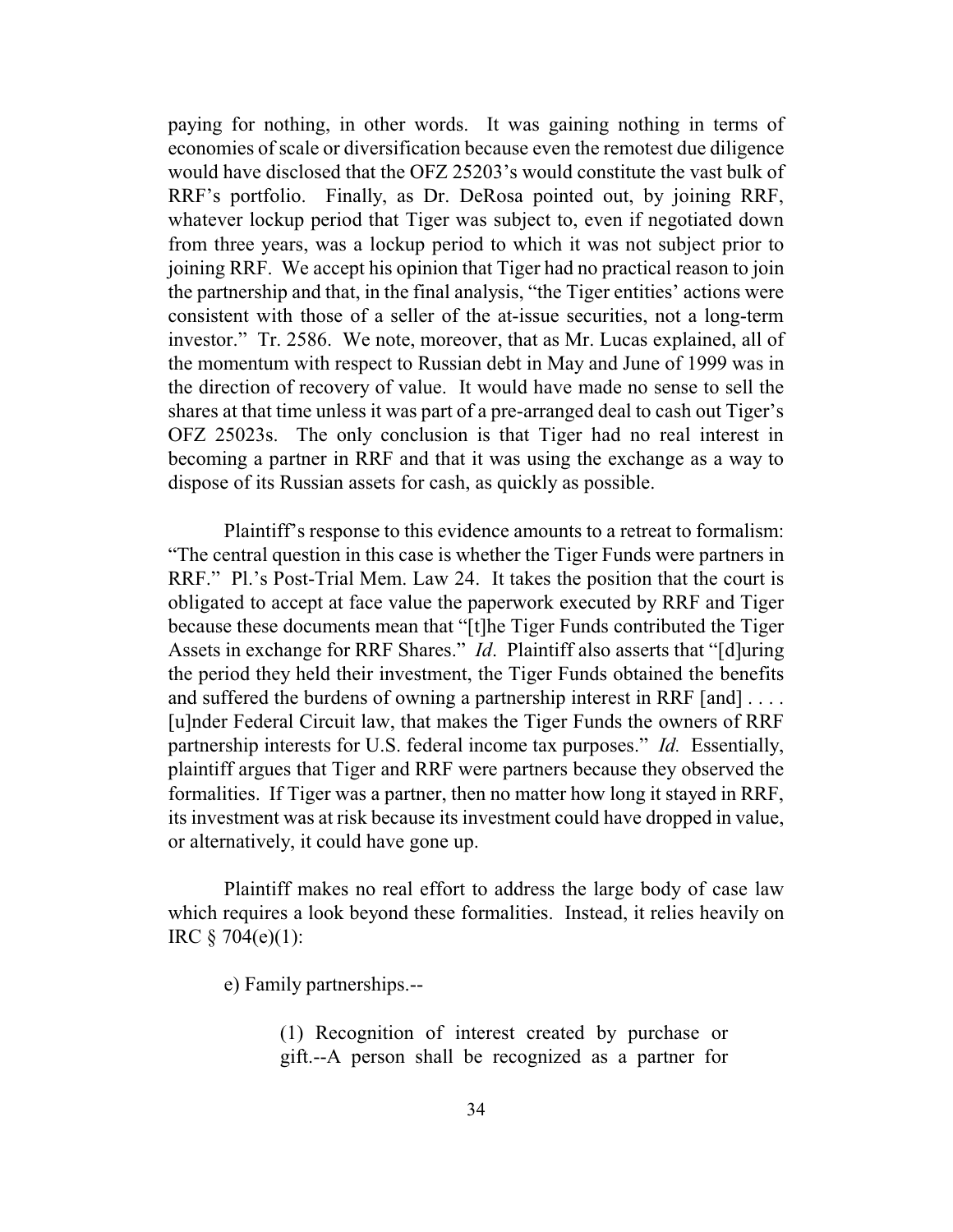purposes of this subtitle if he owns a capital interest in a partnership in which capital is a material income-producing factor, whether or not such interest was derived by purchase or gift from any other person.

Plaintiff views this statutory provision as supporting an inquiry independent of the judicially created challenges to over-reliance on formalism. We disagree for two reasons. First, although admittedly there is some debate on the question, we believe that the provision, as its name suggests, is directed at preventing the IRS from undoing intra-familiar partnership transactions, something far afield from the Tiger-RRF transaction.<sup>25</sup> Second, even if the provision is of broader application, there is no reason to think Congress intended to insulate taxpayers from decades of judicial scrutiny into abusive reliance on formalism.

As defendant correctly points out, the IRS has adopted regulations interpreting section  $704(e)(1)$  that preserve the traditional inquiries into whether the creation of a partnership interest was a sham transaction. Treas. Reg.  $\S 1.704-1(e)(1)(iii)$  ("A ... purchaser of a capital interest in a partnership is not recognized as a partner under the principles of section 704(e)(1) unless such interest is acquired in a bona fide transaction, not a mere sham for tax avoidance or evasion purposes . . . ."). Section 704(e)(1) plainly does not insulate plaintiff from the assertions made in the FPAA.

We conclude, in sum, that the FPAA adjustments were correct. Tiger was never a bona fide partner in RRF. The economic substance of what it did, if the interim step of becoming a partner in RRF is ignored as window dressing, is sell its securities to FFIP. This means that FFIP did not inherit Tiger's basis with its built-in losses. Accordingly, the taxpayer owes the disputed taxes.

Our conclusion that Tiger was never a real partner in RRF is arguably sufficient by itself to undo the loss carryover. We would not recognize the transaction as anything other than a sale because that is what Tiger intended

<sup>25</sup> In that respect it was a reaction to *Culbertson*, which did involve a family partnership. *See* S. Rep. 82-781, at 38-40 (1951) (noting that IRC § 704(e)(1) was intended to "harmonize" the rules regarding familypartnerships, particularly in light of the confusion caused by *Culbertson* and its progeny).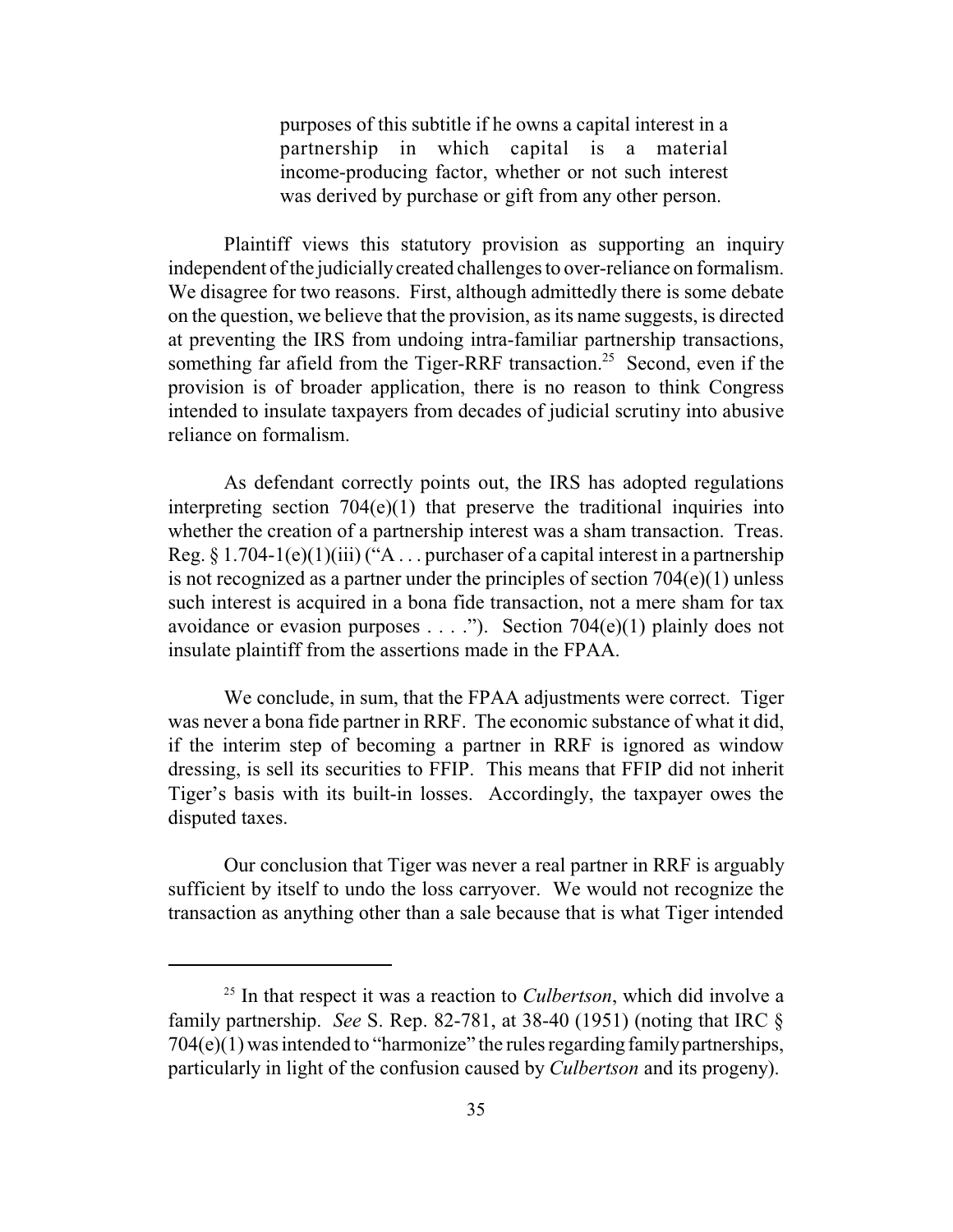it to be. However, there is a massive amount of circumstantial evidence that RRF was aware early on that Tiger had no real interest in becoming a partner, and was a willing participant at some point in facilitating the transfer of assets through the sham partnership.

The quickest means of seeing the events in focus is to step back and look for the actions of the common denominator, Deutsche Bank. It was the broker who helped Tiger acquire its Russian assets. It linked Tiger with the Bracebridge funds. It helped arrange the transfer of the Tiger assets to RRF. It brokered the sale of Tiger's partnership interest in RRF to FFIP, in the process making certain that the form of that sale did not jeopardize the subsequent transfer of the built-in losses to a third party. It then obtained an option to sell the OFZ 25023s from RRF and finally arranged a sale to General Cigar. The evidence clearly indicates that RRF was a knowing and willing participant in these activities, at least as of April 1999.

Bracebridge funds had been a client of Deutsche Bank before the creation of RRF. Tr. 3286-87 (Schreiber). Jon Grenzke contacted Deutsche Bank in December 1998, during the initial marketing effort for RRF, so we know that two key players were acquainted from the time RRF was formed. In addition, when asked to explain a rather suggestive email discussed below, Mr. DiBiase testified that:

[S]tarting probably early in 1999, we were having conversations with counter<sup>[-]</sup>parties . . . like . . . Deutsche Bank . . . and we were hearing from them that . . . there may be potential buyers for these depreciated Russian assets in the market because they were attracted to the fact that these securities had these large built-in losses and that perhaps there could be a trade structured in some way to transfer some of the tax characteristics, which these buyers were attracted to, . . . to extract some value from those trades related to the tax characteristics of those assets. . . . [T]here was this theme at the time that there may be – there may be some value embedded in these assets over and above sort of the pure . . . investment valuation that we were attributing to . . . the MICEX price divided by the exchange rate. . . .

Tr. 208-09. Mr. DiBiase explained that RRF "never really pursued this specifically," Tr. 210, however, and that the subsequent trades between Tiger and RRF, and then RRF and General Cigar, were not conceived with built-in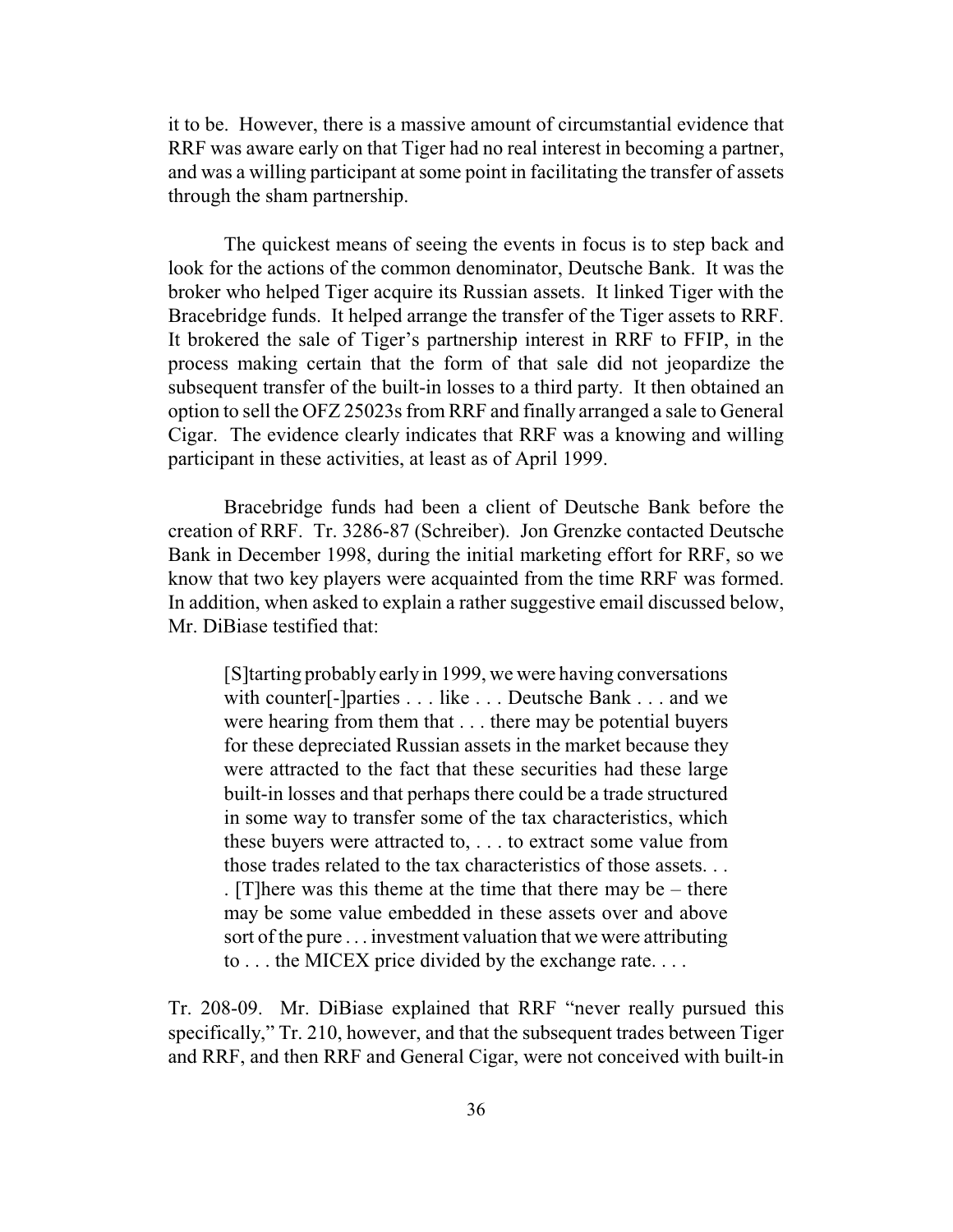losses in mind. We find this assurance implausible. We know that Mr. DiBiase and Ms. Zimmerman, despite their modest disavowals of knowledge of tax laws, were more than aware of the basics necessary to move tax losses around, that they were aware of the issue, and that they had tax lawyers from whom they were seeking advice on this issue from the inception of RRF.

Ms. Krajewski of General Cigar testified that, in the spring of 1999, her company was being courted by unsolicited suggestions of investment opportunities, not just to put over \$200 million to work for General Cigar, but also possibly to shield that gain with acquired losses. Nancy Zimmerman visited General Cigar that spring, and she recalled that her purpose was to persuade General Cigar to invest directly in a Bracebridge fund. She was unsuccessful.

Nevertheless, someone was pressing Russian bonds on General Cigar in the spring of 1999, presumably Deutsche Bank, and one of the reasons was for "tax benefits," specifically to "acquire the higher tax basis." Tr. 966 (Krajewski).<sup>26</sup> Ms. Krajewski recalls that the bonds being considered are the ones later purchased from RRF. On April 20, the General Cigar board of directors approved the idea of buying \$25 million in "Russian bonds." Tr. 961 (referring to DX 20). On April 27, 1999, Mr. Schreiber emailed Ms. Krajewski with pricing information about Russian bonds, including specifically OFZ 25023s.

The emails of April 30, 1999, from Mr. DiBiase to Ms. Zimmerman, only make sense as part of the plan (of which they were fully aware) to move highly depreciated assets to RRF via Deutsche Bank in a way that preserved their tax characteristics. Mr. DiBiase's email of May 14, before the Tiger transaction was consummated, candidly refers to "one of our most valuable assets" as the built-in losses. He retrospectively stated in the July 23 email that "we didn't want rrf to have significant level of corporate ownership since people interested in buying tax losses don't want to transact with corporations." DX 111. This was an equally candid admission that preserving tax losses was a RRF goal prior to Tiger's entry into the partnership.

<sup>26</sup> *See also* Tr. 965 (Krajewski) (reflecting that the court asked Ms. Krajewski to explain a reference in DX 20 to a transaction that would provide tax benefits, specifically asking, "What would the potential tax benefit be?," to which she replied, "Well, . . . The bonds were highly discounted").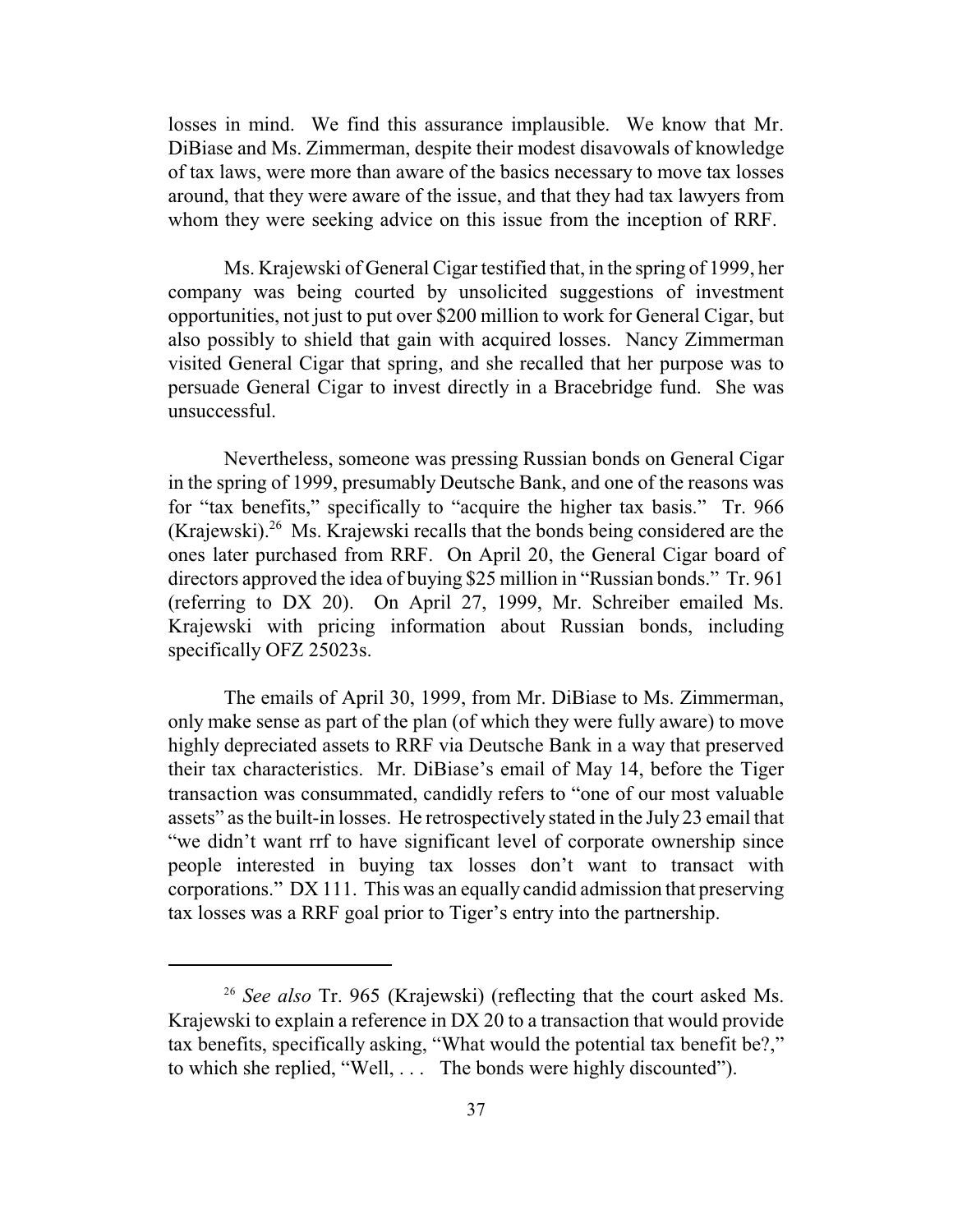We find it more likely than not that Laurence Schreiber orchestrated the series of transactions in a way that the Bracebridge organization and General Cigar would not only get the OFZ 25023s but would obtain them in such a way that Tiger's losses would flow from Tiger to those entities. His fax of June 1 is illuminating. In it, Mr. Schreiber told Mr. DiBiase that, "for structural reasons it is important that FFIP (or a similarly structured partnership) acquire at least \$12.50 mm of the outstanding shares of Russian Recovery Fund LLC ("RRF"). This ownership structure will facilitate future transactions that the RRF may wish to do." DX 54. The only plausible reading of this instruction is that Deutsche Bank was eager to preserve the losses for a planned future sale to General Cigar. Mr. DiBiase apparently needed no explanation for what Mr. Schreiber had in mind, and the purchase by FFIP was obviously arranged to preserve the losses intact. In sum, Deutsche Bank was not acting alone, at least as early as April, 1999.

Tiger *and*RRF thus collaborated in a scheme to use the tax laws to their advantage. While we can express a grudging admiration for the cleverness involved in stringing together these transactions to track the tax code, we are not obligated to give them effect when their sole intent was to avoid treating the May transaction as what it was, a sale. Whether RRF is also liable for penalties, we address below.

## II. Penalties

The FPAA disallowed approximately \$50 million in losses claimed by RRF on its 2000 partnership return. In addition, the IRS levied a 40% penalty for, among other things, "gross valuation misstatement," pursuant to IRC  $\S$ 6662. Plaintiff has the burden of challenging this penalty, and does so here, in principal part, by arguing that it reasonably relied on tax advice. *See* §  $6664(c)(1)$  ("No penalty shall be imposed under section  $6662...$  with respect to any portion of an underpayment if it is shown that there was a reasonable cause . . . and that the taxpayer acted in good faith . . . .").

Plaintiff received auditing and tax preparation services from Ernst & Young ("E & Y"). Mr. Connelly, an accountant at E & Y, had been preparing returns for Bracebridge for several years before he was contacted in October 1999 by Jim DiBiase who asked him to prepare a return for RRF as well. Mr. Connelly's specialty is the taxation of hedge funds, and more particularly, taxation of hedge funds operating as partnerships. He prepared RRF's 1999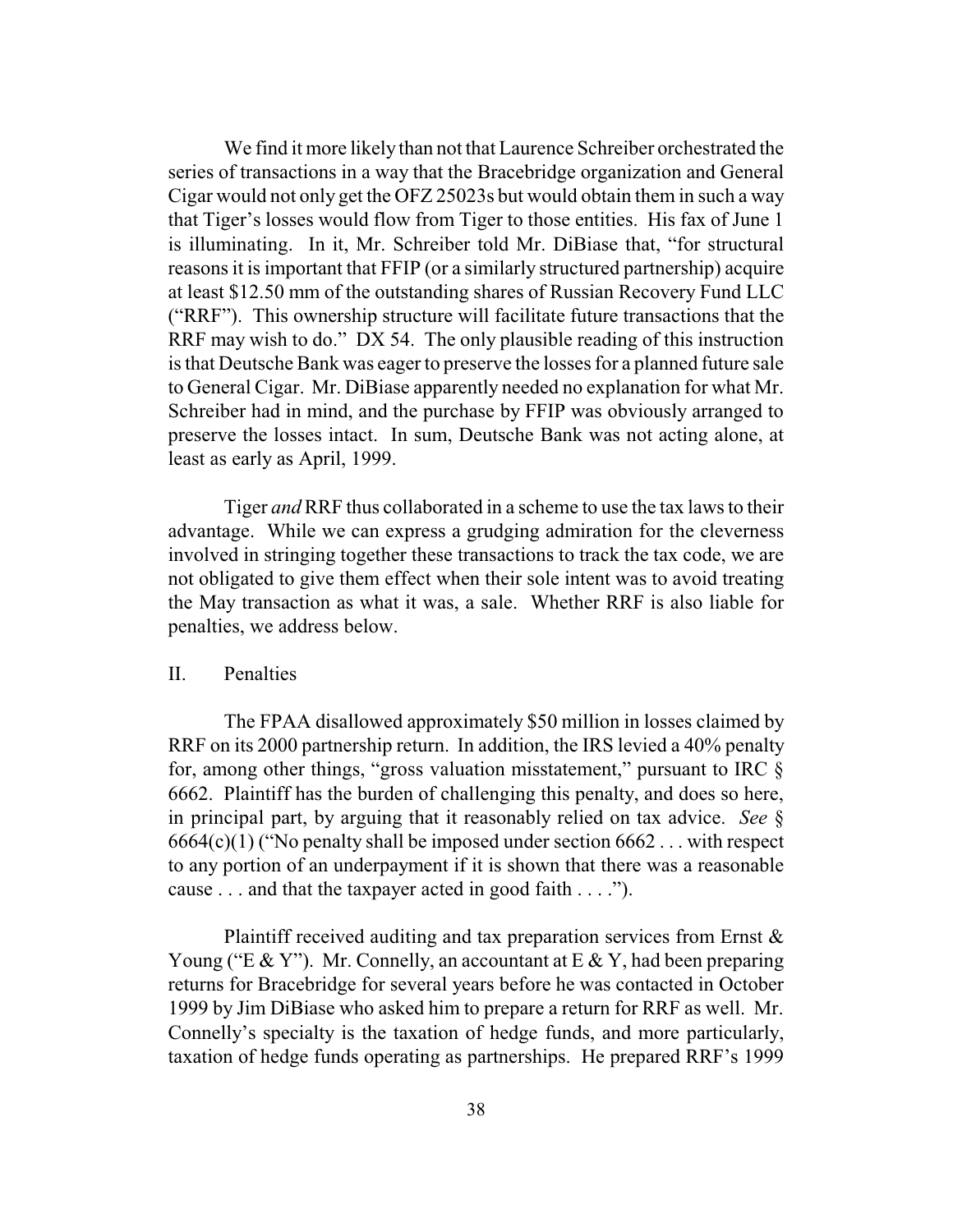and 2000 form 1065's. Mr. Connelly was the senior manager assigned to the returns, meaning he signed them on behalf of  $E \& Y$ , although he operated under Dom LaValla, the partner assigned to Bracebridge. Joseph Bianco, an attorney and manager at  $E \& Y$ , assisted Mr. Connelly in preparing the returns. At trial, Mr. Bianco testified that he preformed the initial review of documents and financial statements provided byBracebridge. Mr. Connelly recalled that he relied on Mr. Bianco to gather information and do the initial calculations.

During the information gathering stage, Messrs. Connelly and Bianco worked closely with Mr. DiBiase, who provided the documents and facts that would collectively lay the foundation upon which the accountants would prepare RRF's returns. The trial exhibits bear out this relationship.

JX 101 is an email dated October 7, 1999, in which Mr. Connelly solicited help from Mr. Bianco in addressing the RRF return. Attached is a memorandum containing a list of events relevant to the relationship between RRF and the Tiger funds. *Id*. at 54. As with this and all subsequent information about the transactions, the E  $&Y$  accountants relied on Mr. DiBiase for the facts. We note here that, despite his reticence in claiming any extensive understanding of tax matters, we believe Mr. DiBiase was being unduly modest. He had extensive experience in preparing tax returns for former employers and showed a remarkable interest in and understanding of the relevant factors in moving Tiger's tax losses to FFIP. We believe that the list of working "facts" behind  $E \& Y$ 's preparation of RRF's tax return were orchestrated by Mr. DiBiase to achieve a desired result and were not critically evaluated by either Mr. Connelly or Mr. Bianco.

JX 104, for example, an email in the continuing evolution of the "facts" supporting the tax deduction, forwards an attached chronology of RRF events, including the following:

2. Tiger contributes assets in kind to RRF. May 20, 1999 **Non taxable** (721(a))

3. FFIP buys Tiger's shares in RRF. June 4, 1999 **FFIP's basis = Cost (1012)**

4. In exchange for 80% of the assets contributed by Tiger, RRF receives stock and cash from [General Cigar]. June 23, 1999 **Nontaxable (351)**[.]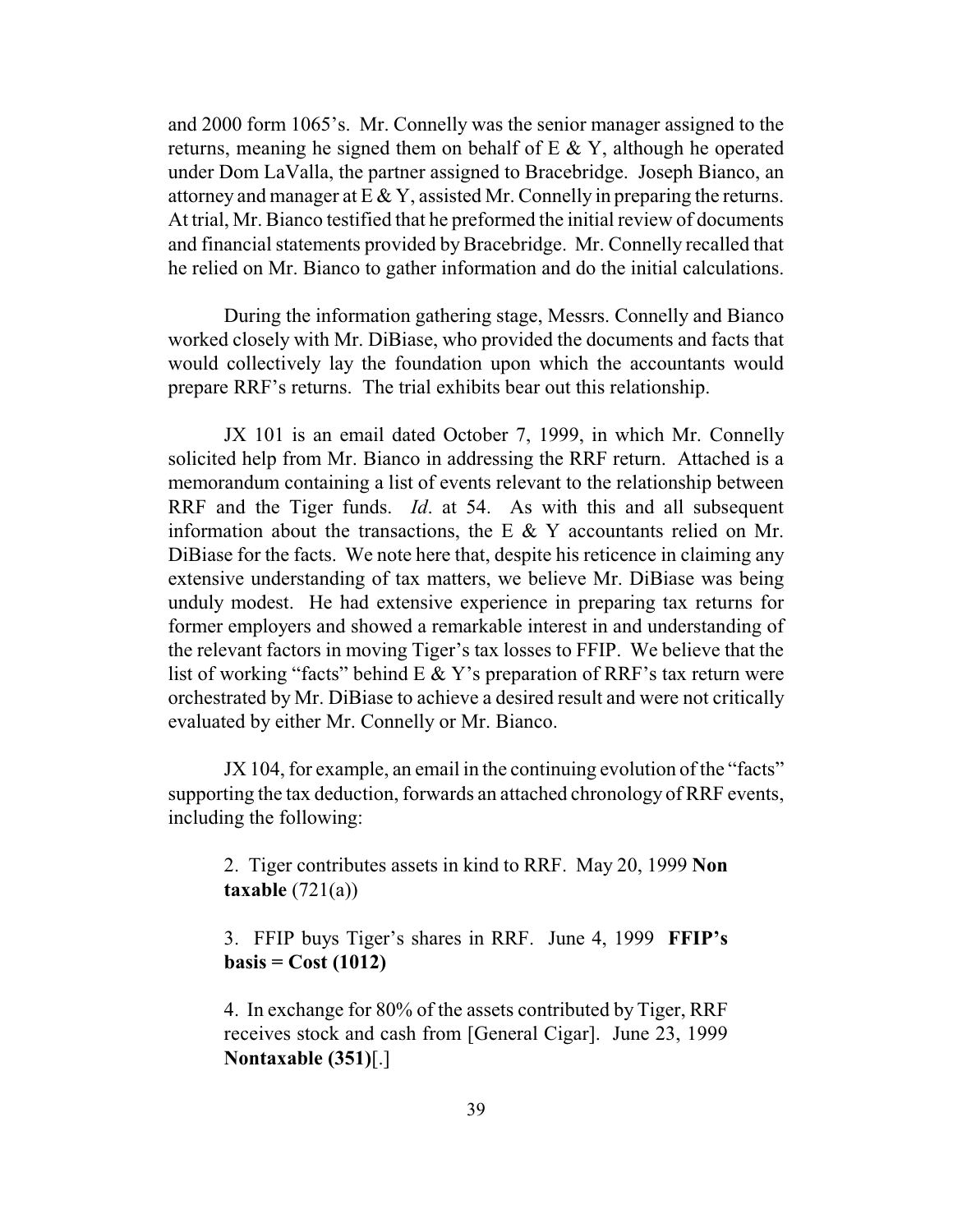*Id*. at 56. Mr. Connelly testified that the underlying chronology was prepared by Mr. DiBiase. When asked whether the notations in bold concerning nontaxability were added by  $E \& Y$ , Mr. Connelly answered, "We didn't provide information to Mr. DiBiase" and that he received the attachment in the precise form it was introduced at trial. Tr. 1265. Mr. DiBiase, in other words, was thoroughly familiar with the finer workings of the code and was taking no chances in guiding the E  $&Y$  team along. Mr. Connelly testified consistently that all the information upon which  $E \& Y$  relied came from Mr. DiBiase. Despite  $E \& Y$ 's non-involvement in the formation of RRF, Messrs. Connelly and Bianco did not ask for basic information about how the fund was organized or how Tiger became a partner.

Similarly, on November 9, 1999, Mr. DiBiase sent Mr. Connelly an email composed of six background facts, of which item three was the purchase of Tiger's RRF shares by FFIP and items four through six concerned other dealings between Bracebridge entities ending with the contribution by FFIP of its RRF shares to FFI Fund. JX 118 at 15. Mr. DiBiase ended with a "challenge" to the accountants: "Get tax losses from 25023 to FFIP. Don't want any of such losses to be allocated to other entities which will get no benefit from them." *Id*.

In September 2000, Mr. DiBiase sent a final version of the background facts to Mr. Connelly, who had apparently been asking for this information for at least six months. *See* JX 124. When asked what recitations he was looking for to confirm the non-taxability of the Tiger contribution, Mr. Connelly explained that he wanted assurances that Tiger had made a contribution, that there was an economic reason for the contribution, and that the subsequent transfer to FFIP was not related to or premised on the contribution. Nevertheless, the communications between  $E \& Y$  and Mr. DiBiase, along with the trial testimony, suggests an uncritical acceptance by  $E \& Y$  of the information provided by Mr. DiBiase. The memo authored by Mr. Dibiase provides virtually no information about the economic "reason" for Tiger's contribution or about the independence of the subsequent transfer. *Id*. at 8. E & Y simply took at face value Mr. DiBiase's self-interested summary and utilized these "facts" to prepare the tax forms.

The facts, however, should have given the accountants at least some cause for concern. The difference between the sales price (\$14.9 million) and the built-in losses (\$223 million) should have triggered some conversation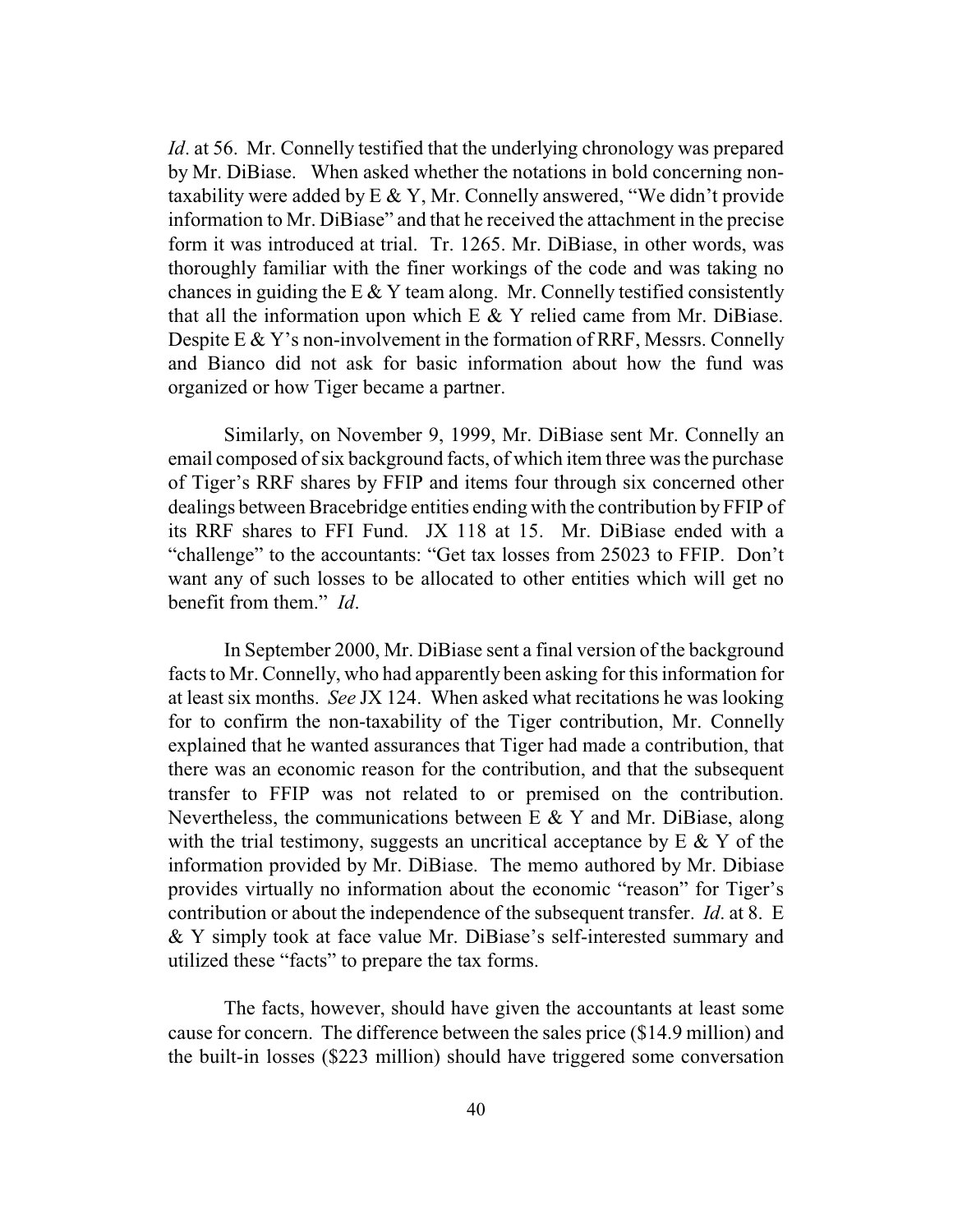about the bona fides of Tiger's brief sojourn within RRF. Mr. Connelly wrote himself a note at the time to prompt himself to ask Mr. DiBiase "why buyout of Tiger." JX 118 at 15. At trial he testified that he did not recall what answer he received from Mr. DiBiase to that very relevant question. Also in his notes of the conversation he had with Messrs. DiBiase and Shay were the following comments: "Presumed not to be a prearranged transaction," and "Shay –ACM concern." *Id*. at 19. "ACM" was a reference to a case issued by the Court of Appeals for the Third Circuit in 1998 that upheld in part the Commissioner's FPAA challenge to a partnership transaction for lack of economic substance. *See ACM P'ship v. Comm'r*, 157 F.3d 231 (3d Cir. 1998). While one would expect to see legal memoranda, advice letters, or other work papers addressing these issues, nothing was produced at trial to show how  $E \& Y$  resolved these concerns. Mr. Connelly testified that he did nothing other than accept Mr. DiBiase's representation that the contribution by Tiger and sale to FFIP were presumed not to have been prearranged transactions.

E & Y did not investigate the motivations for the sale by Tiger to FFIP within two weeks of Tiger's initial contribution, by which Tiger took an \$800,000 loss at a time of rising markets for Russian securities. Additionally, there is no evidence that  $E \& Y$  asked for or critically read the papers describing the circumstances behind Tiger's contribution to RRF, specifically the side agreement with its negotiated change of Tiger's commitment from three years to six weeks or the subscription agreement with its disavowal of any investment intent.

Although there is no evidence that the tax accountants at  $E \& Y$ performed an independent investigation into the transactions at issue, plaintiff asserts that Bracebridge, including RRF, also employed the auditing division at  $E \& Y$  to inspect the records and books of the partnership. Plaintiff makes much of the fact that RRF was given an "ok" in an  $E \& Y$  audit and that the audit division was supposed to share its findings with the tax division. There is no such evidence in the record; however, and, in any event, we would have no better basis for assuming that the audit division scrutinized the formation documents. In short, the tax division at  $E \& Y$  relied virtually exclusively on Mr. DiBiase's characterization of the facts.

Finally, the only record plaintiff offers of "advice" given to RRF concerning the propriety of taking the losses is the returns themselves. There are no backup memos or records of conversations concerning the propriety of claiming the built-in losses. We are simply asked to accept that, by signing off